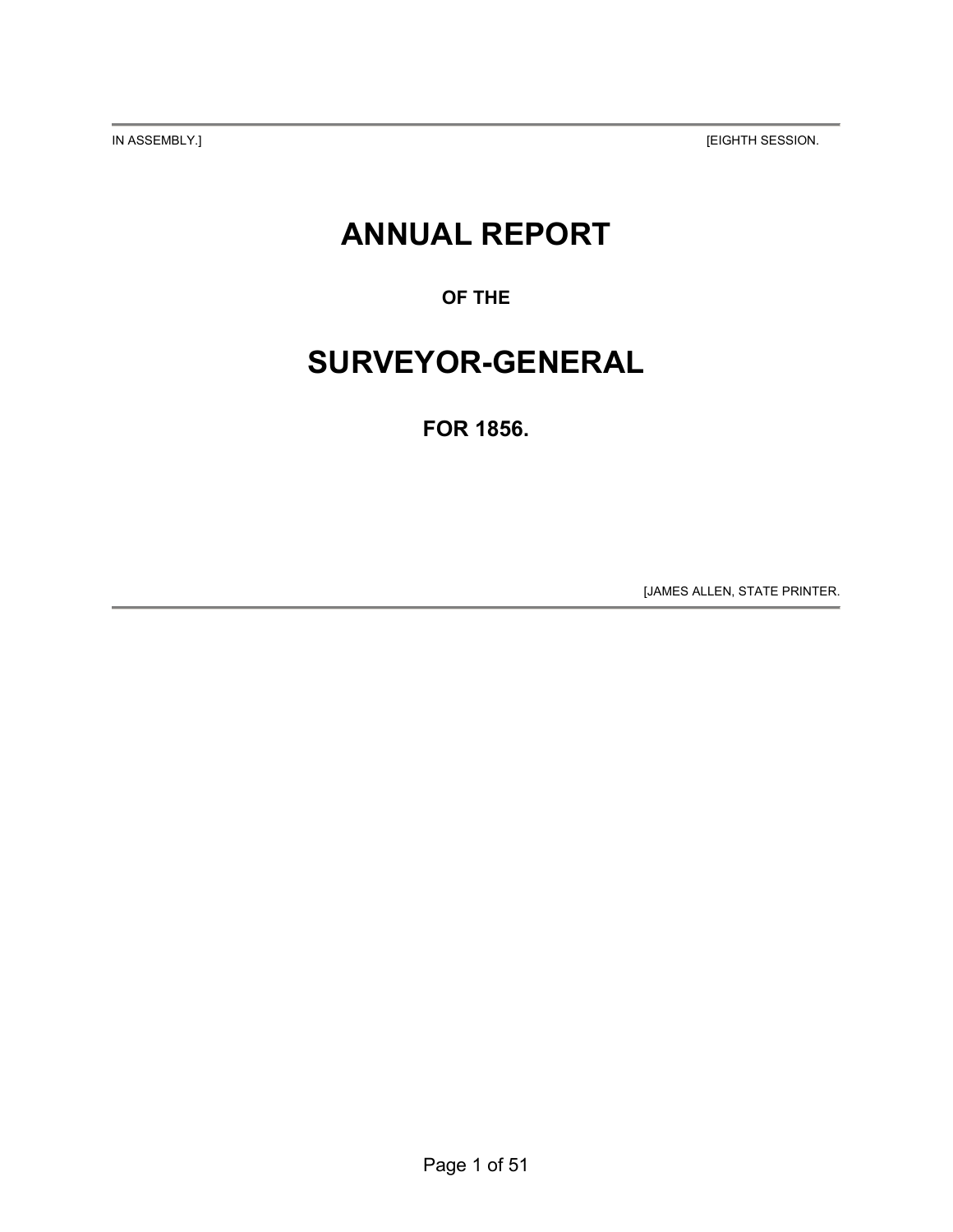# **CONTENTS.**

- I. STATE LANDS.
	- 1. School Lands
	- 2. School Land Warrant Locations for 1856.
	- 3. Swamp and Overflowed Lands and Returns.
- II. IMMIGRANT WAGON ROAD.
	- 1. Roads recommended.
	- 2. Report on Sierra County routes.
	- 3. Report on Calaveras County routes.
- III. COUNTY ROADS.
- IV. COUNTY BOUNDARIES.
	- 1. Surveys under Special Acts.
	- 2. Surveys under General Act.
	- 3. Errors in Boundaries and proposed amendments.
- V. EASTERN BOUNDARY.
- VI. STATE MAP.
- VII. INTERNAL IMPROVEMENTS.
	- 1. Railway System.
	- 2. Supplies of Water.
	- 3. Reclamation of Swamp and Overflowed Lands.
- VIII. GEOLOGY OF THE STATE.
	- 1. Geological Survey.
	- 2. List of Mineral Specimens added to the State Cabinet.
- IX. STATISTICS.
	- 1. Reports from County Surveyors.
	- 2. Reports from County Assessors.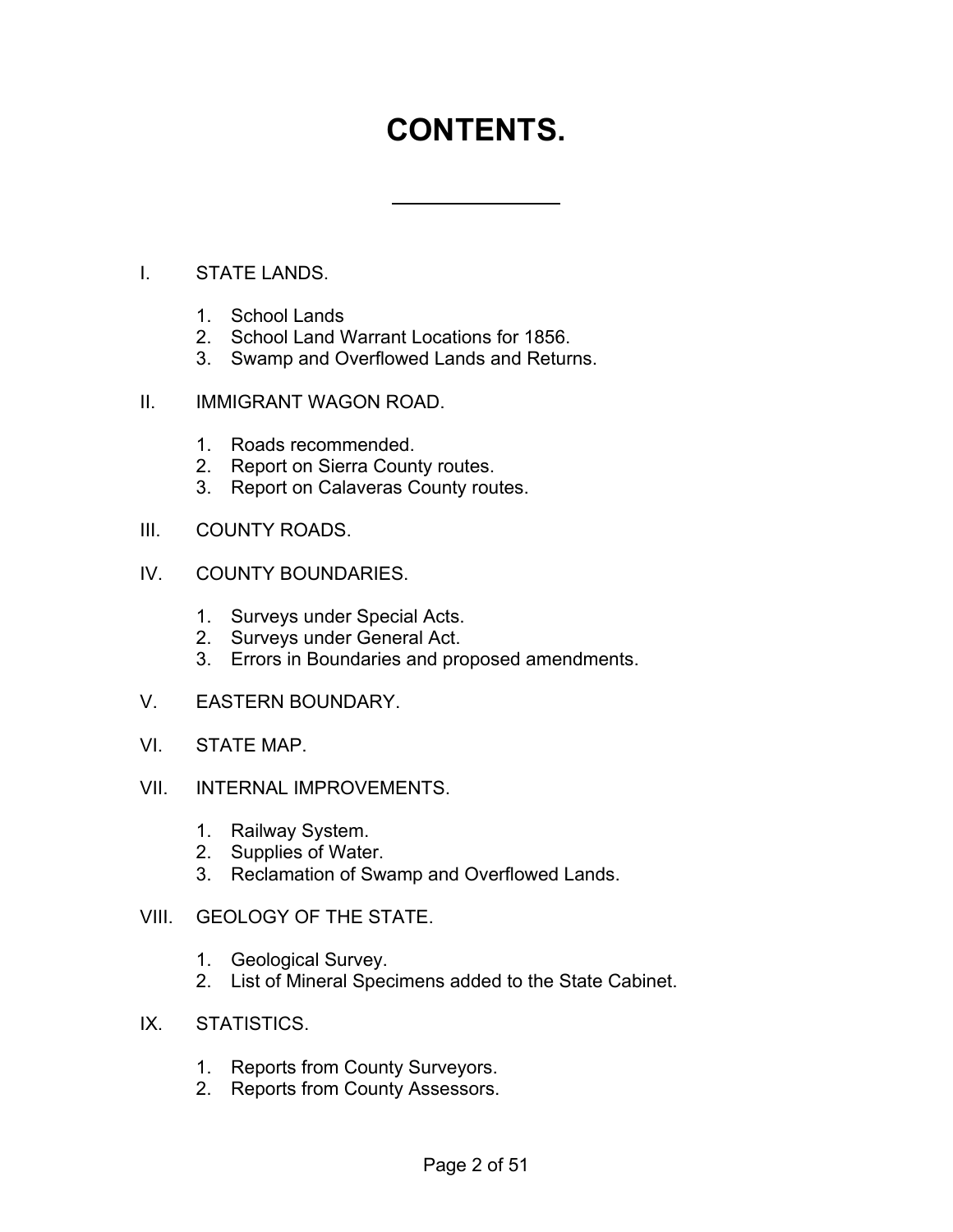- 3. Reports from other sources.
- 4. Statistical Table.
- 5. Recapitulation.
- 6. Statistical notes.
- X. CLAIMS.
- XI. SURVEYOR-GENERAL'S OFFICE.
- XII. APPENDIX
	- A. Circular for surveys of Swamp and Overflowed Lands.
	- B. Annual Circular to, and reports from, County Surveyors.
	- C. Annual Circular to Boards of Supervisors and Assessors, and Reports form County Assessors.
	- D. Communication from A. P. Chapman and Geo, H. Goddard, Civil Engineer, on Sierra County road routes.
	- E. Communication from A. S. Taylor on Monterey whale fisheries.
	- F. Meteorological tables from Dr. Gibbons.
	- G. Claim of survey account of Wm. Mock, County Surveyor, Sonoma County.
	- H. Claim of Geo. H. Goddard, Civil Engineer.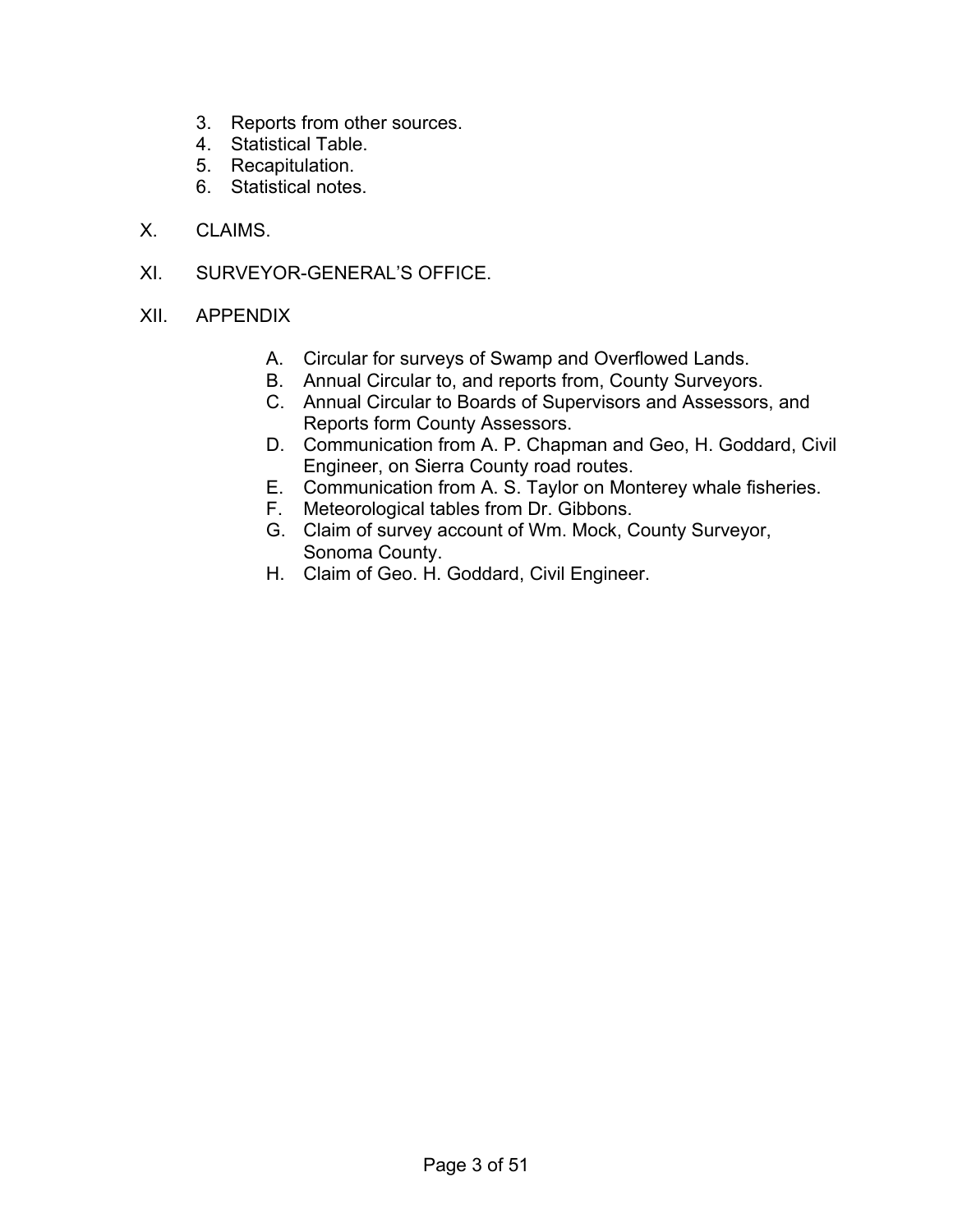# SURVEYOR-GENERAL'S OFFICE, Sacramento, January 12<sup>th</sup>, 1856.

To His Excellency,

 J. NEELY JOHNSON, Governor of California:

SIR: - As required by law, I have the honor herewith to transmit the annual Report of my office for the year 1856.

The unavoidable delay in the receipt of returns from the County Surveyors, and County Assessors, - some having been received as late as the  $8<sup>th</sup>$  inst., - has prevented an earlier transmission of the Report.

The action of this office during the past year, and its future wants under the requirements of the various laws prescribing its duties, are reported as follows:

Respectfully, etc.,

 J. A. BREWSTER, Surveyor-General.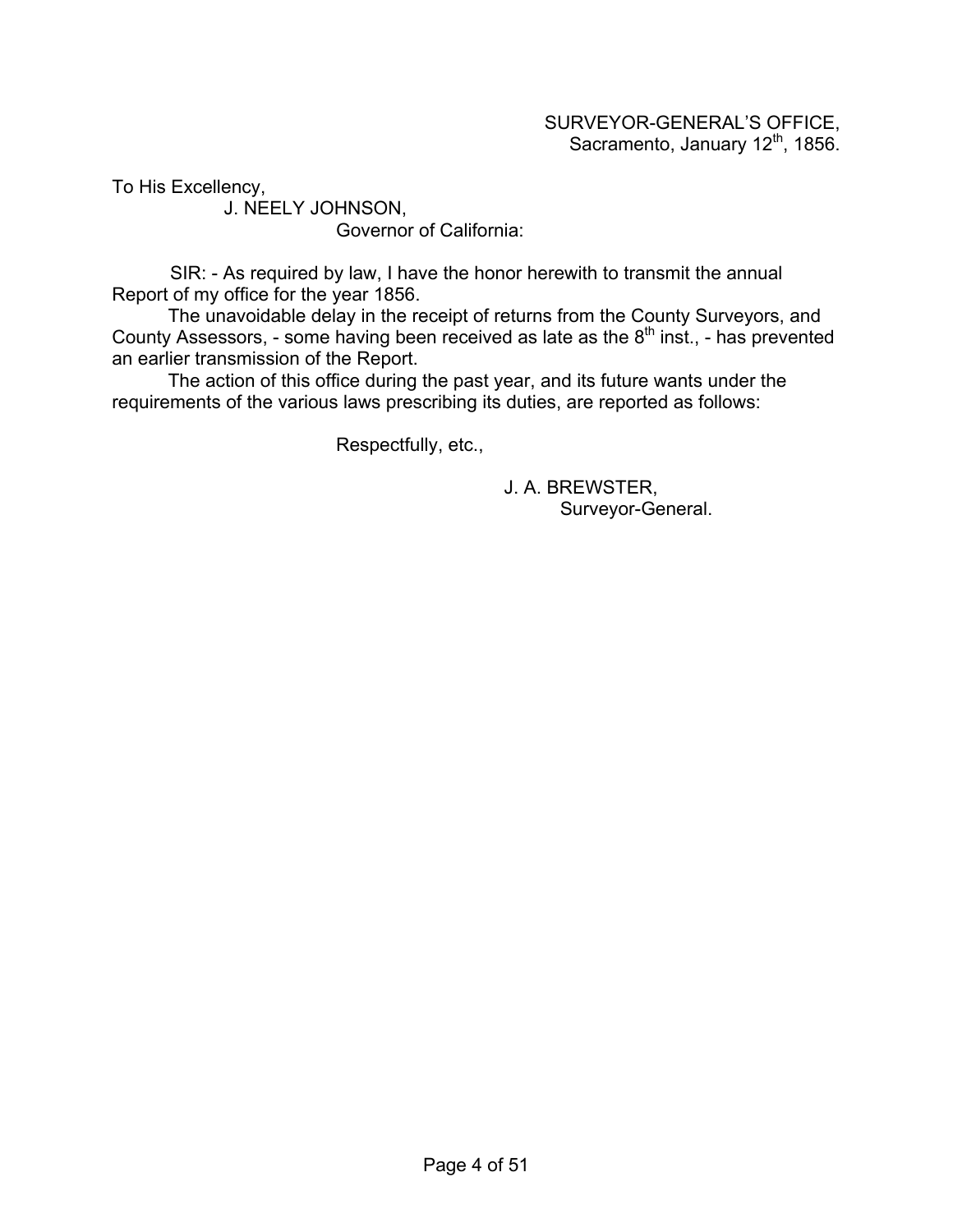# **REPORT.**

# I. STATE LANDS.

l

1. SCHOOL LANDS.

The Act of May  $7<sup>th</sup>$ , 1855, "To provide for the selection of lands donated by the United States to the State of California, for the support of Common Schools and for the erection of Public Buildings," requires the Surveyor-General, (calling upon the County Surveyors for assistance,) to make selections of such lands from time to time, in tracts located according to the system of United States Public Land Surveys, and for his guidance therein, to procure from the United States Surveyor-General, certified copies of survey plats of such lands. To perform this duty, it is necessary for the Surveyor-General to visit the several land offices for information, and the offices of many of the County Surveyors, to secure a judicious selection, as well as to procure the necessary maps from the United States Surveyor-General. In consequence of the want of appropriations for this purpose, no selections have been made, except in the counties of Stanislaus and Merced, although large bodies of land are reported by the several Surveyors as available in their respective counties for School Land locations, and which are rapidly being lost to the State. In this respect, a great necessity exists for action by the Legislature to secure the State interest, by relieving the Surveyor General from dependence on the County Surveyors. I would recommend that the State Board of Education have control over the School Lands, that the Surveyor-General be empowered to make the selections assisted by the School authorities of each county, and the lands be registered in the Surveyor-General's office for purchase; also that the selections of lands donated for University purposes to be made at once, under the same authority, so that the State, either alone or in combination with some other suitable body, can establish an institution of learning to be the center and head of the State system of education. The longer the delay in the location of these lands, the greater is the loss to the State from the rapid occupation of valuable property now being daily made by settlers under the United States pre-emption laws.

The selections made of School Lands are herewith reported, as follows:

#### STANISLAUS COUNTY.

| Selection. | Township. | Range. | Section. | Subdivision.     | Acres. |
|------------|-----------|--------|----------|------------------|--------|
|            | 3 S.      | 13 E.  | 22       | S. E. 1/4        | 160    |
|            | 3 S.      | 12 E.  | 18       | $E. \frac{1}{2}$ | 320    |
| 3          | 3 S.      | 12 E.  | 17       | $W. \frac{1}{2}$ | 320    |
|            | 3 S.      | 11 E.  | 13       |                  | 640    |
| 5          | 3 S.      | 11 E.  | 21       | N. W. 1/4        | 160    |
| 6          | 3 S.      | 10 E.  | 19       | $S. \frac{1}{2}$ | 320    |
|            | 2 S.      | 12 E.  | 25       | $S. \frac{1}{2}$ | 320    |
|            |           |        |          | Total            | 2,240  |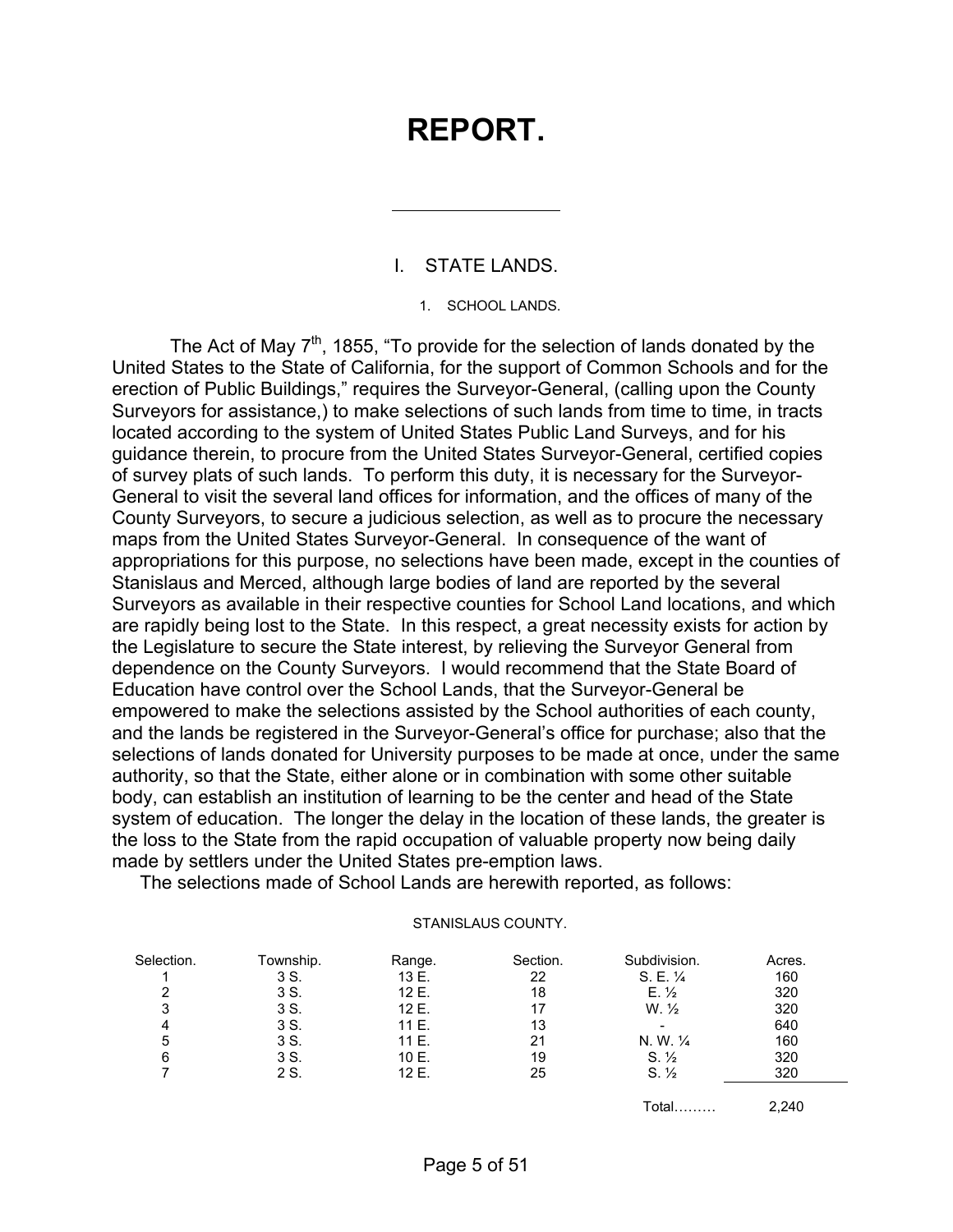Selection No. 1. – Sandy loam soil; scattering timber. Value, \$5 per acre.

- " No. 2. Soil, black sandy loam. Value, \$2 per acre.<br>"
- " No. 3. Soil, black sandy loam. Value, \$2 per acre.
- " No. 4. Soil, rich sandy loam. Value, \$2 per acre.
- " No. 5. Soil, rich sandy loam; scattering timber. Value, \$2 per acre.
- " No. 6. Soil, rich sandy loam; scattering timber. Value, \$1 25 per acre.<br>"
- No. 7. Soil, rich gravelly loam. Value, \$3 per acre.

The foregoing selections were made by Silas Wilcox, County Surveyor of Stanislaus County, in the place of portions of the 16<sup>th</sup> and 36<sup>th</sup> sections of the townships corresponding to those of the selections, viz: No. 1 for N. W. quarter of section 36: Nos. 2 and 3 for section 36: No. 4 for section 36: No. 5 for S. E. quarter of section 16: No. 6 for S. half of section 36: No. 7 for S. half of section 36, which had been reported settled upon under pre-emption claims.

| Selection.           | Township.                              | Range.                                 | Section. | Subdivision.                   | Acres. |
|----------------------|----------------------------------------|----------------------------------------|----------|--------------------------------|--------|
|                      | 5 S.                                   | 13 E.                                  | 11       | $S. \frac{1}{2}$               | 320    |
| $\Omega$             | $\pmb{\mathfrak{c}}\pmb{\mathfrak{c}}$ | $\pmb{\mathfrak{c}}\pmb{\mathfrak{c}}$ | 12       | $S. \frac{1}{2}$               | 320    |
| $\epsilon\epsilon$   | $\pmb{\mathfrak{c}}$                   | $\alpha$                               | 13       |                                | 640    |
| $\epsilon\epsilon$   | $\pmb{\mathfrak{u}}$                   | $\alpha$                               | 14       | $E. \frac{1}{2}$               | 320    |
| $\pmb{\mathfrak{c}}$ | $\pmb{\mathfrak{c}}\pmb{\mathfrak{c}}$ | $\alpha$                               | 14       | N.W. 1/4                       | 160    |
| $\pmb{\mathfrak{c}}$ | $\pmb{\mathfrak{c}}\pmb{\mathfrak{c}}$ | $\pmb{\mathfrak{c}}\pmb{\mathfrak{c}}$ | 15       | N. E. 1/4                      | 160    |
| 2                    | 7 S.                                   | 10 E.                                  | 8        |                                | 640    |
| $\Omega$             | $\pmb{\mathfrak{c}}$                   | $\pmb{\epsilon}$                       | 9        |                                | 640    |
| $\alpha$             | $\alpha$                               | $\pmb{\mathfrak{c}}\pmb{\mathfrak{c}}$ | 10       |                                | 640    |
| 3                    | 7 S.                                   | 13 E.                                  | 21       |                                | 640    |
| 4                    | 7 S.                                   | 15 E.                                  | 22       | $E. \frac{1}{2}$               | 320    |
| $\Omega$             | $\pmb{\mathfrak{c}}$                   | $\epsilon$                             | 23       | W. <sup>1</sup> / <sub>2</sub> | 320    |
| $\epsilon\epsilon$   | $\pmb{\mathfrak{c}}$                   | $\alpha$                               | 27       |                                | 640    |
| $\epsilon\epsilon$   | $\pmb{\mathfrak{c}}\pmb{\mathfrak{c}}$ | $\pmb{\mathfrak{c}}\pmb{\mathfrak{c}}$ | 28       |                                | 640    |
| 5                    | 8 S.                                   | 15 E.                                  | 14       | S. W. 1/4                      | 160    |
| $\epsilon\epsilon$   | $\pmb{\mathfrak{c}}\pmb{\mathfrak{c}}$ | $\epsilon$                             | 15       | $S. \frac{1}{2}$               | 320    |
| $\Omega$             | $\pmb{\mathfrak{c}}$                   | $\alpha$                               | 16       | S. E. 1/4                      | 160    |
|                      |                                        |                                        |          | $Total$                        | 7.040  |

#### MERCED COUNTY.

- Selection No. 1. On Merced River. Irrigation will cost 75 cents per acre making the land then worth \$15 per acre.
	- " No. 2. On Merced River. Irrigation expensive. Land very fertile.<br>"
	- " No. 3. On Bear Creek. Land very fertile. Value, \$3 per acre.
	- No. 4. On Chowchilla River. Land very fertile, if irrigated. Valued at \$2 per acre.
	- " No. 5. On Mariposa River. Land very fertile; sparsely timbered. Valued at \$15 within one year.

The above selections have been made by Erastus Kelsey, County Surveyor of Merced County, and approved in this office.

The plats do not accompany this report, but have been transmitted to the Governor, as required by the Act.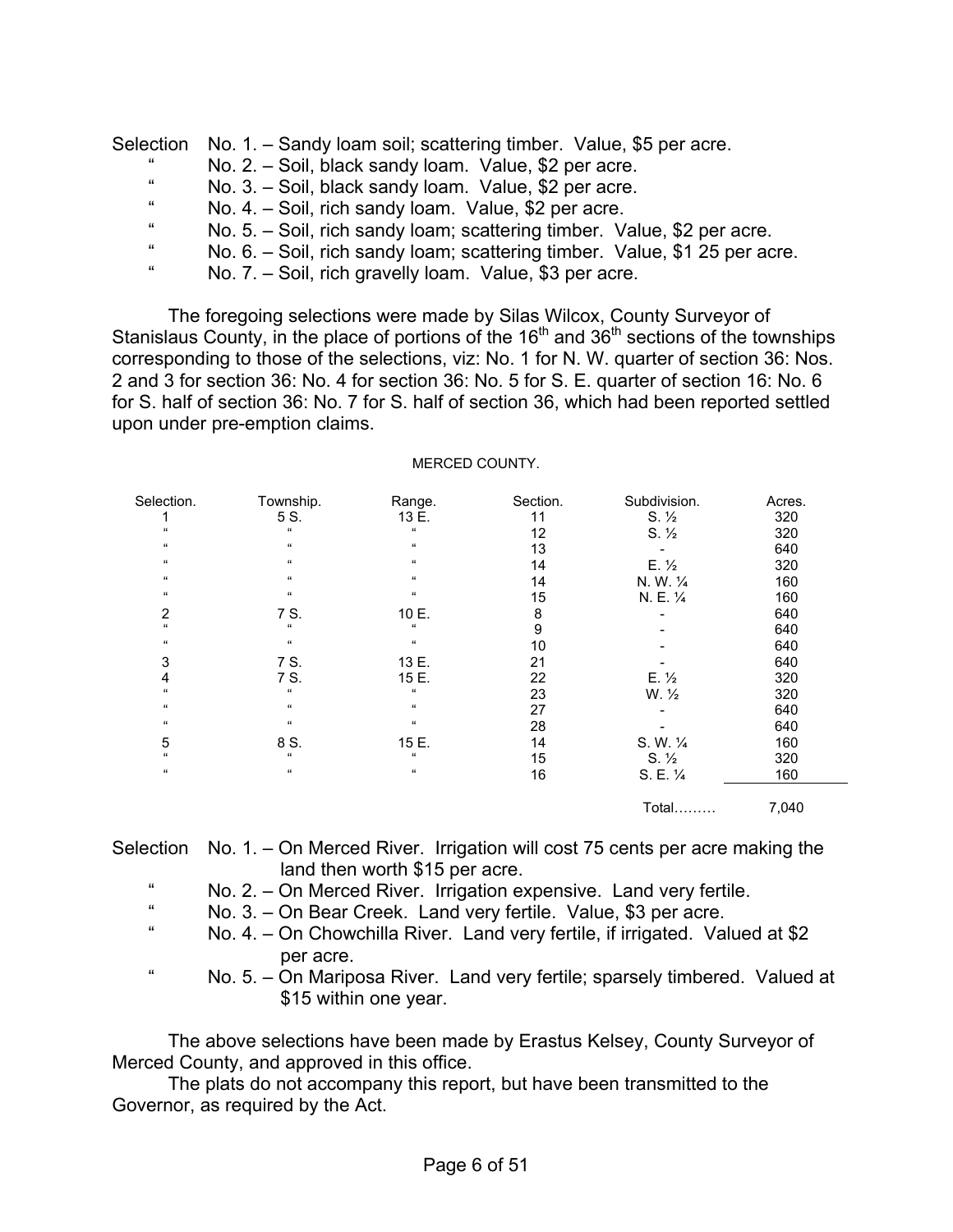Four hundred U. S. township plats, from the U. S. Surveyor-General's office, were received by my predecessor and partially copied. Twenty-seven additional ones have been received by me, and with the rest have been copied, in the office, on good drawing paper, to insure preservation and usefulness, and have been transmitted to the County Surveyors of those counties to which they respectively belong.

#### 2. SCHOOL LAND WARRANTS.

Under the Act of the Legislature, "To provide for the sale of the 500,000 acres of land donated to the State of California for the support of the Common Schools," there have been located during the present year, sixty-nine warrants for 12,933.245 acres, up to January  $1<sup>st</sup>$ , 1857, as is shown by the following

#### **STATEMENT**

#### BUTTE COUNTY.

Nos. 424 and 789, for 160 acres each.

COLUSI COUNTY.

Nos. 392, 393, 258, 259, 426 and 427, for 160 acres each. Nos. 292 and 273, for 320 acres each.

*Re-located.* – Nos. 604 and 607, for 160 acres each.

KLAMATH COUNTY.

Nos. 247 and 677, of 160 acres each.

MONTEREY COUNTY.

No. 143, of 320 acres.

SAN BERNARDINO COUNTY.

Nos. 159 and 238, for 160 acres each.

#### SAN JOAQUIN COUNTY.

Nos. 317, 319, and 318, for 320 acres each. Nos. 776, 72, 454, 716 and 714, for 160 acres each.

SANTA CLARA COUNTY.

Nos. 113, 237, 47, and 277, of 320 acres each. Nos. 4, 446, 600 and 603, of 160 acres each.

*Re-located.* – No. 99, for 320 acres.

*Re-located from Calaveras County.* – Nos. 269 and 270, for 160 acres each.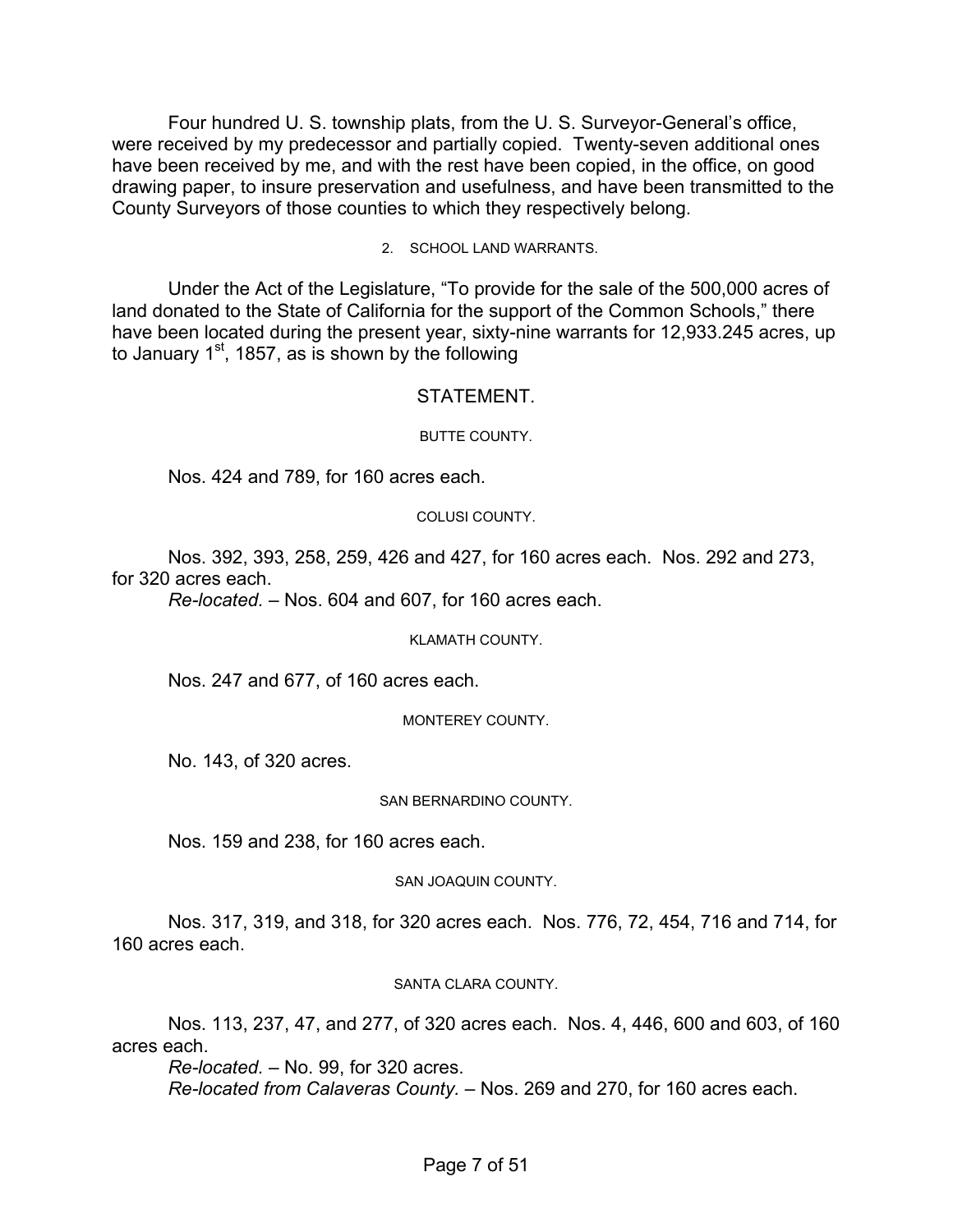*Re-located from Monterey County.* – Nos. 380 and 381, for 160 acres each.

SANTA CRUZ COUNTY.

Nos. 155 and 162, for 160 acres each.

*Re-located on account of irregularity in the former locations.* – Nos. 50, 365, 214, 215, 625 and 675, for 160 acres each.

SISKIYOU COUNTY.

No. 218 for 320 acres. Nos. 117 and 413, for 160 acres each.

SHASTA COUNTY.

Nos. 236 and 747, for 160 acres each.

SONOMA COUNTY.

No. 375, for 160 acres.

TEHAMA COUNTY.

Nos. 70, and 176, for 320 acres each.

YOLO COUNTY.

No. 27, for 320 acres. Nos. 750, 751, 731, 737, 753, 755, 756, 757, 735, 758, 726 and 736, for 160 acres each.

### RECAPITULATION.

| Counties.      | No. of Surveys. | No. of Warrants. | No. of Acres.   |
|----------------|-----------------|------------------|-----------------|
| Butte          |                 |                  | 320             |
| Colusi         | 5               | 10               | 1,887           |
| Klamath        |                 | 2                | 319.750         |
| Monterey       |                 |                  | 320             |
| San Bernardino |                 | 2                | 320             |
| San Joaquin    | 5               | 8                | 1,720           |
| Santa Clara    | 13              | 13               | 2,880           |
| Santa Cruz     | 4               | 8                | 1,229.095       |
| Siskiyou       | 2               | 3                | 640             |
| Shasta         |                 | 2                | 257.400         |
| Sonoma         |                 |                  | 160             |
| Tehama         |                 | 2                | 640             |
| Yolo           | 6               | 13               | 2,240           |
|                |                 |                  |                 |
| Total          | 44              | 67               | 12,933.245-1000 |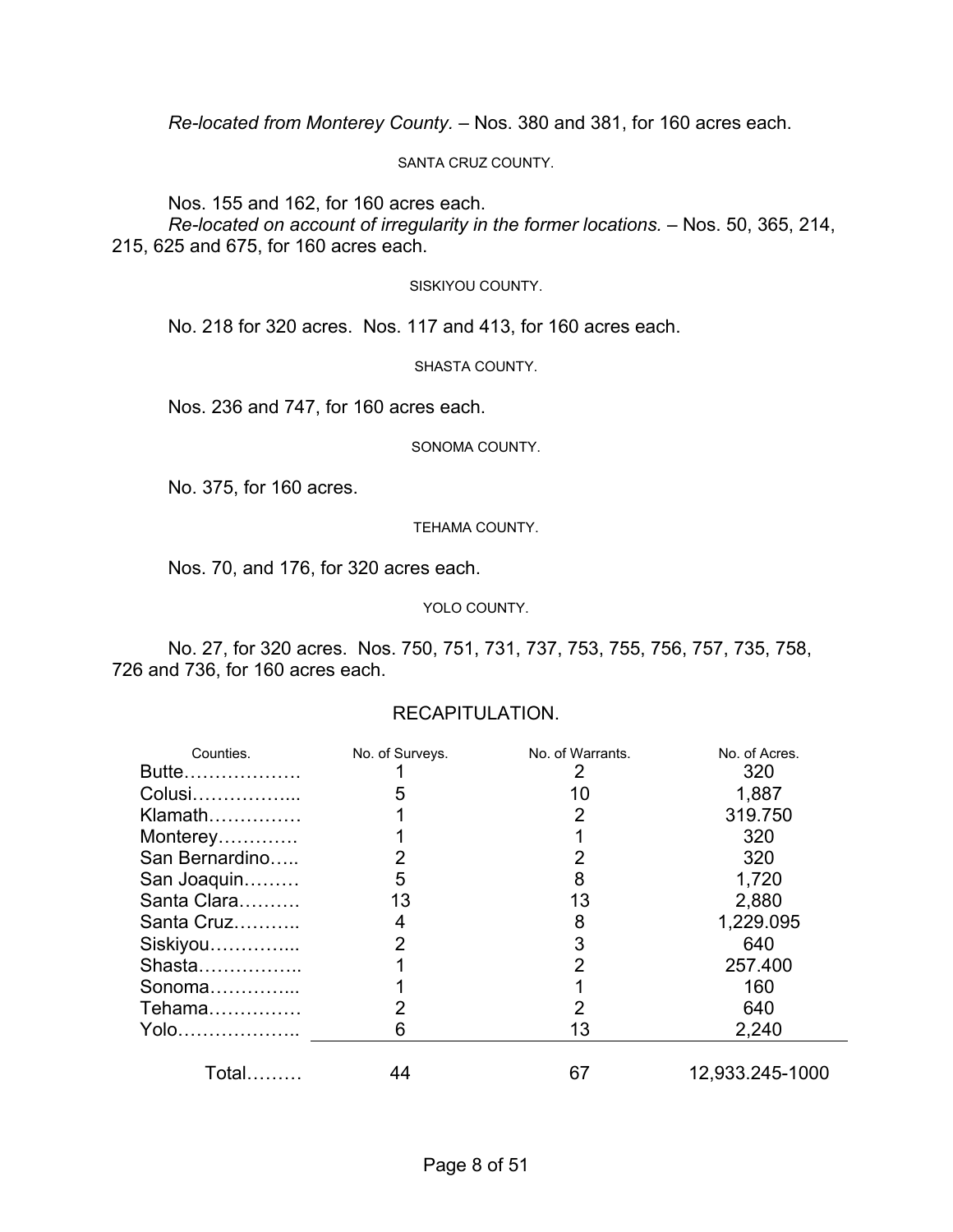Difficulties are constantly arising from the want of legal regulations for the registry of the floating, transfer, and re-location of the School Land Warrants. It often happens that survey returns of locations of warrants are made, when the register in this office shows the same to have been located in a different county and by a different person. The law should either prescribe some system, or authorize the Surveyor-General to issue instructions, whereby this conflict of title should be avoided. The evil is hardly felt now; but when the time arrives for the patent to issue, there may be twenty claimants for land, to the amount of 160 acres each, under one and the same warrant.

#### 3. SWAMP AND OVERFLOWED LANDS.

As required by the Swamp Land Act, instructions were issued form this office to the different County Surveyors, similar to those in force under my predecessor, and were published for thirty days in the California American newspaper, in Sacramento. Special instructions in two cases were issued, where a departure from the general system of survey adopted by the Act was required.

Under these instructions, apart form those surveys, which have been rejected from non-compliance with the requisitions of the Act, there have been returned to me, up to the first of January, 1857, from sixteen counties, surveys according to the following

# STATEMENT.

| Counties. | No. Surveys. | No. Acres. |
|-----------|--------------|------------|
|           | 10           | 1,125.04   |
| Butte.    | 15           | 3,722.40   |
|           | 21           | 5,337.80   |
|           | 22           | 3,323.72   |
|           | 9            | 2,000      |
|           | 20           | 3,017.19   |
|           | 105          | 25,827.75  |
|           | 11           | 2,410.98   |
|           | 184          | 40,811.22  |
|           | 3            | 709.17     |
|           | 3            | 720        |
|           | 27           | 5,298.43   |
|           | 59           | 5,957.63   |
|           | 92           | 19,487.55  |
|           | 52           | 6,312      |
|           | 75           | 20,218.50  |
|           |              |            |
| Total     | 708          | 146,279.38 |

 In addition to the foregoing, the exterior lines of a tract of 17,500 acres were run by the County Surveyor of Sacramento, but being informally returned as a preliminary survey, it has not been approved or registered in this office. In San Joaquin County a tract of about 32,000 acres is being surveyed under special instructions, the returns of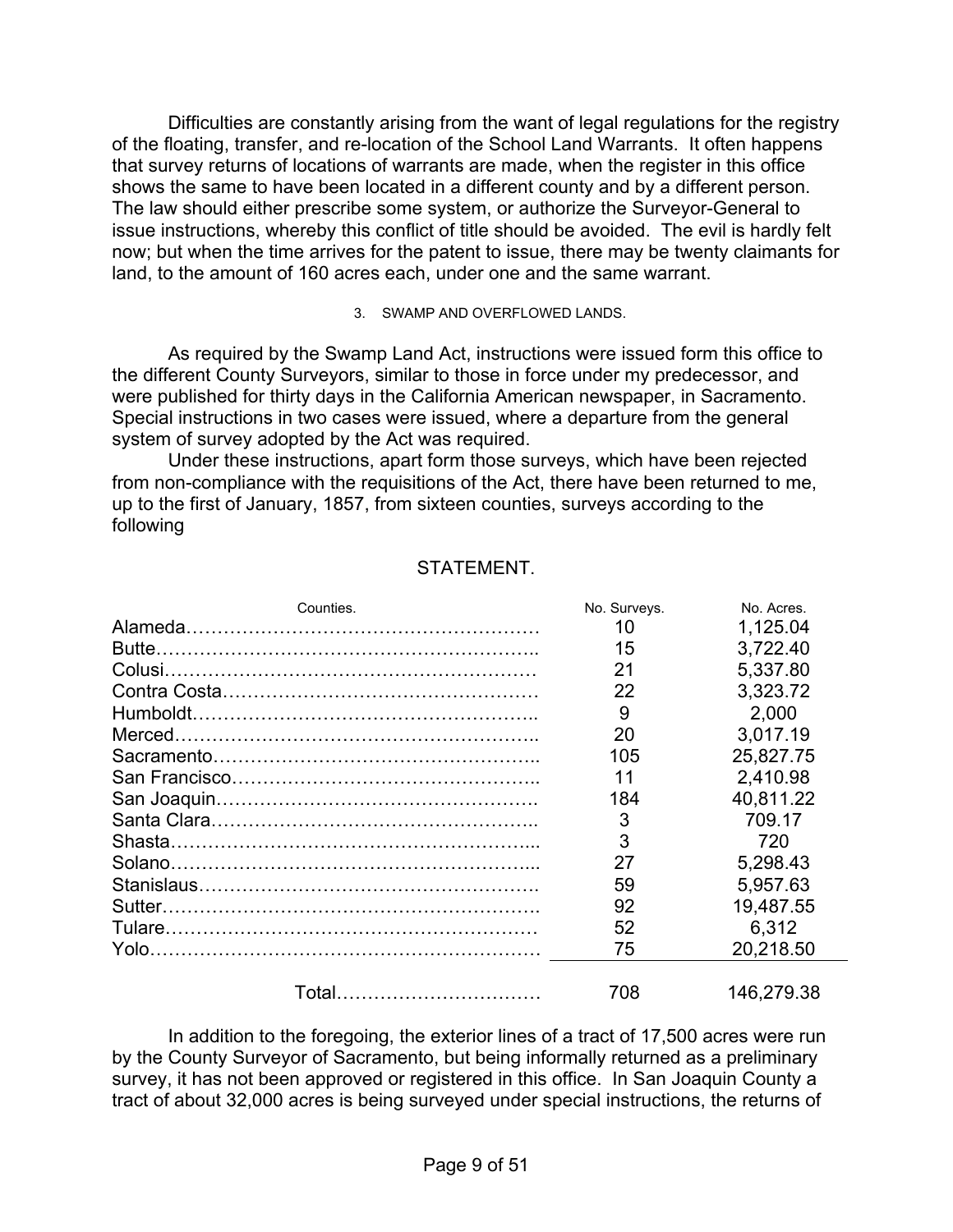which have not yet been received. Returns for about 5,000 acres, including informal returns sent back for correction, and disputed and conflicting claims, without being rejected are retained for further examination and a future report.

 These swamp and overflowed lands, which I estimate at not less than 5,000,000 acres, constitute one of the greatest sources of wealth in the State, if properly developed and carefully legislated upon. When reclaimed, they will produce every variety of crops, with an abundant return for the labor of cultivation. Much difficulty is already experienced in the conflict of opinion concerning the rule of distinction between lands swamp and overflowed and lands not subject to overflow. The instructions from the Commissioner of the General Land Office do not settle the question.

 The registers of the several land offices hold all lands as subject or not subject to private entry as United States Public Lands, upon the returns and maps of the United States Deputy Surveyor, who may have seen the land but once in a single season, and report thereon his unsupported opinion. On the other hand, the claimant for the State is required to prove by the affidavits of those who have well known the land, and by the Surveyor's return, if the same be swamp and subject to overflow, in the meaning of the law. To settle these increasing difficulties, and to save a large body of valuable land to the State, I would recommend that the State lands, and more especially those that are swamp and subject to overflow, be segregated from public lands of the United States. When this is completed, the State will be able to see her lands to settlers at low rates, and procure her speedy reclamation. Already upon the best of these lands, the settlers are far in advance of the State, and if speedy action be not had, this magnificent domain, apparently so valuable, will prove worthless, and the State in fact be made a sufferer.

 I would recommend that the restriction of the sale of swamp lands within certain limits be stricken out, and if necessary, that the lands within those limits, if more valuable than others, be sold at a higher price, according to a properly graduated scale.

 I would also recommend that the power of the Surveyor-General to issued instructions for a system of survey varying where necessary from the system of United States Public Land Surveys be more properly defined. The devising of a judicious system of survey of these lands is one of the most difficult engineering problems in the State, and a segregation of the State lands is one of the first and necessary steps to be taken thereto.

 $\frac{1}{2}$ 

 Since writing the foregoing, and as I was about to close my report, I have received from your Excellency, a copy of your annual message, in which I find a letter from Thos. A. Hendricks, Commissioner of the General Land Office at Washington, wherein it is stated, that, "The question of cultivation has been carefully examined, and we have long since decided, that, to place the land without the purview of the Act, it is not necessary for the cultivation to be in grain." And again, "It was not the design of Congress to grant to the States those rich prairie meadows where crops of grass may be cultivated and harvested, hay being regarded as much a staple production as wheat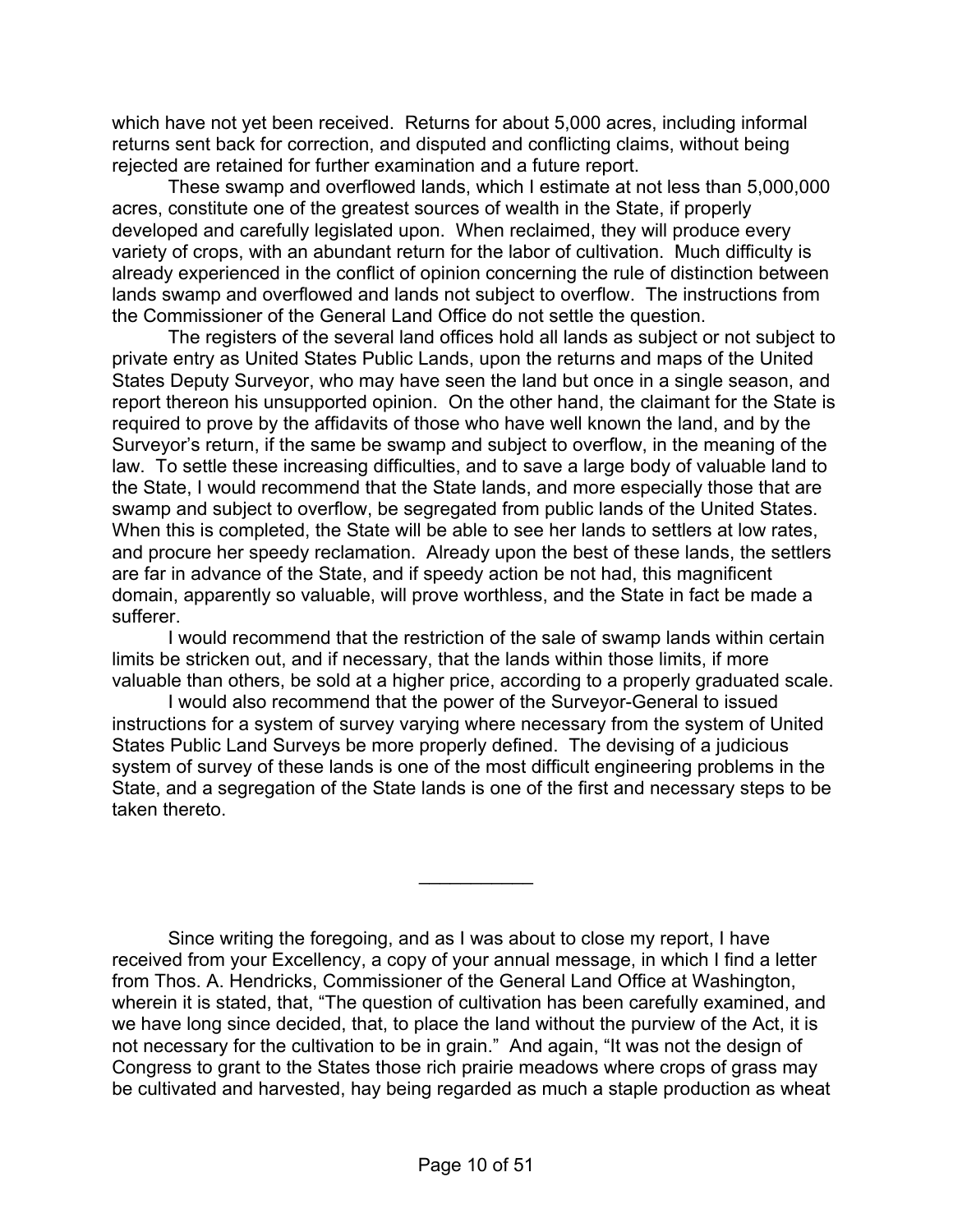or corn." This is the first official information received by this office of any changes in the rule of determination as to the character of swamp and overflowed lands.

 To show that this rule has not been "long since decided," I quote from my instructions, as ordered by the Act, to the County Surveyors for the survey of swamp and overflowed lands – the action of the predecessor of the Commissioner hand his rule of judging the character of these lands:

 "It is believed that hundreds of thousands, perhaps millions of acres of the best lands in the State, which have been donated to her as swamp and overflowed lands, will be disposed of by the General Government, unless reliable evidence shall be obtained and presented by the State to prevent the same.

 "I would respectfully request particular attention to the following remarks of the Commissioner of the General Land Office. He said that 'all lands which from being swampy or subject to overflow,' are unfit for cultivation, and 'all lands which though dry part of the year, are subject to inundation at the planting, growing or harvesting season, so as to destroy the crop, and therefore are unfit for cultivation, taking the average season for a reasonable number of years as the rule of determination,' are to be considered as granted to the State.

 "He also said the United States 'Surveyor-General is authorized to receive such reliable evidence of the character of any of these lands as may be presented by the authorities of the State; and as many of the lands were surveyed at the dry seasons, and hence are not represented by the descriptive notes or plats as being of that character, I have supposed it a matter of sufficient importance to induce you to call upon the County Surveyors or other respectable persons of your State, for statements under oath in relation to the swamp or overflowed lands in their respective counties.'

 "He also says: 'Such testimony will be considered as establishing the facts in the case, etc.'

"Section 3 of the Act of September  $28<sup>th</sup>$ , 1850, requires 'That in making our lists or plats of the lands aforesaid, all the legal subdivisions, the greater part of which is wet and unfit for cultivation, shall be included in said lists and plats, but when the greater part of a subdivision is not of that character, the whole of it shall be excluded therefrom.'

"All the subdivisions upon the township plats are 'legal.'

 "The United States Surveyor-General says the 'smallest legal subdivision' is 'forty acres, or a smaller amount when so returned upon the plat.'

 "I am of opinion that testimony will be required as to the character of each and every quarter, quarter-section, or forty acre lot, and that any such lot is a 'legal subdivision,' (except where a smaller quantity is returned on the United States township plats,) to which the State is entitled when the 'greater part is wet and unfit for cultivation,' or subject to inundation at the planting, growing or harvesting season, etc., as described above."

 If grass or any other spontaneous product of the soil, which may be used for feed for cattle, or which, by the application of manufacturing power, aided by scientific research, may become the source of wealth and industrial employment, is to be considered a "crop," then is the State of California entirely shut out from the benefits of the Act of Congress of 1850 donating these lands, and the supposed munificent gift of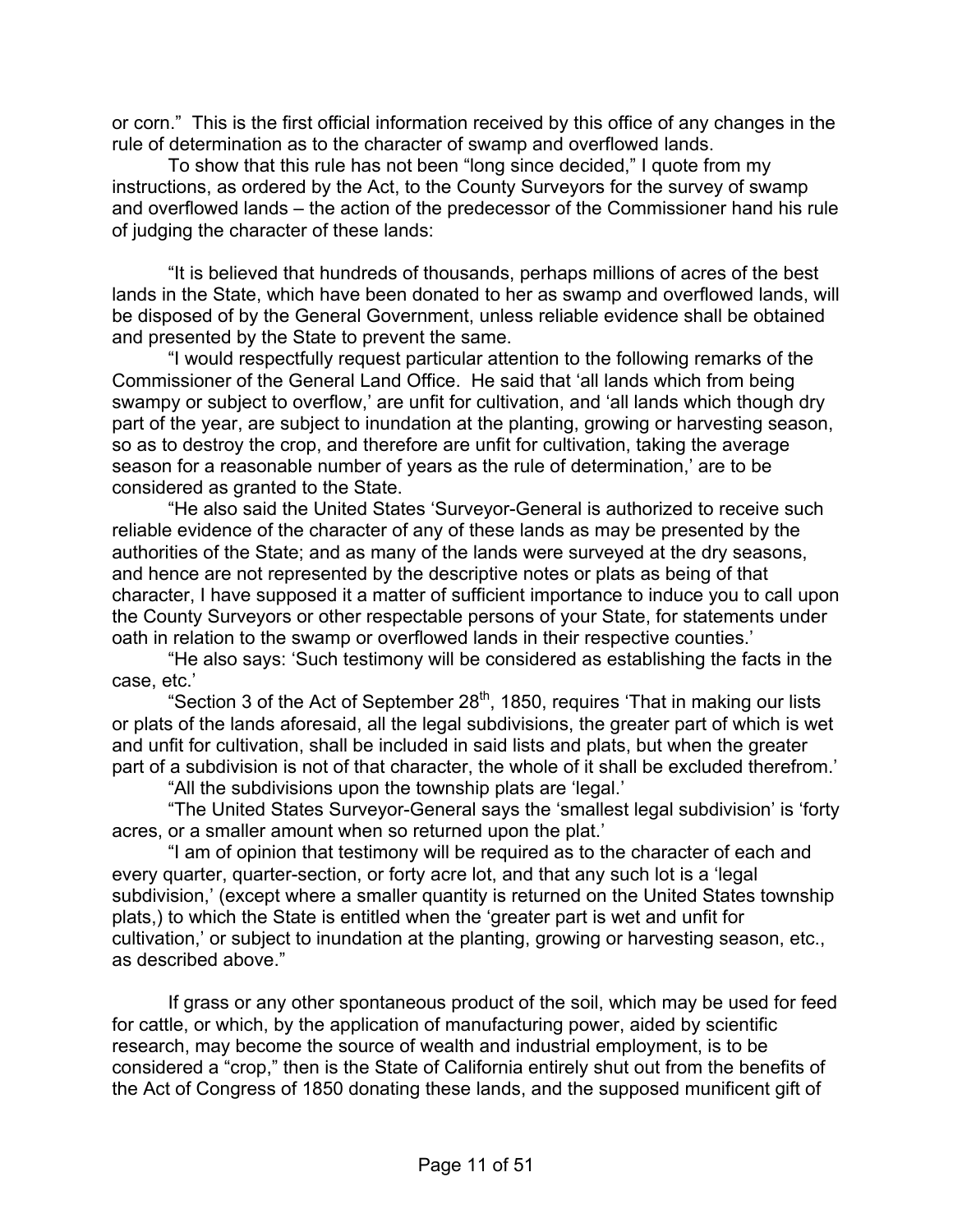the Government is more than worthless, in that it has induced settlement and moneyed outlay, to produce, in the future, difficulty and vexatious litigation. It is well known the tules are extensively used in the dry seasons for food by cattle, and swine fatten in them better than elsewhere. It is also demonstrated that the manufacture of paper from tule can be carried on upon the most extensive scale, and, were labor cheaper, at a handsome profit.

 Besides, to make these lands valuable, reclamation is necessary, else, at certain seasons only can they be used; although the very overflow itself is the cause of the production of this natural "crop."

 In their reports upon these lands, the U. S. Deputy Surveyors take neither affidavits nor evidence from those who have long and well understood their character; but upon some certain day in the year they see them perchance either wet or comparatively dry, (and that but once in their lives) and thereon decide to throw out or report them as part of the U. S. public domain.

 In other States, the State authorities have ever been consulted and listened to in this matter, and where the same care has been shown, as is exhibited in California, the State selections supported by affidavits and strong proofs have ever been acknowledged to be correctly made.

 This subject is one of vital importance to the State, and especially to those of her citizens, who, as innocent purchasers have been induced to settlement and expense by the Swamp Land Act, and I recommend it to the earnest attention of the Legislature at its present session.

# II. IMMIGRANT WAGON ROAD.

1. The Act of the Legislature of 1855, entitled, "An Act to provide for the survey and construction of a Wagon Road over the Sierra Nevada Mountains," required the Surveyor-General to cause such road to be surveyed, and in company with the Governor and Controller of State, to locate and construct the same. Under that Act, a location of a route via Placerville and Luther's Pass, to Carson Valley, was selected, and a survey made thereof by order of my predecessor.

 Difficulties having arisen in the way of a completion of the duties of the Board of Commissioners under the Act, it devolved upon the successors of those officers to proceed in the work. Before any action could be taken therein by the present board, a bill in equity was filed in the District Court of the Sixth Judicial District by W. T. Wallace, Esq., Attorney-General, against J. Neely Johnson, Governor, John A. Brewster, Surveyor-General, and David F. Douglass, Secretary of State, the existing Board of Road Commissioners, to enjoin said Commissioners from entering into any contract for the construction of said road, for the reason that the Act empowering said Board is unconstitutional and void. The decision of the District Court was appealed from, and the appeal filed in the Supreme Court on the  $15<sup>th</sup>$  of July, 1856, and the decision of the Supreme Court was rendered on the  $8<sup>th</sup>$  day of December, 1856, declaring the said Act creating and empowering the said Board of Commissioners to be unconstitutional and void.

 No steps have been taken by this office, or by the Board under the Act, except in defending the above suit, and the entire question of the construction of an Immigrant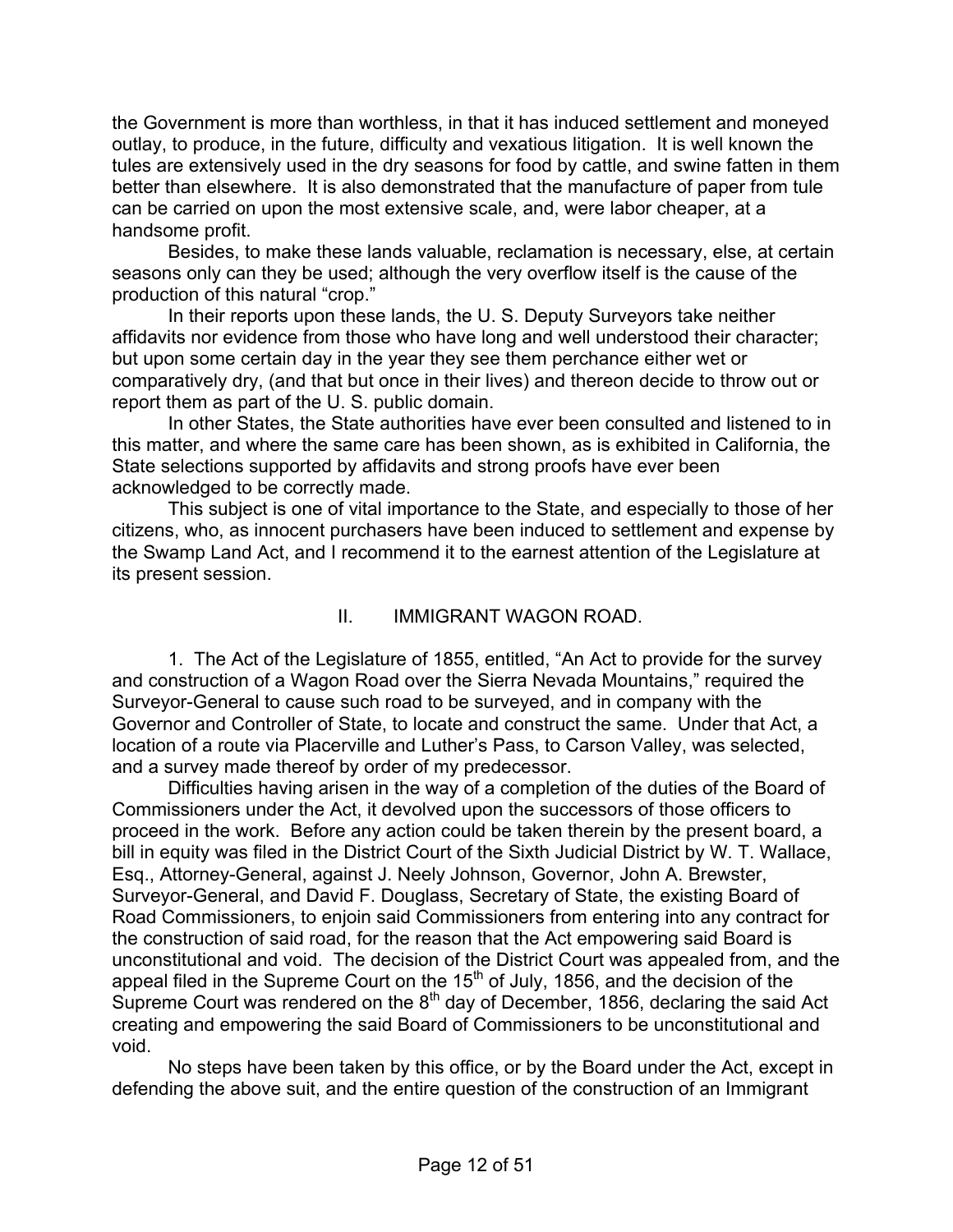Wagon Road over the Sierra Nevada, remains as unsettled as it did two years since, save in the increased proof of its immediate necessity.

 The interest that has been of late specifically exhibited in the construction of one or more roads over the mountains, and the increase of information in regard to various routes in different sections of the State will doubtless induce the Legislature, at its present session, to pass a bill for this purpose, freed form the Constitutional objections which militated against the Act of 1855.

 If an act of such a character shall become a law, it will be necessary to relocate the road, either by the route selected by the former Commissioners or by some other equally good.

 Without expressing a preference for any location, I would respectfully call your attention to the information received from various portions of the State recommending their several routes.

 And it is a grave question whether several roads, located in different sections, are not required for the growing wants of the settlers therein, rather than one single road, through which the whole immigration would be forced to come, at probably an increase of time and expense in reaching its destination. On the  $14<sup>th</sup>$  March, 1856, Hon. Sherman Day introduced a bill into the Senate for an Act to provide for the construction of five such roads: First, From Battle Creek, by Noble's and Fredonyer's Passes, and Honey Lake Valley, to Eastern boundary of the State. Second. From Forest City along or near the line of D. B. Scott, Esq's. survey in October and November, 1855. Third. From Placerville by South Fork of American River, Henderson's and Luther's Passes to Carson Canon, as surveyed by Day and Arnold from October, 1855, to January, 1856. Fourth. From the Big Trees in Calaveras County, by Grizzly Bear Valley, Summit Lakes, and Hope Valley, to Carson Canon. Fifth. From the Cajon Pass in San Bernardino County, by the old trail to the Vegas de Santa Clara to the Eastern boundary. Sixth. To provide for boring a series of artesian wells along the road from San Felipe Canon to Fort Yuma on the Colorado. For performing the work of survey, location, and construction of said several roads and wells, it was proposed to appropriate sums not to exceed in amount:

| \$20,000 |
|----------|
| 60.000   |
| 100.000  |
| 40.00    |
| 20,000   |
| 20.000   |

 I would recommend that an act, similar in its character, should be passed, with such changes of direction and estimated expenses as the increased knowledge of the different routes and mountain passes shall show to be proper. I also recommended the survey and location of a road from the town of Petaluma, in Sonoma County, passing through Santa Rosa and Russian River Valleys to the head waters of Russian and eel Rivers, and thence with Eel River to Humboldt Bay. Increased facilities for communication between the Northern part of the State and San Francisco, such as this road would afford, are greatly needed. The country along the route is a succession of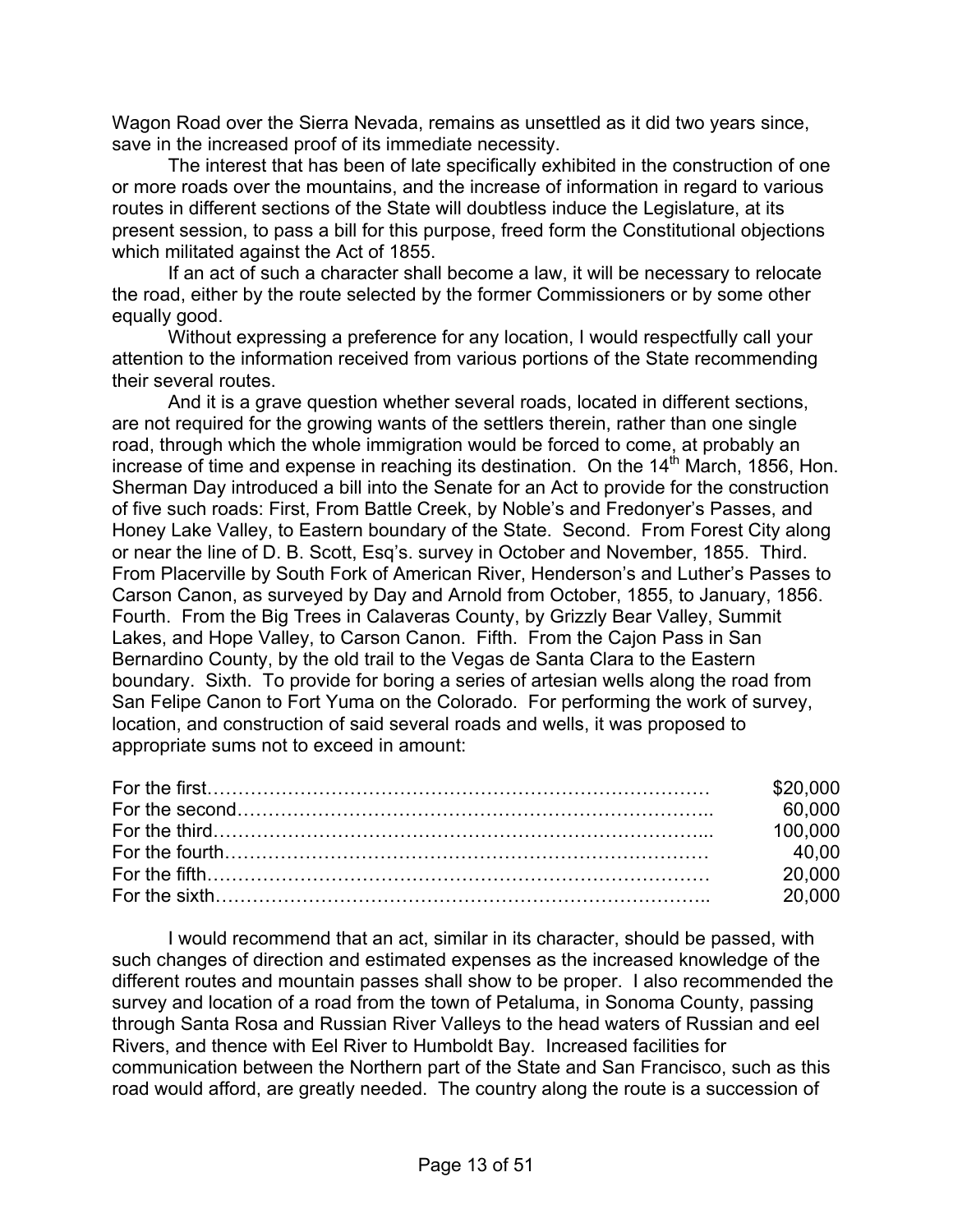extensive and fertile valleys and finely timbered tracts, while minerals of a valuable character abound. The country would soon be thickly settled with a permanent population, and the increase of valuable taxable property would make ample return to the state for the cost of the road and the development of the natural resources of this district. For this purpose, I recommend an appropriation of \$20,000.

 Herewith are submitted notes of Reconnaissance of the Calaveras and Sierra County routes, over the Sierra Nevada, made during the past summer by myself, and attention is directed to the reports of Messrs. Goddard and Chapman, of a similar character, in the appendix.

2. NOTES OF A RECONNAISSANCE OF THE DOWNIEVILLE ROUTE OVER THE SIERRA NEVADA, MADE IN AUGUST, 1856, BY JOHN A. BREWSTER, SURVEYOR GENERAL OF CALIFORNIA.

 Having been invited, by certain public spirited citizens of Downieville, to examine their route for an Immigrant Road, I left that place for Sierra Valley on the  $17<sup>th</sup>$  of August, 1856. The party accompanying me, consisted of Messrs. A. P. Chapman, W. D. Noland, J. J. Bramely, E. Cady, Sol. Purdy, J. H. Craycroft, J. Charleton, Jos. Sargent, and J. McMurtrie, with well provided pack animals.

 Traveling N. E., up the East fork of the North Yuba, for four miles, by an easy graded trail, we turned due East, and, at twelve miles, crossed the summit of the Butte ridge, which is a part of the main ridge of the Sierras. The crossing here, has an elevation of 1.300 feet above Downieville. Bending North for a mile, to avoid the Buttes, which are a rugged mass of conglomerate rock and volcanic debris, with so bold an outline and so great altitude as to be the landmark of this section, we traveled due East, over a succession of little valleys and low ridges covered with timber and interspersed with small lakes, to the East branch of the South fork of the North Yuba. Thence eastward, up this branch and descending gradually, we crossed a low ridge at its head, and entered Sierra Valley at Chapman's Ranch. This point is twenty-four miles from Downieville, and is 1,100 feet lower than the Butte ridge crossing. The proposed road route, after leaving Downieville, instead of following the ridge that I traveled, runs up the North side of the South fork of the North Yuba, by way of New York and Kanaka Flats, and Sierra City, with an easy grade, until it passes the buttes on their Southern side, and thence, on by the East branch, as above, and through Chapman's Pass, into Sierra Valley. By this route, the ascent and irregularities of the ridge are avoided, as well as any deep fall of snow to impede the travel in winter.

 Sierra valley is a large and level plain, about forty miles long and ten miles wide, lying nearly north and south. It is covered with nutritious grass, and abounds with springs of fresh and mineral waters; some of the latter are of high temperature and medicinal virtue. Its northern, southern, and western sides, are enclosed by hills clothed with fine oak and pine timber. In its center, is collected, in winter, a large body of water, out of which, flow the heads of the Middle Feather river. Mohawk and Lake Valleys, adjoin it on the north-west, and may be considered as its branches. They are of considerable extent and of equally valuable character. The Beckwourth pass and old Trading Post, lie near the northeast extremity.

After leaving Chapman's, a canter Northward for twenty-three miles over the open plain, - a better road than is found in most of the foot-hills of the Sacramento Valley – brought us to the Divide and Pass, which is almost on a level with the valley.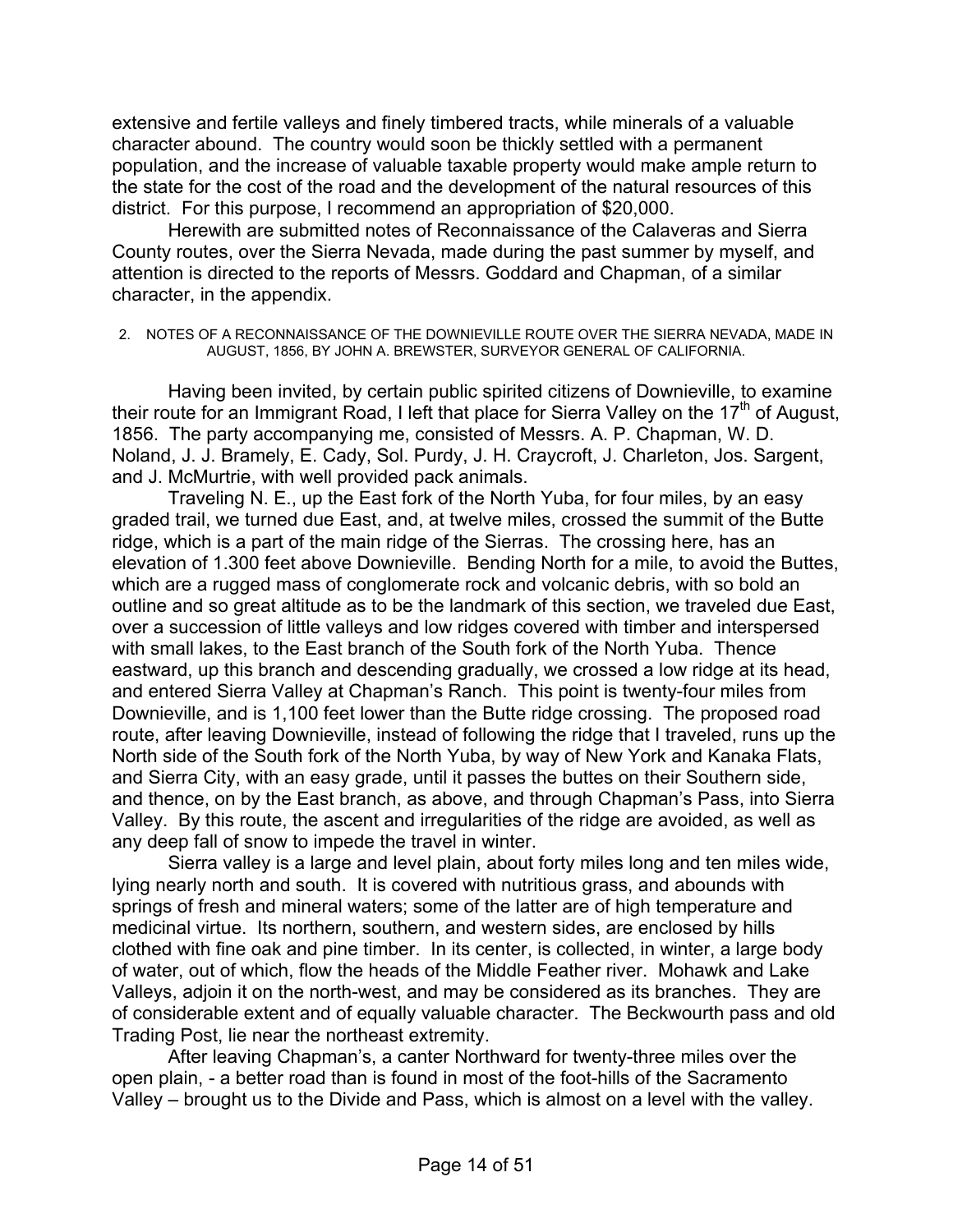Thence east, descending on an easy slope for seven miles, we came to Grass Spring, in Long Valley, where are good grass and water. The waters of this valley run north, into Pyramid Lake, and may afford a good road to the desert. Thence southeast, for three miles, and then east, over a rolling country, for six miles farther, we came to Peavine Spring, which is about 100 feet higher than the Pass. Here the wild sage region begins, the hills being covered with its scattered growth, while a little grass is found in the hollows. We here passed parties of Indians, over 350 in number, belonging to two different tribes, who had been holding a "grand talk," to settle some disputes about their hunting grounds; and their council having broken up, they were now on their way to their autumnal haunts. A few had horses, on which the happy possessors pranced in great state, while the squaws and half grown children, dragged after them the lodge-poles, on which were fastened their household gear, and in some instances, a papoose, whose glittering eyes shone out in wonderment amid the confused mass of Indian baggage.

 Nine miles farther, over a bare rolling upland, with volcanic debris scattered thickly around, and crossing the beds of three alkaline lakes, whose now dry beds glistened like snow in the sun-rays, we reached the edge of the Truckee River valley; then leaving the sand and wild sage, which had annoyed us for the last two miles, we crossed the valley for five miles to the edge of the river, which is here about eighty yards wide, confined between abrupt banks fifteen feet high and bordered with willow thickets.

 This portion of the valley is known as the Big Meadows, extending five miles along the river, with a width of from four to five miles, in which is an abundance of nutritious grass and good water, and at this season enjoys a delightful climate. A number of immigrant trains were camped throughout this valley, and their cattle, dotting the plain, reminded one of an older and settled region. About four miles to the southeast, we were informed, was an incipient Mormon village, whither some of our party were invited to a *ball*. We here first obtained some of the fine salmon trout of the river. Proceeding down the river (crossing it several times, to avoid the sharp points of volcanic ridge-spurs which jut close upon the stream,) with a gentle and uniform descent, in a course nearly directly east, for twenty-six miles, we reached the lower crossing and the road which comes in here across the Desert, from the Sink of the Humboldt, distant from this crossing thirty-eight miles. The river here bends sharply to the left, and running north for twenty-two miles, empties into Pyramid Lake. Crossing to the right bank or desert side, we moved down the river, over barren desert bluffs of hard sand and volcanic rock, covered with wild sage, and a few patches of white bunch grass. The river lies two hundred feet below, and the bluffs are close on the river, with an occasional expansion into handsome little valleys, having fine grass and cottonwood and oak trees; one of these, at the mouth of the river, extending for five miles with as fine grass and handsome trees as ever met the eye of the immigrant. The river has two mouths; one branch turning abruptly off, within three hundred yards of Pyramid Lake, and running in a semi-circle to the S. E. and N. E., at five miles empties into Mud Lake, which lies to the northeast of Pyramid. The Pyramid Lake is about forty miles in length and fifteen in breadth, containing the singular rock which has given it its name. It is surrounded by high mountains on the northern and western sides. On the east stretches the barren desert waste, and on the south the river comes in, passing a low ridge of volcanic spar. I had no opportunity to go out on the lake and examine its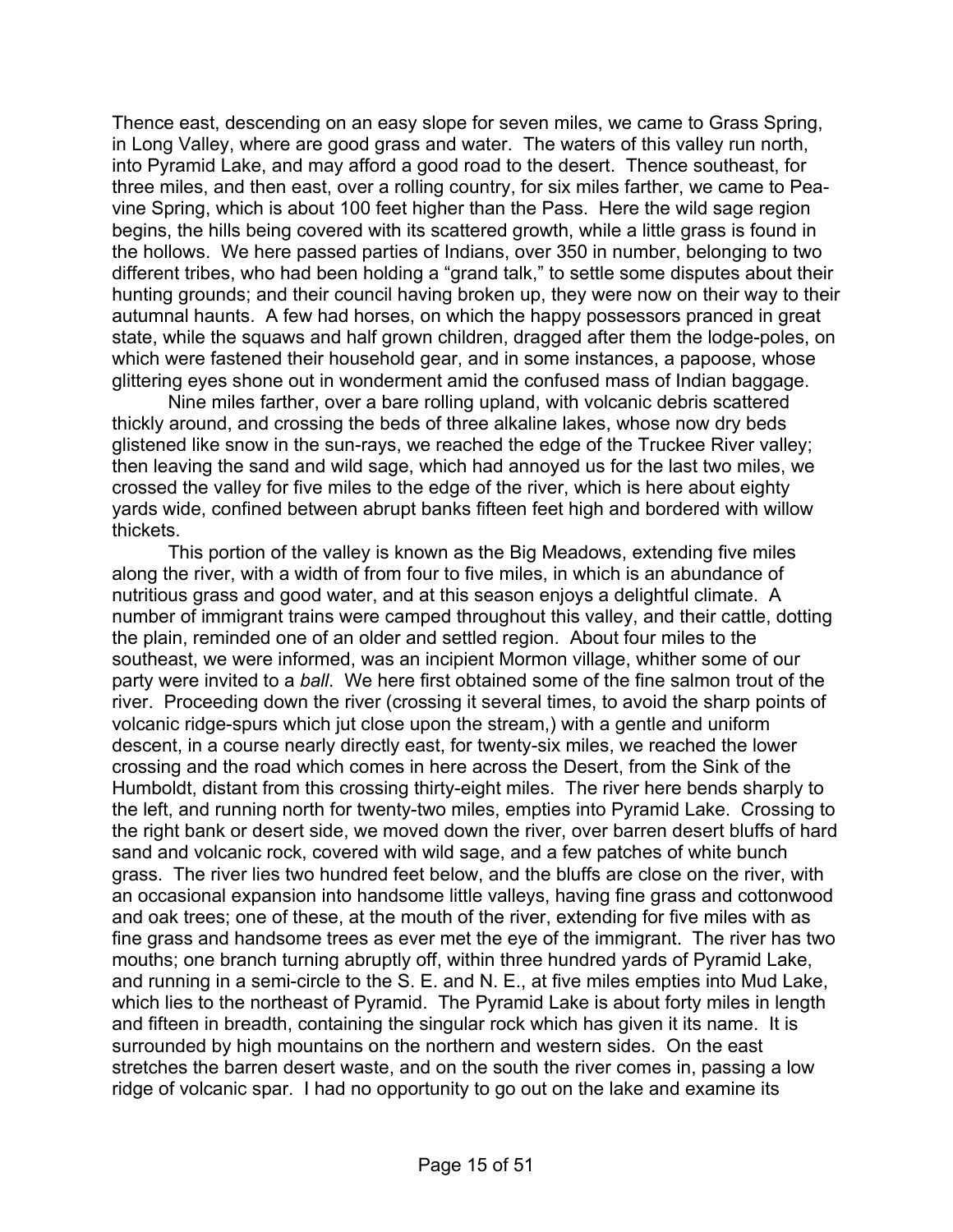waters, but along the shore the water was alkaline and of an offensive fetid odor, leaving a broad and thick deposit as tough as felt. Several Indians were camped here in the sand, living on the fine trout of the river, which they are experts in catching, and having an occasional chase of the big-horn sheep. From this river mouth a good road could be made direct to the Big Meadows, where we first reached the river valley; and from this point east to the Sink of the Humboldt, or some point higher up that river, whereby much of the desert travel and not less than thirty-five miles of distance can be saved.

 After one day's rest in this handsome spot, with the enjoyments of fine fish and game, we retraced our trail to the Big Meadows. Thence, leaving the Beckwourth Pass to the right, we continued up the river to the upper crossing on the old Truckee route. The river running through narrow canons here bends south. After crossing twice, we left it, passing over a low rocky ridge, and at five miles crossed Dog Valley. Ascending westward for four miles, we reached the first summit, here covered with a dense pine forest. Two miles further on we came to the forks of the Hennes and old Nevada roads. Bending to the northwest for four miles, we made a noon camp in Clover Valley, which is full of fine grass and water; thence, north, sixteen miles brought us into the south end of Sierra valley at the hot sulphur springs, in which the party enjoyed a delightful and invigorating bath. The temperature of these springs, is from 103° to 114° Fahrenheit, and they have proved in a few cases of great medicinal power.

 The next day, the party returned to Chapman's rancho and thence to Downieville. On this route, from the Butte ridge eastward, there is little or no work necessary; the grade in no place needing to exceed four degrees. It is in many places a good buggy road at present. From the Butte westward, a grade of five degrees should suffice to make the road of a superior quality. Here, however, for a few miles some heavy work will be required. Rock and timber for construction are abundant and convenient where needed; and the grass and water are amply sufficient in quantity and quality. Of the state of the snow on the mountain in winter, I am unable to speak with certainty; but from the lowness and sheltered character of the Pass, I should consider it with favor even for a winter road. It is well worthy the attention of the Legislature.

 The main chain of the mountains, crossed on this route, is the same called the Gibsonville Range by Mr. Goddard, Civil Engineer, to whose report and that of Mr. Chapman, to be found in the Appendix, reference is made for further information.

#### 3. NOTES OF A TRIP OVER THE CALAVERAS ROUTE TO CARSON VALLEY, MADE IN OCTOBER, 1856, BY JOHN A. BREWSTER, SURVEYOR-GENERAL.

 Having been offered by the kindness and public spirit of certain citizens of Mokelumne Hill, a party for the exploration and reconnaissance of the road over the mountains through Calaveras county, I started in company with Messrs. B. S. Lippincott, H. Atwood, L. C. Root, Dr. Cozine, Geo. S. Anderson, and R. Saunders, of that place, attended by Pancho and Pedro, two Mexican servants, on Tuesday, September  $30<sup>th</sup>$ , from Mokelumne Hill, and traveling northeastward up the main Mokelumne river, by way of Rich Gulch, Pleasant Springs, and Sandy Gulch, halted for the night at West Point, to let the pack-animals come up. We passed over a good road all the way, on which stages are daily running, and along the line of which miners are constantly at work. Saw-mills and quartz-mills are also in operation, finding ample remuneration for their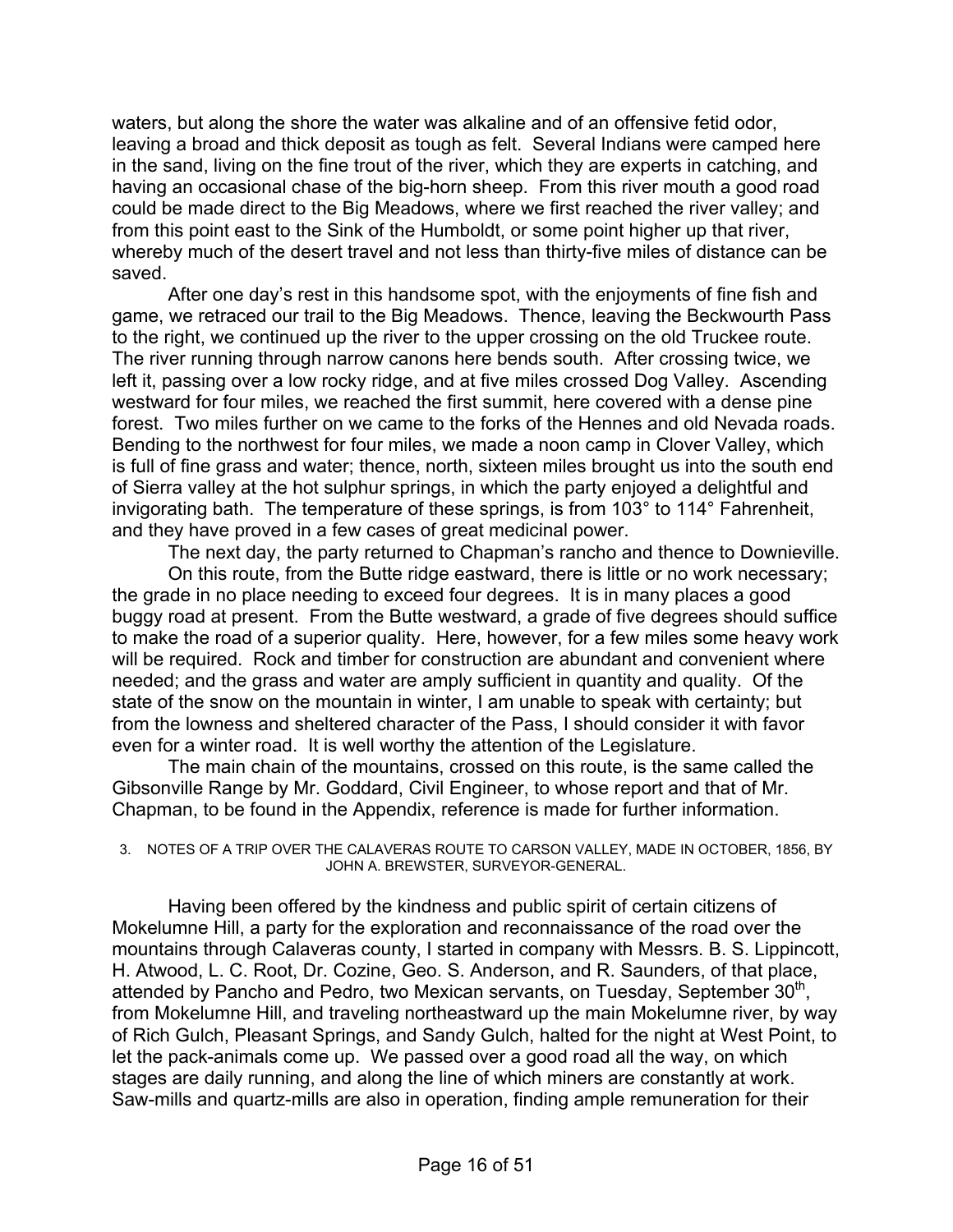labor. At West Point we found Dr. Davis, of San Francisco, who, with Ex-Lieut. Gov. Purdy, and many other gentlemen are engaged in developing the resources of this section, believed by them to be one of the riches quartz regions in the State. The quartz is found in ledges running in every direction, in many cases defying calculation as to the supposed dipand course. Near the surface, the sulphurets, which abound in an extraordinary degree, have become decomposed, and the quartz, that is taken from the leads, is thereby rendered easily capable of being worked at small expense with the common mud arastras, and small water wheels, while it affords an almost fabulous return for the labor and capital employed. The village of West Point has but lately sprung into existence and is the frontier settlement of this section of the State, yet it seems destined to become the center of one of the most extensive and lucrative quartz fields now occupied.

 On the next day, our pack animals having arrived, we started at mid-day for the real no road country. Crossing the middle fork of the Mokelumne and Scull Flat, we ascended the dividing ridge between the middle and North Forks of the Mokelumne, at an easy grade for loaded wagons, and still moving northeastward, at twenty-two miles intersected the trail leading to the Big Trees and Murphy's. The ridge to this point rises slightly, and is covered with pine, oak, and a few cedars, having fine grass, and good water on either side. It is a spur of the main divide of the Sierras, and can be followed to the summit. Here turning to the northward, we crossed a low, narrow, and thickly timbered spur of the divide between the waters of the Stanislaus and the Mokelumne, and proceeded along the side of the ridge on the North Fork of the Stanislaus, crossing several brooks and hollows to Grizzly Bear Valley, a distance of twelve miles – good grass and water all the way. The timber is pine, but stunted and meager. Many granite boulders crop out along the road, and the creek beds are all rocky. The general direction of Bear Valley is north and south, about five miles across, and covered with fine grass. Several emigrant teams were here encamped recruiting their stock on the rich herbage.

 Turning N. N. W., and crossing a small round valley, with a central lake, which (the valley not the lake) is called by the high sounding name of Picken's Bill Williamson's Race Course, and is lying on a level with the top of the ridge, we followed the divide between the Middle and North Forks of the Stanislaus, along its southern slope, traversing the heads of several small streams which run into the Middle Fork, and at five miles crossed the head or north end of Stanislaus Valley. This is one of the handsomest valleys we had seen – the herbage the beautiful pine growth, and disposition of the rocks, made it a scene worthy the pencil of an artist. The Middle Fork of the Stanislaus rises here, and flows southward through the level meadow. About three miles from this, we found a ledge of slate, containing traces of several ores, running northwest and southeast, also a number of quartz croppings in every direction. Proceeding forth-easterwardly up the canon of Stanislaus Valley, we crossed a saddle of the ridge, where is a small lake and from which point the South Fork of the Mokelumne had a branch of the Stanislaus take their rise. Winding along the ridge northwardly, we descended to the South branch of the North Fork of the Mokelumne, (which here runs due north,) in a canon, heading southeast, with fine bunch grass, young cedar, and spruce. Thence over a broken country, in which many streams head, with rocky beds and scattered timber, bending for six miles to the northwest, we gained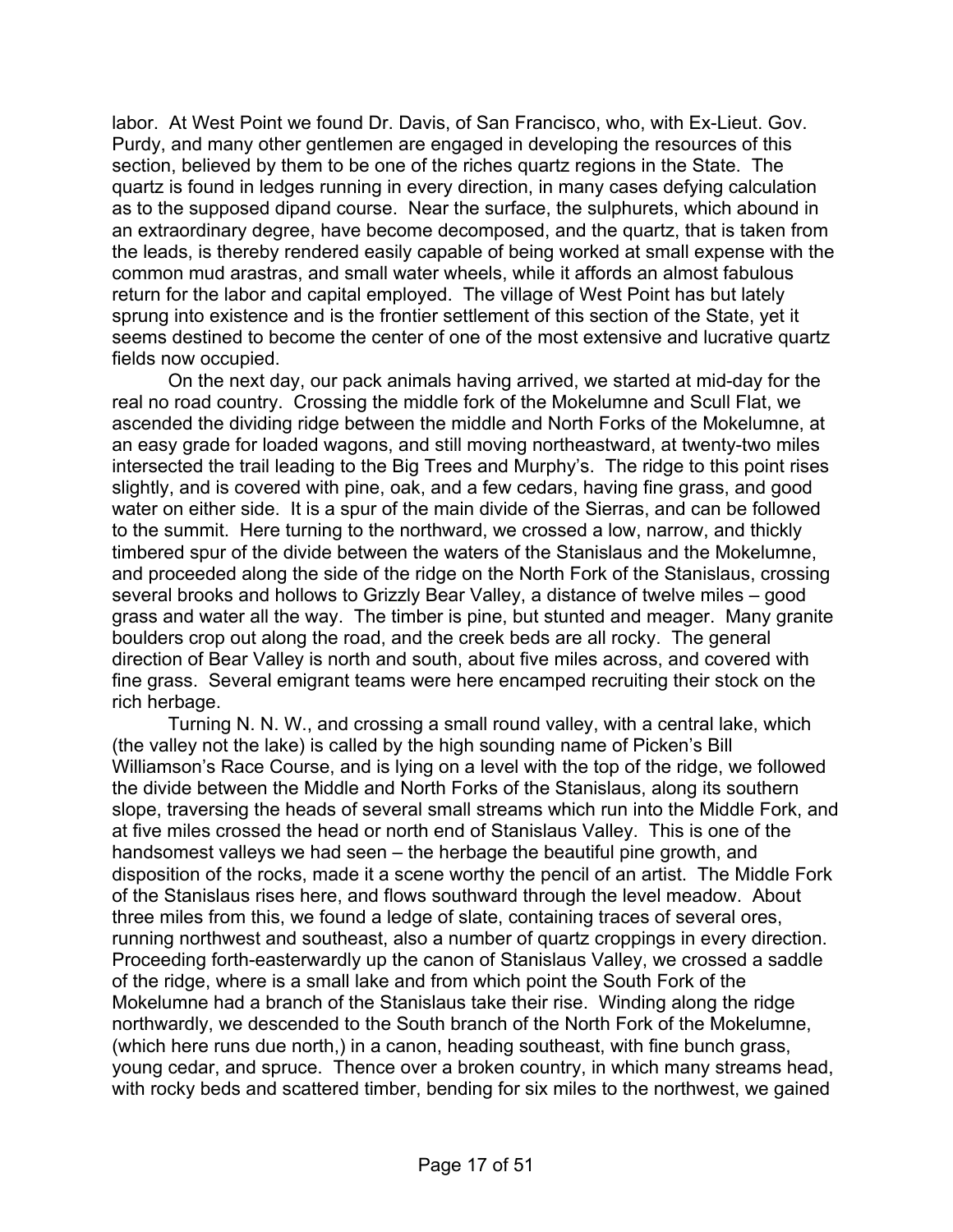the divide of the Sierras and the Summit Lakes. These lakes are deserving of special mention, forming, as they do, a portion of a system of natural reservoirs to be found throughout this entire summit range, from which the heads of all the streams of rivers running into the Great Basin, as well as into the Pacific, flow. Appearing to have no surface outlet except in the wet season, these reservoirs contain a vast body of water, which can, with but little expense, be made to supply the rapidly increasing wants of the agricultural and auriferous region below, to which enterprise and capital will soon direct their outflow.

 From the intersection of the Big Tree road to this point, most of the formation has been of secondary rock and conglomerate, with many outcroppings of granite and quartz. The varied outline of the ridges, is at times exceedingly wild and picturesque, with plenty of room for the play of the imagination in its fanciful and changing forms.

 From these lakes, we began descending along Carson river waters for ten miles, by an easy grade, through a heavily timbered cañon into the head of Hope Valley, passing through two small valleys and heading a fork of Carson river. The course of this fork would afford a shorter route, but the cañon through which it passes, is impracticable. Proceeding northeast, down Hope Valley, we passed the Placerville road of Mr. Goddard's line of survey, and Johnson's Cut-off, to the head of Carson canon. Thence the road runs eastward down Carson cañon to the main valley of Carson river.

 Hope Valley is about eleven miles in length, and from two to three in width. It contains an abundance of fine grass and water, - having a growth of willows and some cottonwoods on the streams, and the hillsides covered with timber scattered among broken rocks. We here obtained some fine trout from the Canon creek. In this valley, about five miles from the head of the canon, there are to be found many traces of copper ore. Some twenty veins are to be discovered, running parallel to each other in a northwest and southeast direction. One has been opened for a few feet. It lies about 300 feet above the level of the valley, on the south-west slope of the hill. It is 18 inches wide, has a dip of 45°, and appears to be valuable. A rough assay showed 40 per cent copper, 10 per cent silver, and 3 per cent gold, and a value per ton of \$200. The hill, in which the vein has been opened, is a low and narrow divide of two forks of Hope Valley, and runs north and south. It is very rocky and heavily timbered, and runs out into the valley about a mile and a half north of the opened vein. About a quarter of a mile to the eastward, this vein runs out into an upright ledge of granite, but is can be easily traced northwestward into the main mountain for three miles. The character of this, and other contiguous veins, indicate that they are merely feeders of the mother vein; and, it is to be believed, that when that is found, it will prove to be exceedingly rich and valuable in ore, if not in native copper, affording a handsome remuneration for the investment of mining capital.

 On our return upon the road line, after arriving at the point of intersection of the ridge which we followed from West Point with the Big Trees trail, we continued by this road to the Big Trees, fifteen miles, and thence back to the Mokelumne Hill, remaining one night in the Grove. These giants of the forest have been so often and so well described, that I will not add anything here concerning them, except to refer to the strange blunder of those botanists who have classed them among the Taxodiums, they being, instead, of the real Coniferae and of the genera of the Cypress – the *cupressinae verae.* The cone is about two inches in length and of the form of an ovate spheroid.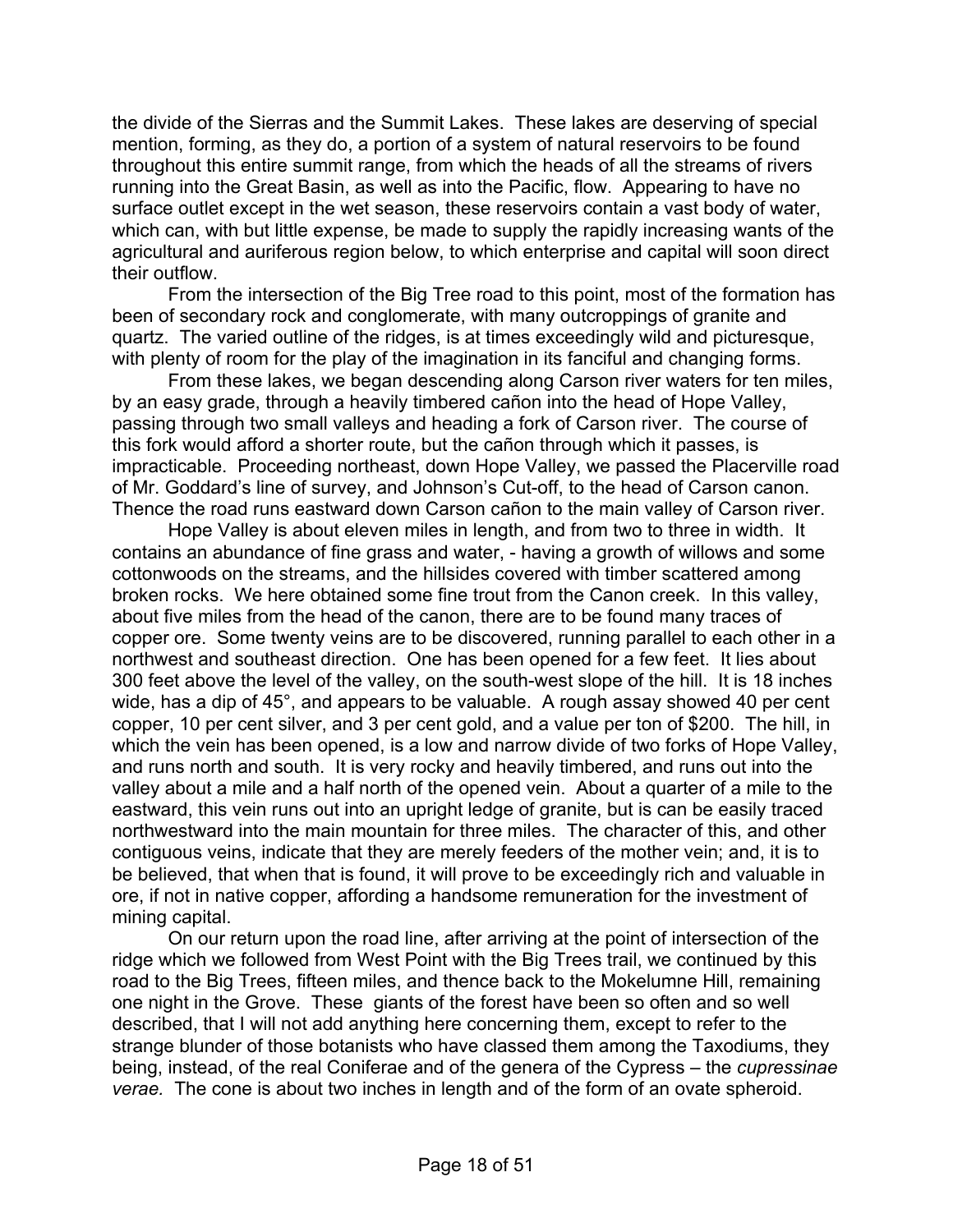For ten miles on either side of the Grove the road runs through the handsomest forest in California.

The intermediate distances are reported as follows:

From Mokelumne Hill –

|                                                    | 15 miles. |
|----------------------------------------------------|-----------|
| Crossing Middle Fork Mokelumne and Scull Flat      | 2 miles.  |
|                                                    | 3 miles.  |
|                                                    | 5 miles.  |
|                                                    | 12 miles. |
| Divide between Stanislaus and Mokelumne            | 4 miles.  |
|                                                    | 1 mile.   |
|                                                    | 7 miles.  |
| Main Ridge at head of Stanislaus Valley            | 5 miles.  |
| Across cañon and rocky ridges to Summit of Sierras |           |
|                                                    | 11 miles. |
|                                                    | 4 miles.  |
|                                                    | 7 miles.  |
|                                                    | 2 miles.  |
|                                                    | 16 miles. |
|                                                    | 15 miles. |

 This would make the distance from the Big Trees to the head of Carson Canon, 57 miles. The grade is gradual and very easy. The Pass is one of the lowest in the mountains. Water, grass and timber are abundant, and of an excellent quality. A number of emigrants passed over the road at our suggestion, some going into Murphy's, others to West Point; and all agreed in praise of it. A number of observations were taken on the route with an aneroid barometer, but finding on my return, after careful comparisons, that the instrument was not to be relied upon for accuracy, I have omitted the table, referring to other sources for determination of altitudes. This route I can recommend as one worthy of most favorable attention for the location of a road, at small expense, and with great benefit to the immigration into the State.

III. COUNTY ROADS.

Much complaint has been made of the inefficiently of the Act concerning Roads and Highways, to procure the proper amount of necessary improvement on the county thoroughfares. The County Surveyors should be made Road Commissioners, and be required to be skillful and competent men in their profession, and the road-tax, both poll and property, should be much larger than at present. Citizens are more ready to pay taxes for means of easy intercommunication than for any other purpose, and in the present state of California travel, a pressing necessity exists for the adoption of some good road system. That recommended by my predecessor is one worthy of adoption, and that or some one similar is endorsed by the different County Surveyors. This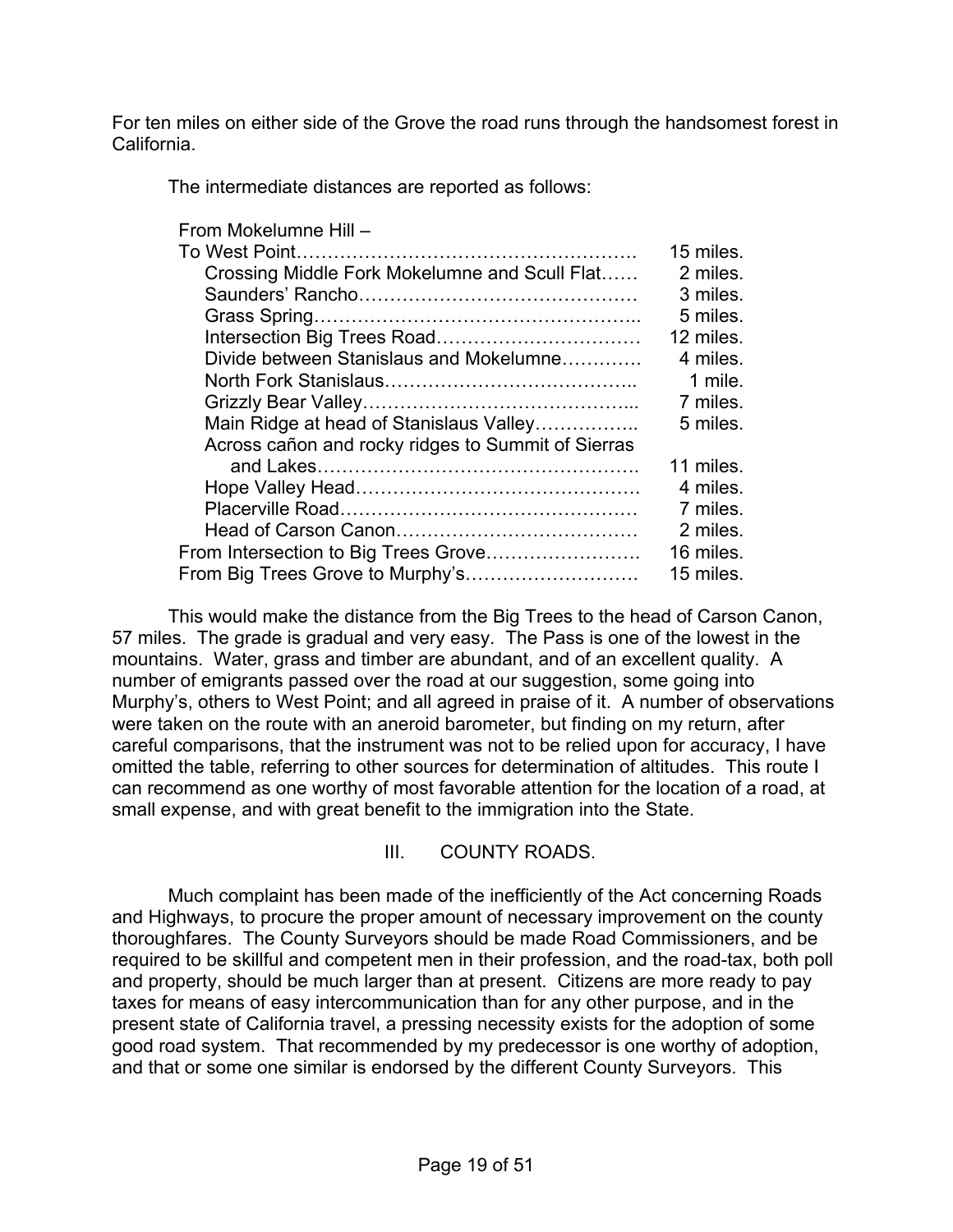important subject appeals to the interest of every class of our citizens, and I recommend that a careful examination and action upon it be made by the Legislature.

# IV. COUNTY BOUNDARIES.

1. SURVEYS UNDER SPECIAL ACTS.

#### SANTA CRUZ, SANTA CLARA, AND SAN FRANCISCO.

Returns of map and field notes received January 23<sup>rd</sup>, 1856. This survey was made by Thos. W. Wright, County Surveyor, of Santa Cruz County, under appointment and instructions from my predecessor, and was noticed in his report. The returns were filed in my office, and the accounts of Mr. Wright returned to him for the proper vouchers to be attached. These were subsequently received and transferred by me to the care of the Assemblymen from Santa Cruz and Santa Clara, by whom they were referred to the Committee on Claims, in the Assembly of 1855. Since then, I have heard nothing from Mr. Wright, or the accounts.

#### SONOMA AND MARIN.

Act of Legislature, approved February 23<sup>rd</sup>, 1856. Appointment and instructions issued March  $18<sup>th</sup>$ , 1856, to Wm. Mock, County Surveyor of Sonoma County. Survey made. Map and field notes received August 11<sup>th</sup>, 1856. Accounts received and herewith transmitted, \$754.92.

#### FREZNO.

Act of Legislature approved April 19<sup>th</sup>, 1856. Survey made under order of Board of Supervisors. Field notes received October 8<sup>th</sup>, 1856, from Wm. W. Bourland, County Surveyor. No accounts received. No claim against the State.

#### 2. SURVEYS UNDER THE GENERAL ACT – AUTHORIZED UNDER CALLS FROM COUNTY AUTHORITIES.

#### STANISLAUS AND MERCED.

 Application from Board of Supervisors of Stanislaus Co. received February 11, 1856. Appointment and instructions issued February 11, 1856, to Silas Wilcox, County Surveyor of Stanislaus Co. Survey made. Plat and field notes received April 3, 1856. Accounts to be vouched for and transmitted to the Legislature when received.

#### ALAMEDA, SAN JOAQUIN AND SANTA CLARA.

 Applications received from Boards of Supervisors of Alameda Co. July 7, 1856, of Santa Clara Co. July 9, 1856, and of San Joaquin Co. August 7, 1856. A correspondence had for some time been had by me with the several counties, about their adjoining boundaries. Appointments and instructions for joint work upon the common boundaries of the several counties issued to H. A. Higley, County Surveyor of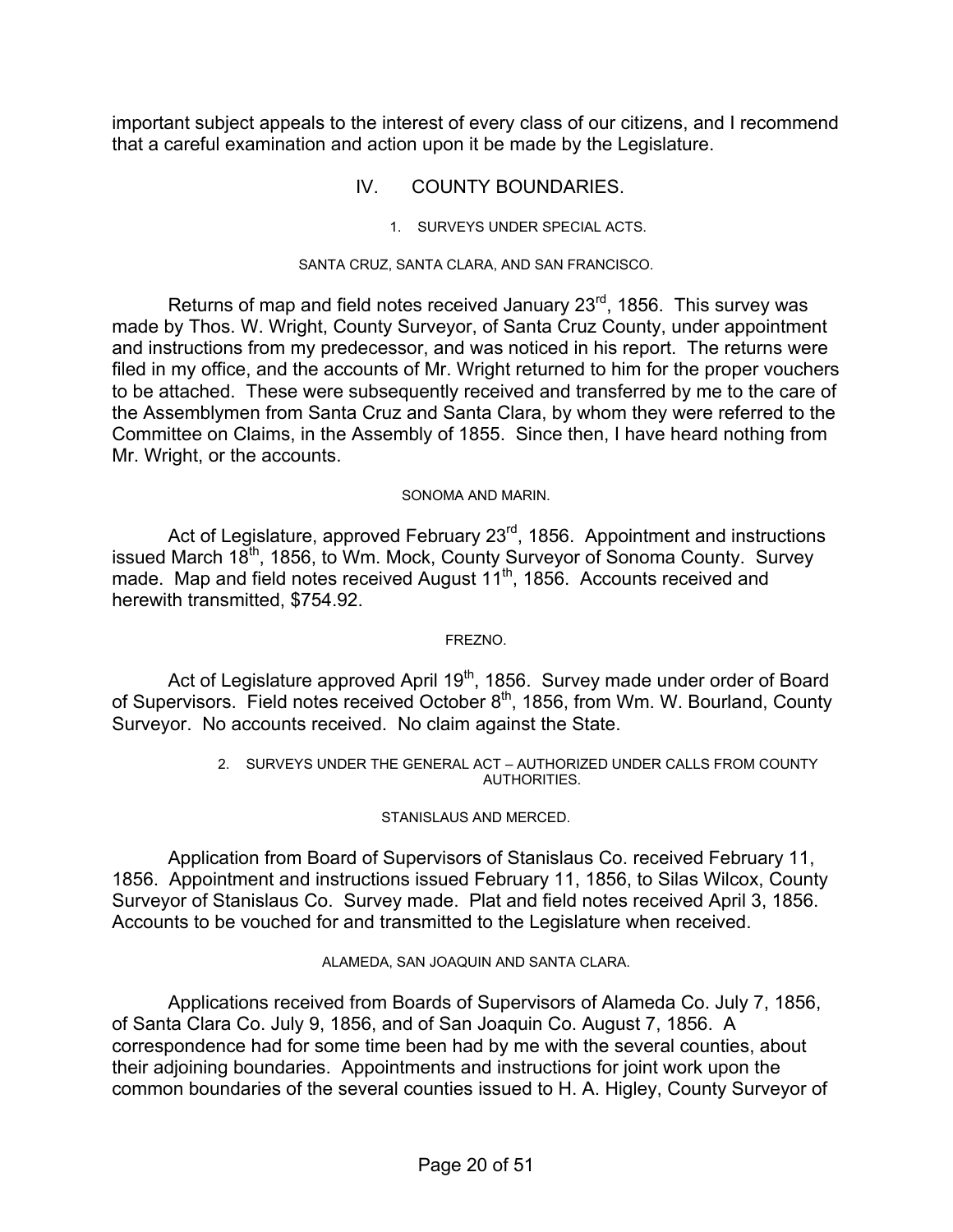Alameda Co., L. B. Healy, County Surveyor of Santa Clara Co., and Geo. E. Drew, County Surveyor of San Joaquin Co., September 1, 1856. Appointment not accepted by Geo. E. Drew. The other surveyors are still engaged upon the work, and no returns have yet been received.

### SOLANO AND YOLO.

 Application from Board of Supervisors of Solano Co. received November 26, 1856. Appointment and instructions issued November 28, 1856, to E. A. d'Hemecourt, Deputy Surveyor of Solano Co. Appointment accepted. No returns received.

#### TEHAMA AND COLUSI.

 Application from Board of Supervisors of Tehama County for a correspondence upon the survey of the boundary between Tehama and Colusi Counties received July 3, 1856. Answered by asking for an order from the board calling for the survey. No further action has been taken.

#### EL DORADO AND SACRAMENTO.

 A correspondence was begun upon this subject by a letter from Robt. E. Draper, of the Board of Supervisors of El Dorado county, claiming that an error existed in the settlement of the termini of the line, to which I replied, "that the reported survey and map made under my predecessor were definitive, until legislative action should be taken to alter them."

#### BUTTE AND SUTTER.

 Field notes and plat of dividing line, as surveyed by J. W. Scott, County Surveyor of Butte county, under order of Board of Supervisors of Butte county, received February  $12<sup>th</sup>$ , 1856. No accounts received and no claim against the State.

#### MARIPOSA.

 Map of lines between Mariposa and Merced, and between Mariposa and Frezno, with sketch of Mariposa county, made by Thomas W. Long, County Surveyor of Mariposa county, by order of the Board of Supervisors, received December 26<sup>th</sup>, 1856. No accounts and no charge against the State.

# ERRORS IN COUNTY BOUNDARIES.

 The subject of the defects in the present boundaries of many of the counties is one of very great importance. In some instances it is impossible to determine the lines at all. Arbitrary lines should be made away with and natural boundaries or the lines of the United States Public Land Surveys adopted in their stead. Difficulties are constantly rising as to the several county jurisdictions. Assessors, Sheriffs and Courts are prevented from acting by the uncertainty of the true lines of territorial divisions. Great complaint is made on all sides, and the matter calls imperatively for speedy legislative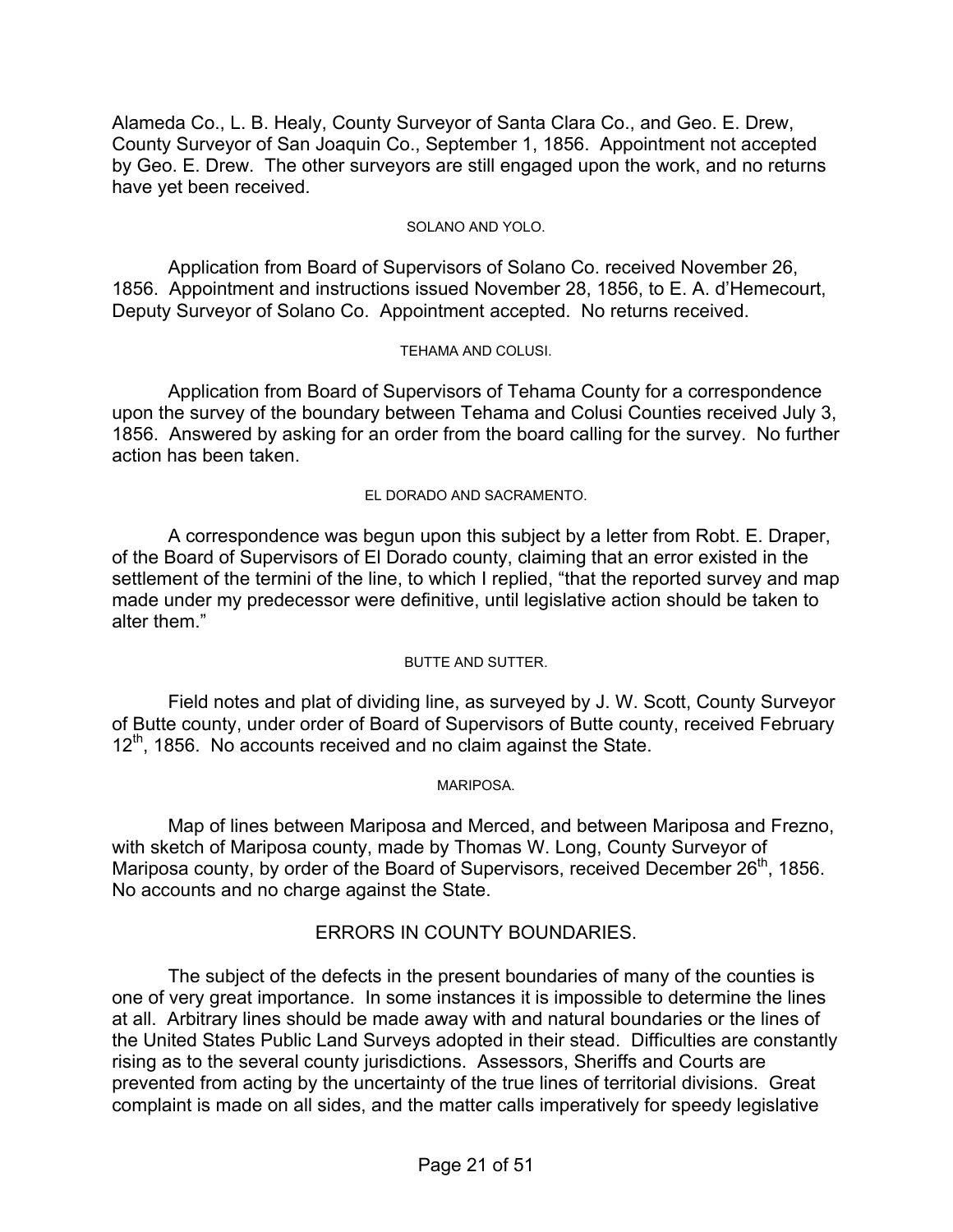action. The reports of the Assessors and Surveyors, (to which reference is here made for more particular information,) call attention more especially to the errors in the lines between the counties of Placer and Sacramento; of the west line of Nevada; of the south line of Contra Costa; and Sacramento; of the west line of Nevada; of the south line of Contra Costa; of the entire boundary of Plumas; of the entire boundary of Colusi; of the lines between Sierra and Plumas; of the lines between San Joaquin and Calaveras, and of the lines separating the counties of Butte, Plumas, Yuba, Sutter and Colusi. All of these are represented to be indefinite, and objectionable, and pregnant with harm to the several counties.

 A set of alterations in the boundaries of several counties to avoid ambiguity was recommended by my predecessor, which recommendation I heartily endorse.

# V. EASTERN BOUNDARY.

 The necessity for speedy action in defining the Eastern Boundary of the State is daily becoming more apparent. Difficulties are constantly arising in several of the border counties in regard to the assessment and collection of taxes. Along the line lie several large and fertile valleys into which the tide of emigration is directed, and there, an account of the richness of the soil, the luxuriant growth of natural grasses, and other inducements to settlement, farms and even villages are springing up, which will soon vie with many upon the Western Slope. Much difference of opinion exists as to the true jurisdiction of the Courts, whether of Utah or California. As a large taxable property is there accumulating, and the varied business interests of the settlers bind them closely to our State, entirely apart from the consideration of the benefit to our stock of geographical knowledge and to the preparation of the State map, I desire to call attention to the propriety of making appropriations for the work of surveying and determining the boundary line. In connection, herewith, I would direct notice to the remarks of the County Surveyor of Placer on the subject.

# VI. STATE MAP.

 The existing official map of the State is a broad burlesque upon the topography of California. No mortal foot has ever trodden over roads delineated upon it, and the directions of mountain chains and river courses, as there laid down, are most admirable calculated to answer the purpose of an ignis-fatuus to delude the benighted traveler, who should ever trust to their quidance. Lakes are placed where the thirsty soil rarely sucks a drop of water, and fertile plains appear where only barren deserts stretch their broad expanse. It is a disgrace and a reproach to the State, and should be replaced at once by a map conforming to the true character of the country. By private means a mass of valuable geographical information has been collected; and from the various sources of which it is easy for the state to avail herself, a map correct in detail, with a true delineation of county lines, river courses, mountain ranges, roads, mining canals, positions of towns, etc., can be collated at a comparatively small expense. Such a map made in the *original*, upon a scale admitting of additions, as from time to time increased geographical knowledge will render necessary, should be on file in the Surveyor General's Office, from which, if ever deemed necessary, publication could be made. An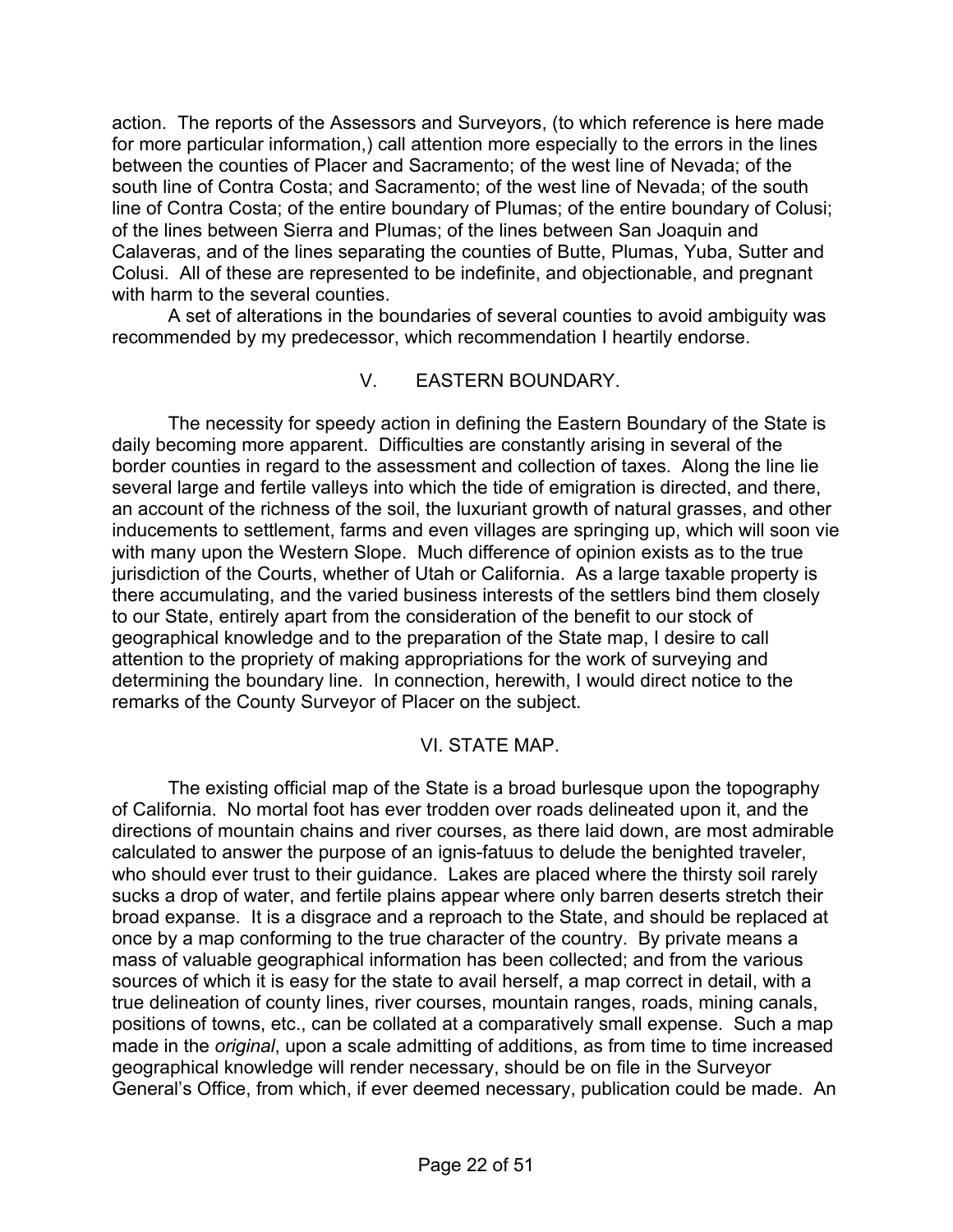official map is supposed to be final evidence of county boundaries, and other geographical and topographical truths by which State or county interests can be affected – in the determination of election contests, for example, where the returns from a single precinct (as has been the case) may decide for or against the right to his seat of a Senator or an Assemblyman. The State should possess a correct map in the *original*, and not be at the mercy of any unauthorized publication. But such an undertaking, if begun, should be upon a scale of expenditure and performance worthy of the State and the value of the work. From time to time, subsequent Legislatures can appropriate sums for the prosecution of the labor on the map to its completion. In New York, Massachusetts, Pennsylvania, and other States, years of labor have been bestowed upon similar works, and it behooves California, who has a greater immediate interest in the development of truthful and reliable information concerning the topography of her territory, to take prompt and effective measures to secure the commencement of a correct State map. I would recommend the appropriation of \$5,000 for that purposed.

# VII. INTERNAL IMPROVEMENTS.

 The Surveyor General is required, by law, to report any suggestions or information in his power upon required public improvements, either by a general system for the State, or upon special matters affecting particular localities.

 Much of such information in practical detail, must be obtained from the County Surveyors and qualified Engineers, familiar with the requirements of the country. No such information has been received, and I am only able to refer to two or three subjects under this head, which have been the subjects of my personal attention.

*The First*, a system of railways connecting the extremes of the valley portion of the State and the larger cities which are the points of distribution of population and commerce. The only road now in operation, is the one from Sacramento to Folsom, but others are in contemplation between Sacramento, Benicia, and Marysville, Stockton and Oakland. No State affords greater facilities for internal railway communication than California, and the enterprise of her citizens will soon comply with the demands of traffic and travel for a speedy and safe transit between her distant extremities. I am not able to give correct details of the railways in operation and projection, beyond those contained in the appendix, and the reports of Engineers to which reference is made, no suggestions for any State action being now deemed necessary.

*The Second*, is the means of supplying the amount of water so greatly needed by both the mining and agricultural districts. In the agricultural sections, the digging of artesian wells has been resorted to upon the wide and arid plains with abundant success in some counties, while in others, the wells have proved a total failure. These failures, however, would seem to arise more from the want of sufficient depth. In many cases the supply at first obtained, appeared amply sufficient, but, after a few months, became exhausted, evidently having had but a temporary reservoir for a head. Careful geological examination, has as yet failed to determine the cause. In the mining region, the digging of these wells has not yet been properly tested, and its practicability is much doubted. My own convictions, that the creation of large tanks or reservoirs, in which to collect the vast amount of water which is obtained in the wet season from the rains and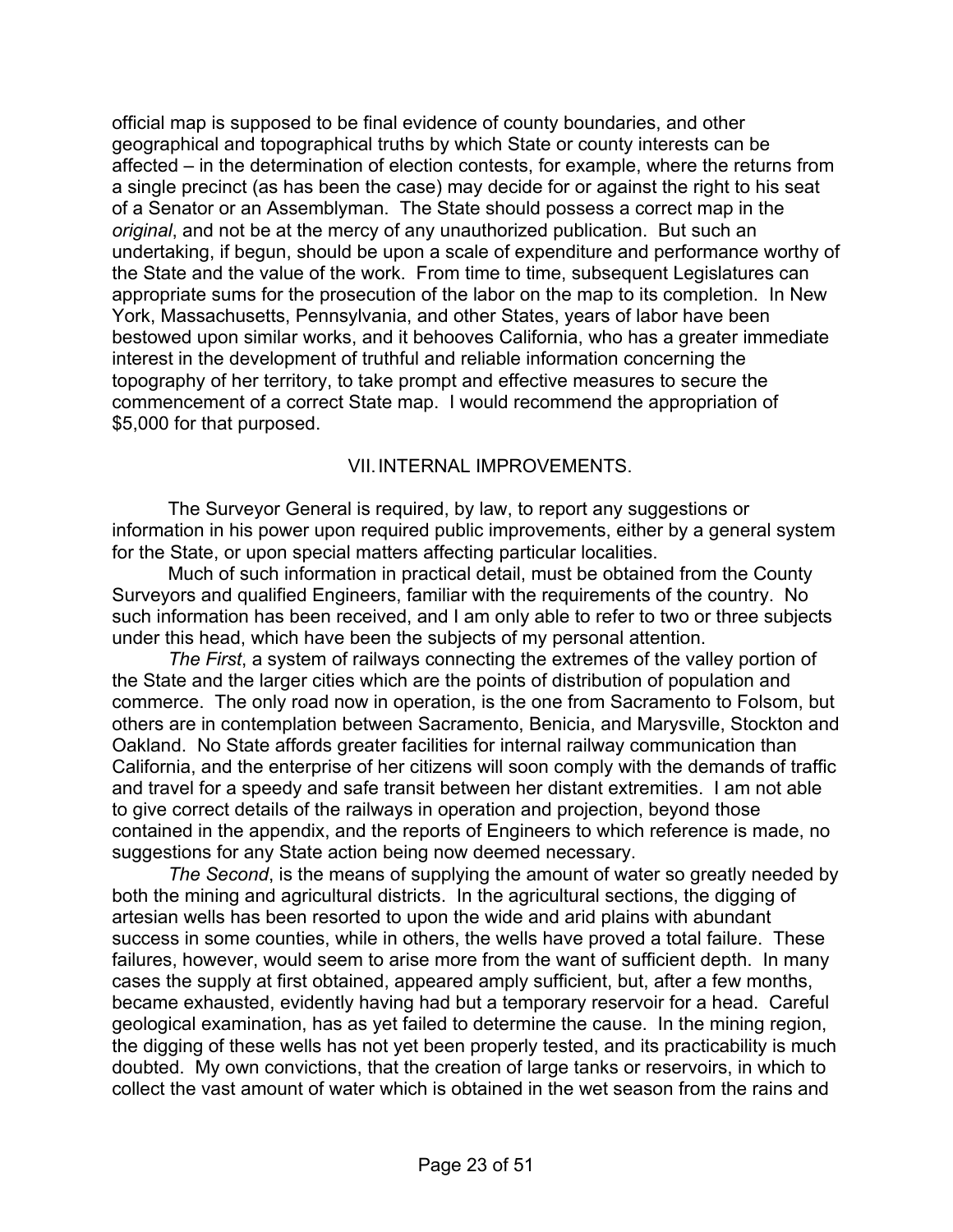the melting of snows of spring, is required for the mines and the farms. This system is the one adopted in India and Syria. Around all the arable and cultivated valleys, are hills in whose bosom lie hollows and lakelets whose waters can be easily retained in the summer. In the Sierra Nevada, from one end to the other, is a system of lakes and springs out of which the heads of the various rivers flow. The many hollows of the mountains collect vast amounts of snow, which, when melted, pour over the sides of the ridges and flowing down the swollen streams are soon lost forever. These hollows and lakes could be dammed up, and the water therein conducted from one to the other, descending in scale to the valleys and mining gulches, making a set of reservoirs sufficient to supply the wants of a larger population than California now has. The experiment has been fairly tested in the hot and dry climates of Southern Asia and Northern Africa, an amends itself to the consideration of this State.

*The Third* is the reclamation of the Swamp and Overflowed Lands. The importance of this subject is growing daily in the minds of all reflecting citizens; and as the origin and conduct of a general system of reclamation is now within our power, it is proper that great care should be exercised before the State commits herself to any undertaking for the purpose. Nothing is more necessary to this end than a correct conception of the geological formation and peculiar topography of that portion of the State immediately affected by the overflow. No one, who has given care to the investigation of the subject can doubt, that the whole of the valley watered by the Sacramento and San Joaquin rivers was submerged at some remote period of the world's history, and that the delta at their mouths, and the vast body of swamp lands on either side of their present channels, were formed by accretions of matter swept down from the more primitive formations above and deposited below. This is proved by the substances, both animal and vegetable, which have been discovered at various depths below the present surface, and the deposits brought up from the artesian wells. The natural action of the waters, by bringing down the heavier particles and gradually depositing them on the edge of the current, has created the natural levees on these streams, increasing at every overflow, until now the land on the bank of the river is higher than that at right angles back. This process will be continued by nature, if not interfered with, until in process of time the overflows, in obedience to the laws of alluvion formation, will have diffused the earth held in solution in the rivers over the whole back country. This is the case on the Mississippi, the Nile, the Po, the Ganges, and other rivers. In the basin formed by the natural levee of the streams and the high grounds to the rear, lie these vast bodies of swamp lands. The original body of water contained in them is constantly fed by the annual overflows, the back water of the sloughs connecting with rivers, the fresh water streams which flow into the tules and the constant absorption through the porous soil. As the present natural levees retain the water of the swamps from outflow, it would seem a natural conclusion that by unequally hastening the natural process of deposit and elevation of the surface by the building of levees on the immediate bank only, we would effectually cut off the outpourings of the redundant waters in the rear, and create a dismal swamp replete with pestilence and evil. This error was discovered all too late for Louisiana, and the entire profession of Engineers has been long and actively engaged in devising for mitigating the evil. It may not be safe, or is it suggested, to reject the dyking system entirely, for some points may be lower than the general level, (as is the case particularly in the San Joaquin valley,)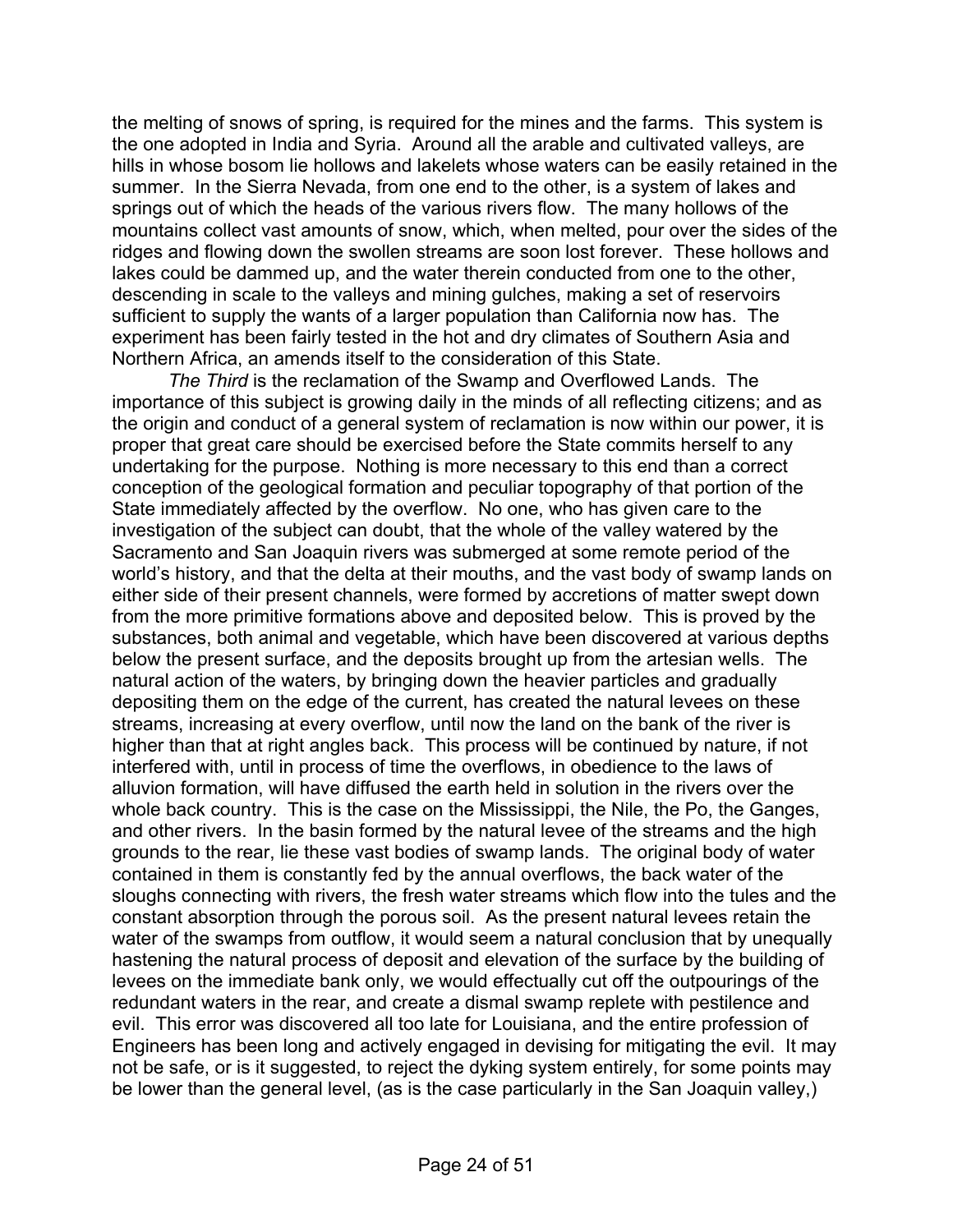and there slight levees are useful; but it is in general a hazardous and dangerous plan. If, then, such a system is to be rejected in planning the improvement of the swamp lands, it will be necessary to relieve the water pressure by other and increased outlets; for if, as it is shown, the genius of all alluvion streams produces an overflow of their banks, it follows that all the natural outlets of the rivers, and even more, must be opened.

 If such a plan were adopted, then comes the important query, where shall these outlets to relieve the superabundant water of the rivers be made? This required careful consideration and examination of the country before any settled conclusion should be arrived at. Without dilating too much at present on this branch of the subject, although its importance demands a carefully digested and elaborate essay, I would advise that on the San Joaquin river, the heads of the sloughs be dammed up and slight levees be constructed on the main channels.

 The San Joaquin has a number of large channels which are able to carry off the overflow if the slough heads are stopped and the back waters conducted immediately into the Bay. In the Sacramento valley, the Feathers, Yubas and Upper Sacramento bring the great body of water form the upper country, which being concentrated at the mouth of the Feather and there finding the channel from the Sycamore Slough down the edge of the overflowed land to the Bay, running, as the line of such a canal would, along a natural channel for a stream at the edge of the upland. This would relieve the pressure of the water on the main channel of the river and draw off the standing water of the tules and the outflow of the Cache and Puta creeks.

 A system of reclamation similar to the one proposed, or in fact any other, should not be left to individuals or counties, but be general for the whole State where required and under the care of a State officer.

 Now is the proper time for a determination of the State policy in regard to this matter, and when a proper system is once adopted, all direct legislation thereupon should be in accordance with it.

 If further information is required by your Excellency or the Legislature as to the ways and means of accomplishing such a measure, I will prepare a paper at length on the subject.

# VIII. GEOLOGY OF THE STATE.

 1. The attention of the Legislature having been directed to the propriety of obtaining a correct knowledge of the geology of the State, with such information as would tend to the development of her vast sources of wealth in minerals, the law authorizing the surveys of Dr. Trask was passed, and his valuable reports thereon submitted to the Legislature.

 The daily recurring discoveries of new fields of labor in the mining region, the necessity of obtaining permanent supplies of water, and the modifications in the manner of working the mines required by new developments in the geological character of the country, all to my mind, call for a continuance of the work of the geological survey. The labors of the geologist have, heretofore, been necessarily confined to the examination in general of the structure of the different districts, whether mining or agricultural; little opportunity in time or means being afforded for detailed observation. Besides, the work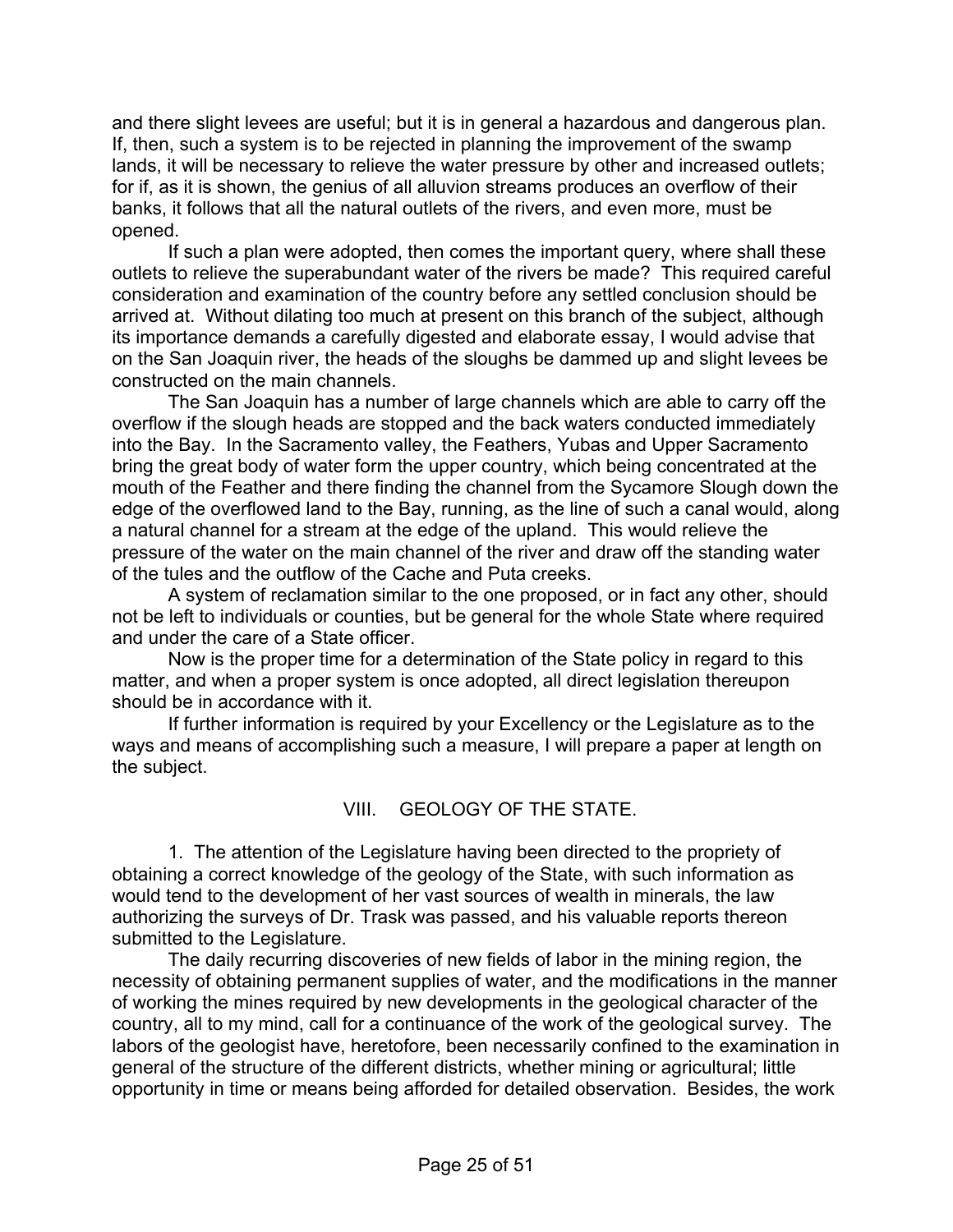of a mining engineer, so inseparably connected with a complete geological survey, in its suggestions for the economy on labor, the saving of valuable material now wasting for want of correct information as to its use, the devising of correct plans for carrying on mining operations in certain localities, the digging of wells for the supply of water, and the character of soils adapted to particular uses, requires the continuance to completion of so important an undertaking. In no State of the Union is this action so imperatively demanded as in California. Had she the mining journals, the mining stock associations, the geological correspondence and explorations of other lands, the importance of her mineral resources, and the inducements they offer to the investment of capital and performance of population, would be increased a thousand fold, and her influence be felt where now it is but barely acknowledged. The taking of additional steps in this matter, I most earnestly recommend. The office of the State Geologist should have connection with that of the Surveyor-General, and the reports, specimens of metals, minerals and plants, diagrams, observations, etc., of the geological surveys should be on file in this office.

 2. The specimens for a State Cabinet, collected by Dr. Trask, were in part received by Dr. Bates out of the cellars of the Capitol from the Secretary of State, and placed in a cabinet. During the past year I obtained this cabinet and the specimens from Dr. Bates, for arrangement, and they are now in the possession of this office.

 While upon several tours taken during the last summer into the mining and agriculture regions, and across the Sierra Nevada, I made examinations of the geology of the country, and obtained a number of specimens for the State Cabinet, which I have added to those obtained from Dr. Trask, and reported by him; a list of which is hereto appended.

| 1.<br>2. | Gold in quartz, Nevada.<br>Gold in arsenical pyrites, Nevada.    |              |            |              |            |  |  |  |  |  |  |  |
|----------|------------------------------------------------------------------|--------------|------------|--------------|------------|--|--|--|--|--|--|--|
| 3.       | Carbonate of Copper, Oregon Creek, Sierra county.                |              |            |              |            |  |  |  |  |  |  |  |
| 4.       | Lignite,                                                         |              |            |              |            |  |  |  |  |  |  |  |
| 5.       | "<br>Silicifed Wood,                                             |              | "          | $\mathbf{a}$ |            |  |  |  |  |  |  |  |
| 6.       | Porphyritic Conglomerate, North Yuba,                            |              |            |              | $\epsilon$ |  |  |  |  |  |  |  |
| 7.       | Greenstone,                                                      |              |            |              | "          |  |  |  |  |  |  |  |
| 8.       | Granite,                                                         | $\mathbf{f}$ | $\epsilon$ |              | $\epsilon$ |  |  |  |  |  |  |  |
| 9.       | Basaltic Conglomerate, Truckee River.                            |              |            |              |            |  |  |  |  |  |  |  |
|          | 10. Porphyritic                                                  |              |            |              |            |  |  |  |  |  |  |  |
|          | 11. Semi Opal, and (12) Agate,                                   |              | $\epsilon$ |              |            |  |  |  |  |  |  |  |
|          | 13. Hematitic Iron Ore,                                          | $\mathbf{f}$ | $\epsilon$ |              |            |  |  |  |  |  |  |  |
|          | 14. Specular Iron Ore,                                           | $\epsilon$   | $\epsilon$ |              |            |  |  |  |  |  |  |  |
|          | 15. Basaltic and (16) Feldspathic Lava, Pyramid Lake.            |              |            |              |            |  |  |  |  |  |  |  |
|          | 17. Volcanic Tufa, and (18) Scoriae,                             |              |            |              |            |  |  |  |  |  |  |  |
|          | 19. Breccia,                                                     |              |            | "            |            |  |  |  |  |  |  |  |
|          | 20. Dolomite,                                                    |              |            | $\epsilon$   |            |  |  |  |  |  |  |  |
|          | 21. Fluorspar, 22, Feldspar, and (23) Tabularspar, Pyramid Lake. |              |            |              |            |  |  |  |  |  |  |  |
|          | 24. Infusorial Clay, Mud Lakes.                                  |              |            |              |            |  |  |  |  |  |  |  |

25. Talcose Slate, North Fork, Mokelumne River.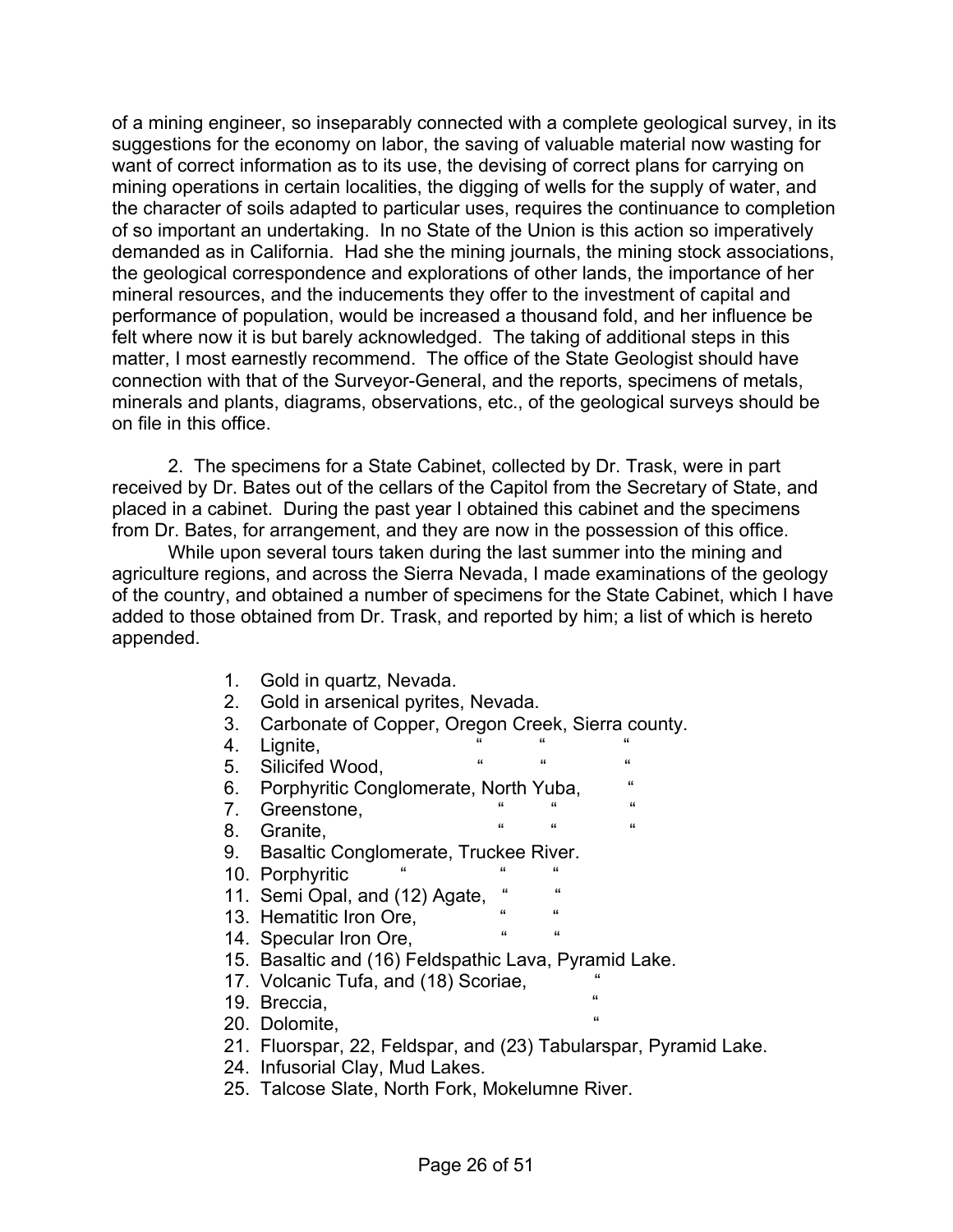- 26. Auriferous Quartz, West Point, Calaveras county.
- 27. Cellular
- 28. Quartz Talc and Gold, "
- 29. Talcose Slate and Gold, "
- 30. Auriferous Pyrites,
- 31. Graphic Slate, Calaveras River,
- 32. Arsenical Pyrites,
- 33. Granite, and (34) Green Stone, Stanislaus River, Calaveras county.
- 35. Sienite, Stanislaus River, Calaveras county.
- 36. Agate, "<br>
37. Chlorite "
- 37. Chlorite,
- 38. Vitreous Copper Ore, Hope Valley.
- 39. Carbonate, and (40) Sulphuret of Copper, Hope Valley.
- 41. Copper crystallizations, "
- 42. Fossil Wood, and (43) Fern Impressions, Cave city, Calaveras county.
- 44. Stalactites, and (45) Stalagmites,
- 46. Calcareous tufa, " "
- 47. Compact Limestone, The Compact Service of the Compact Limestone, The Compact Service of the Compact Service of the Compact Service of the Compact Service of the Compact Service of the Compact Service of the Compact Ser
- 48. Crystallized Calcareous Spar,
- 49. Greenstone, and (50) Granite, Beard's Mills, El Dorado county.
- 51. Auriferous Quartz, " "
- 52. Crystallized Quartz,
- 53. Quartz Talc and Gold, Folsom, Sacramento county.
- 54. Native Sulphur, Geysers, Sonoma county.
- 55. Ammoniacal deposit on leaves, Geysers, Sonoma county.
- 56. Magnesia,
- 57. Peroxide, and (58) Protoxide of Iron, Sonoma, Sonoma county.
- 59. Infusorial Clay, Vallejo, Sonoma county.

# IX. STATISTICS.

 1. As required by the Act "concerning the office of Surveyor General," I issued a circular to the County Surveyors, and one to the County Assessors, calling upon them to report to this office upon the various points of information required by the law, and also issued a circular to the Boards of Supervisors of each county, enclosing copies of the other circulars, directing their attention to the requisitions therein contained and calling for their co-operation. These will be found in the Appendix. There have been received at this office, for the year 1856, reports from:

| J. W. Scott,        | County Surveyor of | Butte.        |
|---------------------|--------------------|---------------|
| C. D. Semple,       | "                  | Colusi.       |
| Daniel Small,       | "                  | Contra Costa. |
| W. W. Bourland,     | $\epsilon$         | Frezno.       |
| Joseph Seely,       | $\epsilon$         | Humboldt.     |
| Henry Hancock,      | $\epsilon$         | Los Angeles.  |
| Alfred D. Eastkoot, | $\epsilon$         | Marin.        |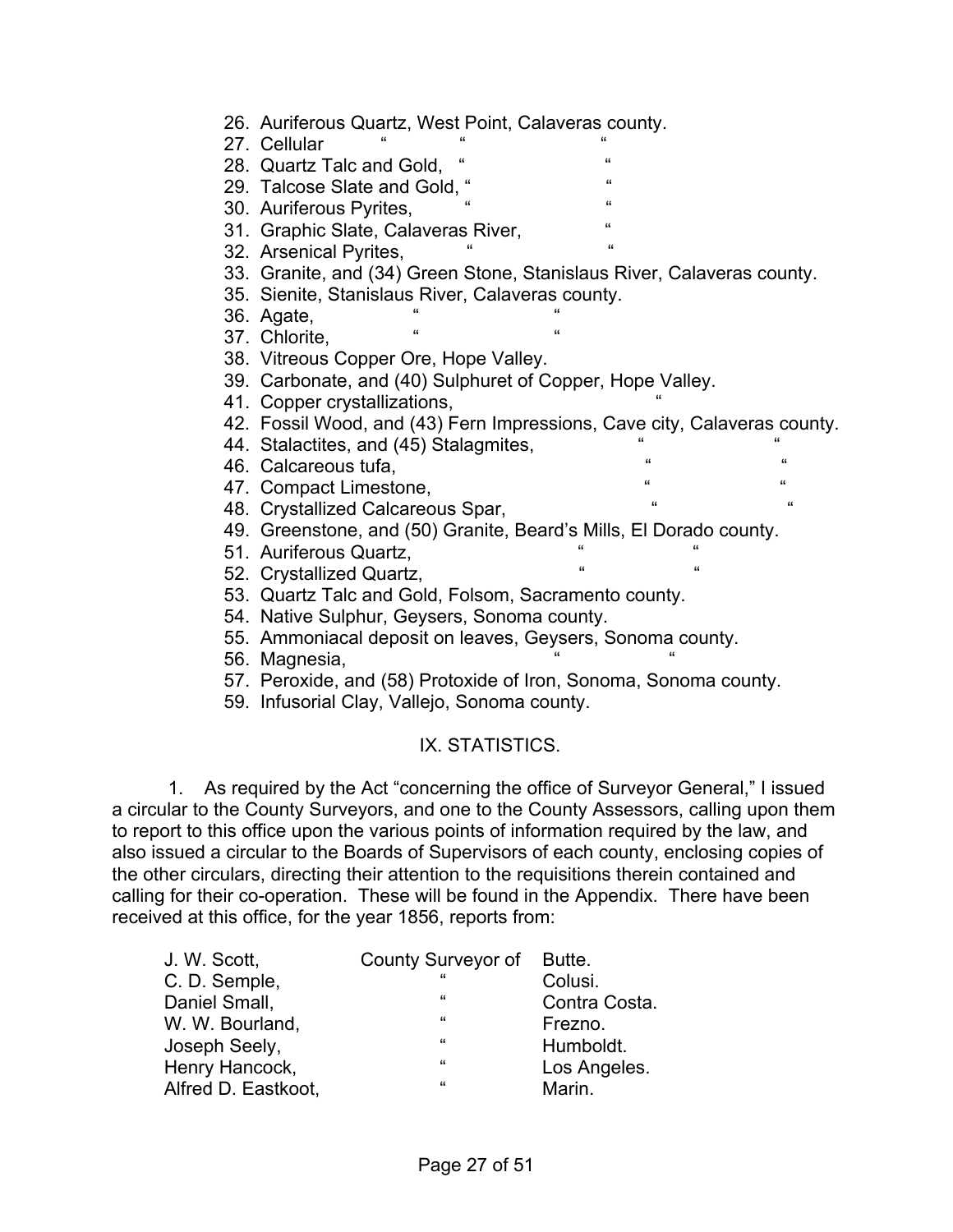| $\epsilon$   | Merced.         |
|--------------|-----------------|
| $\epsilon$   | Mariposa.       |
| $\epsilon$   | Nevada.         |
| $\epsilon$   | Napa.           |
| $\epsilon$   | Placer.         |
| $\epsilon$   | Plumas.         |
| $\epsilon$   | Sacramento.     |
| $\epsilon$   | San Bernardino. |
| $\epsilon$   | San Diego.      |
| $\epsilon$   | San Francisco.  |
| $\epsilon$   | San Joaquin.    |
| $\epsilon$   | Shasta.         |
| $\mathbf{f}$ | Sierra.         |
|              |                 |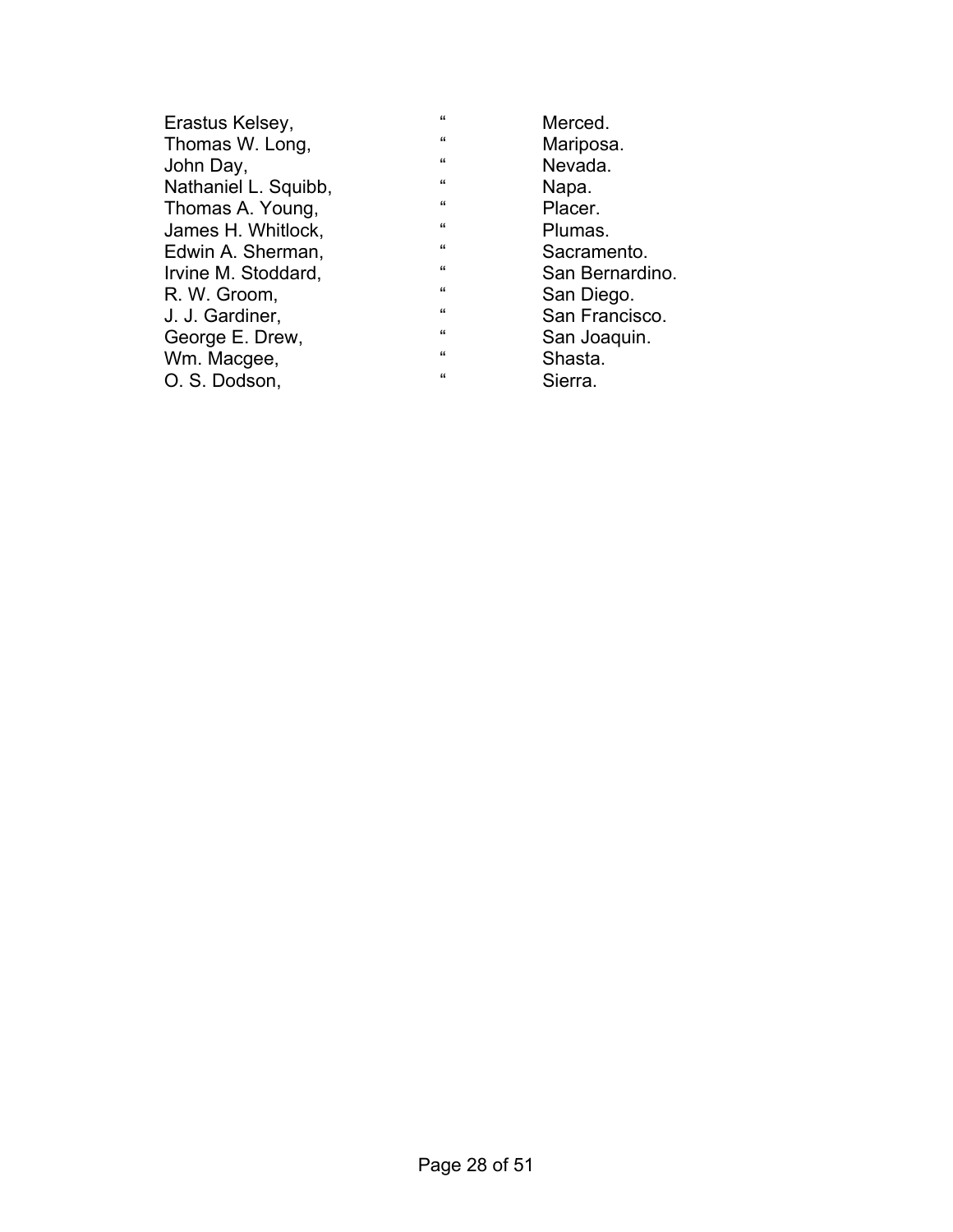# 4. – *TABLE OF STATISTICS, Compiled from the Official Reports of the County surveyors and County Assessors, for the Year A. D.* 1856*, returned to the Surveyor-General.*

|              |                              | Wheat.         |          | Barley. |                | Oats.            |                     | Rye.                     |                | Buckwheat. |                | Corn.                    |          | Onions.         |          |
|--------------|------------------------------|----------------|----------|---------|----------------|------------------|---------------------|--------------------------|----------------|------------|----------------|--------------------------|----------|-----------------|----------|
| COUNTIES.    | Acres of Land<br>Cultivated. | Acres.         | Bushels. | Acres.  | <b>Bushels</b> | Acres.           | <b>Bushels</b>      | Acres.                   | <b>Bushels</b> | Acres.     | <b>Bushels</b> | Acres.                   | Bushels. | Acres.          | Bushels. |
| Alameda      | 56,109                       | 22,054         | 462,134  | 20,000  | 918,000        | 5,210            | 260,500             | 45                       | 2,385          | 105        | 7,350          | 265                      | 10,072   | $\overline{73}$ |          |
| Amador       | 5,649                        | 800            | 28,000   | 1,514   | 52,990         | 442              | 17,680              | $\overline{\phantom{0}}$ |                |            |                |                          |          |                 |          |
| Butte        | 12,466                       | 5,466          |          | 6,445   |                | 150              |                     |                          |                |            |                | 100                      |          |                 |          |
| Calaveras    |                              |                |          |         |                |                  |                     |                          |                |            |                |                          |          | 10              |          |
| Colusi       | 10,165 1/2                   | 5,320          | 122,360  | 4,408   | 114,602        | 323              |                     |                          |                |            |                | 67                       |          |                 |          |
| Contra Costa | 12,657                       | 8,611          | 301,385  | 2,265   | 135,900        | 548              | 10,960              |                          |                |            |                |                          |          |                 |          |
| El Dorado    | 12,000                       | 960            | 17,280   | 1,200   | 27,600         | 1,320            | 26,400              | $\overline{\phantom{a}}$ |                |            |                | $\overline{\phantom{a}}$ |          |                 |          |
| Frezno       |                              |                |          |         |                |                  |                     |                          |                |            |                |                          |          |                 |          |
| Humboldt     | 10,000                       | 1,000          | 35,000   | 500     | 15,000         | 950              | 40,000              | $\blacksquare$           |                |            |                | 15                       |          |                 |          |
| Klamath      |                              |                |          |         |                |                  |                     | $\overline{\phantom{a}}$ |                |            |                |                          |          |                 |          |
| Los Angeles  |                              | 442            |          | 3,532   |                | 59               |                     |                          |                |            |                | 4,024                    |          |                 |          |
|              |                              |                |          |         |                |                  |                     |                          |                |            |                |                          |          |                 | 9,100    |
| Marin        | 2,995                        | 648            | 21,384   | 1,091   | 43,459         | 684              | 29,412              | 18                       | 625            | 27         | 980            | 19                       | 440      | 13              | lbs.     |
| Mariposa     |                              |                |          |         |                |                  |                     |                          |                |            |                |                          |          |                 |          |
| Merced       | 10,900                       | 3,100          |          | 6,500   |                | 300              |                     |                          |                |            |                | 200                      |          |                 |          |
| Monterey     | 5,450                        | 1,200          |          | 2,200   |                | 250              |                     | $\overline{\phantom{a}}$ |                |            |                | 80                       |          |                 |          |
| Napa         |                              |                |          |         |                |                  |                     |                          |                |            |                |                          |          |                 |          |
| Nevada       | 10,000                       | 1,500          |          | 2,000   |                | 500              |                     |                          |                |            |                | ۳                        |          |                 |          |
| Placer       | 5,844                        | $\blacksquare$ | 69,770   |         | 56,760         |                  | 4,180               | $\overline{\phantom{a}}$ |                |            |                | 50                       |          |                 |          |
| Plumas       | 2,500                        | 1,850          | 24,500   |         |                | <sup>-</sup> 409 | <sup>*</sup> 10,500 | $\overline{\phantom{a}}$ |                |            |                |                          |          |                 |          |
| Sacramento   | 17,772                       | 6,991          | 132,420  | 7,947   | 210,360        | 724              | 23,040              | 35                       | 450            |            |                | 160                      | 9,900    |                 | 2,756    |

# AGRICULTURAL PRODUCTS

\*Oats and barley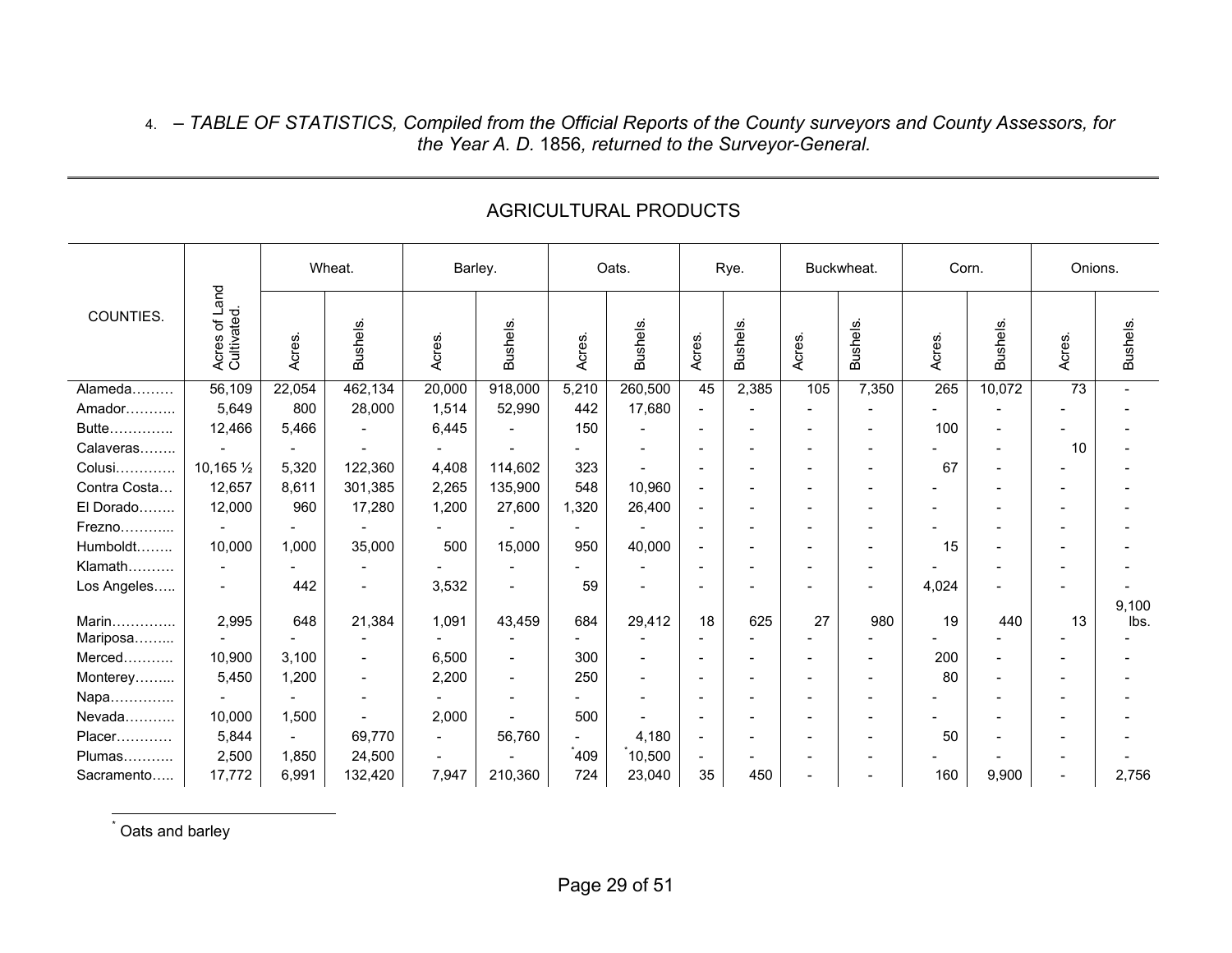| San Bernardino      |        |                  | 30,000  |        | 15,000  |                          |         |    |       |     |       |         | 20,000                   |                          |        |
|---------------------|--------|------------------|---------|--------|---------|--------------------------|---------|----|-------|-----|-------|---------|--------------------------|--------------------------|--------|
| San Diego           |        |                  | 5,000   |        | 8,000   |                          |         |    |       |     |       |         | 2,000                    |                          |        |
| San Francisco       |        |                  |         |        |         |                          |         |    |       |     |       |         |                          |                          |        |
| San Joaquin         | 38,426 | 12,356           | 247,120 | 21,760 | 435,200 | 2,938                    | 58,760  | 52 | 1,456 | 37  | 925   | 235     | 6,750                    | 41                       | 16,400 |
| San Luis<br>Obispo. |        |                  | 10,800  |        | 8,000   |                          |         |    |       |     |       |         | 500                      |                          |        |
| San Mateo           |        |                  |         |        |         |                          |         |    |       |     |       |         |                          |                          |        |
| Santa Barbara       |        |                  |         |        |         |                          |         |    |       |     |       |         |                          |                          |        |
| Santa Clara         | 20,000 | 15,000           | 180,000 | 2,400  | 48,000  | 1,000                    | 30,000  | 50 | 1,000 | 12  | 240   | 100     | 1,200                    | 60                       | 7,800  |
| Santa Cruz          | 18,229 | 4,125            |         | 4,383  |         | 1,161                    |         |    |       | 400 |       | 408     |                          | 18                       |        |
| Shasta              | 7,748  | 2,429            | 63,618  | 2,752  | 70,779  | 884                      | 17,985  |    |       |     |       | 211     | 7,004                    |                          | 4,443  |
| Sierra<br>.         | 123    |                  |         |        |         |                          |         |    |       |     |       |         |                          |                          |        |
| Siskiyou            | 13,204 | 7,495            | 149,900 | 1,309  | 39,270  | 2,648                    | 92,680  | 20 | 600   | 50  | 1,000 | 175     |                          | 125                      | 6,250  |
| Solano              |        |                  | 182,333 |        | 127,067 |                          | 16,667  |    |       |     |       |         | 15,000                   |                          |        |
| Sonoma              | 25,000 | 6,420            | 192,600 | 2,188  | 65,640  | 4,657                    | 162,995 | 46 |       | 444 | 6,660 | 2,126   | 85,040                   |                          |        |
| Stanislaus          |        | 1,696            | 16,960  | 2,790  | 33,480  | 1,355                    |         |    |       |     |       | 54      |                          |                          |        |
| Sutter              | 8,679  | 2,851            | 48,452  | 4,860  | 94,818  | 293                      | 2,744   |    |       |     | 96    | 287     | 2,547                    | 66                       | 3,382  |
| Tehama              | 14,175 | 8,500            | 212,500 | 5,000  | 150,000 |                          |         |    |       |     |       | 300     |                          |                          |        |
| Trinity             | 3,474  | $947\frac{1}{2}$ | 18,950  | 1,190  | 3,880   | $320\frac{1}{2}$         | 14,422  |    |       |     |       | 131 1/8 | $\overline{\phantom{a}}$ | 43 $\frac{1}{2}$         | 6,525  |
| Tulare              | 3,000  |                  |         |        |         |                          |         |    |       |     |       |         |                          |                          |        |
| Tuolumne            | 9,800  |                  | 48,190  |        | 81,362  | $\overline{\phantom{a}}$ | 16,201  |    |       |     |       |         | 4,133                    | $\overline{\phantom{0}}$ | 5,671  |
| Yolo                | 28,135 | 13,300           | 226,000 | 14,200 | 350,000 | 100                      | 2,200   |    |       |     |       | 60      |                          |                          |        |
| Yuba                | 19,000 | 3,019            | 60,380  | 5,570  | 111,400 | 462                      | 9,240   |    |       |     |       | 80      | 480                      |                          |        |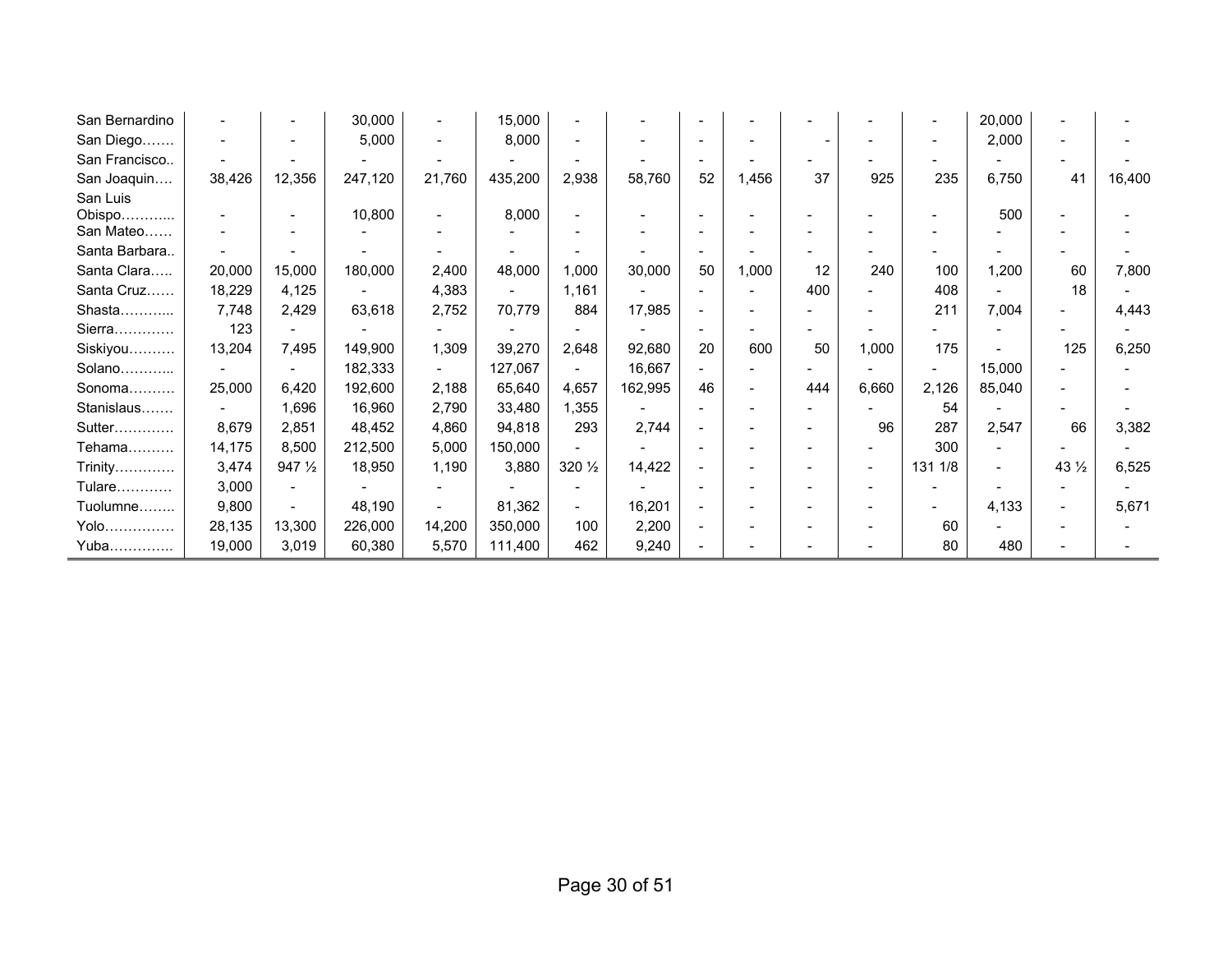|                   | Potatoes.                |          | Beans.                   |                          | Peas.                    |                | Sweet<br>Potatoes.       |                | Tobacco.                 |                          |                          |                   |                          |                 | Broom                    |
|-------------------|--------------------------|----------|--------------------------|--------------------------|--------------------------|----------------|--------------------------|----------------|--------------------------|--------------------------|--------------------------|-------------------|--------------------------|-----------------|--------------------------|
| COUNTIES.         | Acres.                   | Bushels. | Acres.                   | Bushels.                 | Acres.                   | Bushels.       | Acres.                   | Bushels.       | Acres.                   | Pounds.                  | of Hay.<br>Tons          | Butter.<br>Pounds | Cheese.<br>Pounds        | Wool.<br>Pounds | acres  <br>No. a<br>Corn |
| Alameda           | 3,108                    | 217,506  | 3,657                    | $\overline{a}$           | 175                      | $\blacksquare$ | $\overline{\phantom{a}}$ | $\overline{a}$ | $\overline{a}$           | $\blacksquare$           | $\overline{\phantom{a}}$ | 120,235           | 163,013                  | 27,984          | 39                       |
| Amador            |                          |          | ٠                        | ٠                        |                          |                | $\overline{\phantom{0}}$ |                | $\overline{a}$           | L.                       | 2,600                    |                   |                          |                 |                          |
| Butte             | 200                      |          | ۰                        | ÷                        |                          |                | $\overline{\phantom{0}}$ |                |                          |                          |                          |                   |                          |                 | 45                       |
| Calaveras         |                          |          | $\overline{\phantom{0}}$ | ÷,                       |                          |                | $\blacksquare$           |                | $\overline{a}$           |                          |                          |                   |                          |                 |                          |
| Colusi            | 9                        |          | $\overline{\phantom{0}}$ |                          |                          |                | $\overline{\phantom{a}}$ |                | $\overline{\phantom{a}}$ |                          | 1,175                    |                   |                          |                 |                          |
| Contra Costa      | 241                      |          | 482                      | ٠                        |                          |                |                          |                | $\overline{\phantom{0}}$ |                          |                          |                   |                          |                 |                          |
| El Dorado         | 12                       | 3,600    | $\overline{\phantom{0}}$ |                          |                          |                |                          |                |                          |                          | 1,629                    |                   |                          |                 |                          |
| $F$ rezno         |                          |          |                          | $\overline{\phantom{a}}$ | $\overline{\phantom{0}}$ |                |                          |                | $\overline{\phantom{0}}$ |                          |                          |                   | $\overline{\phantom{a}}$ |                 |                          |
| Humboldt          | 500                      | 20,000   | 50                       | $\blacksquare$           | 275                      | 8,250          |                          |                | $\overline{\phantom{0}}$ |                          | 5,000                    | 80,000            | 2,000                    |                 |                          |
| Klamath           | $\overline{a}$           |          |                          |                          | ۳                        |                |                          |                | $\overline{\phantom{0}}$ |                          |                          |                   |                          |                 |                          |
| Los Angeles       |                          |          | 70                       |                          |                          |                |                          |                |                          |                          |                          |                   |                          |                 | 45                       |
| Marin             | 353                      | 23,578   | 118                      | 2,622                    | 24                       | 440            |                          |                |                          |                          |                          | 63,000            | 13,500                   |                 |                          |
| Mariposa          | $\overline{a}$           |          |                          |                          |                          |                |                          |                |                          |                          | 500                      |                   |                          |                 |                          |
| Merced            |                          |          |                          | $\overline{\phantom{0}}$ |                          |                |                          |                |                          |                          |                          |                   |                          |                 |                          |
| Monterey          | 850                      |          | 650                      | $\overline{a}$           |                          |                |                          |                |                          |                          |                          |                   |                          |                 |                          |
| Napa              |                          |          |                          | ۰                        |                          |                | $\overline{\phantom{a}}$ |                | $\sim$                   |                          |                          |                   |                          |                 |                          |
| Nevada            |                          |          | ÷                        | ÷                        |                          |                | $\overline{\phantom{a}}$ |                | $\sim$                   |                          |                          |                   |                          |                 |                          |
| Placer            | $\sim$                   |          | $\overline{a}$           |                          |                          |                |                          |                |                          |                          | 1,310                    |                   |                          |                 |                          |
| Plumas            | 200                      | 20,000   | $\overline{a}$           | ٠                        |                          |                | $\equiv$                 |                | $\sim$                   |                          |                          |                   |                          |                 |                          |
| Sacramento<br>San | 115                      | 10,650   | ÷,                       | ٠                        |                          |                | $\overline{\phantom{0}}$ | 1,181          | $\overline{a}$           | ٠                        | 9,669                    | 68,450            | 29,815                   | 21,000          |                          |
| Bernardino        |                          |          | $\overline{\phantom{a}}$ |                          | $\blacksquare$           |                | $\blacksquare$           |                | $\overline{\phantom{a}}$ | $\overline{a}$           | $\overline{a}$           | 18,000            | 3,000                    |                 |                          |
| San Diego         |                          | 1,000    | ۳                        | 200                      |                          | 200            |                          | 1,000          |                          | 1,000                    | 500                      |                   | ۰                        |                 |                          |
| San Francisco.    | $\blacksquare$           |          |                          |                          |                          |                |                          |                |                          |                          |                          | $\blacksquare$    |                          |                 |                          |
| San Joaquin       | 489                      | 96,450   | 64                       | 2,876                    | 156                      | 3,120          | 57                       | 17,100         |                          | $\overline{\phantom{a}}$ | 11,047                   | 27,847            | 11,875                   | 22,470          |                          |
| San Luis          |                          |          |                          |                          |                          |                |                          |                |                          |                          |                          |                   |                          |                 |                          |
| Obispo            |                          | 500      | $\overline{\phantom{0}}$ | 3,000                    |                          |                | $\overline{\phantom{a}}$ |                |                          |                          | 100                      |                   |                          | 5,000           |                          |
| San Mateo         | $\overline{\phantom{a}}$ |          | $\equiv$                 |                          |                          |                | $\overline{\phantom{0}}$ |                | $\overline{\phantom{0}}$ |                          |                          |                   |                          |                 |                          |
| Santa Barbara     | $\sim$                   |          | $\overline{a}$           |                          |                          |                | ٠                        |                | $\overline{\phantom{a}}$ |                          |                          |                   |                          |                 |                          |
| Santa Clara       | 200                      | 10,000   | 200                      |                          |                          |                |                          |                |                          |                          |                          |                   |                          |                 |                          |

# AGRICULTURAL PRODUCTS (cont.)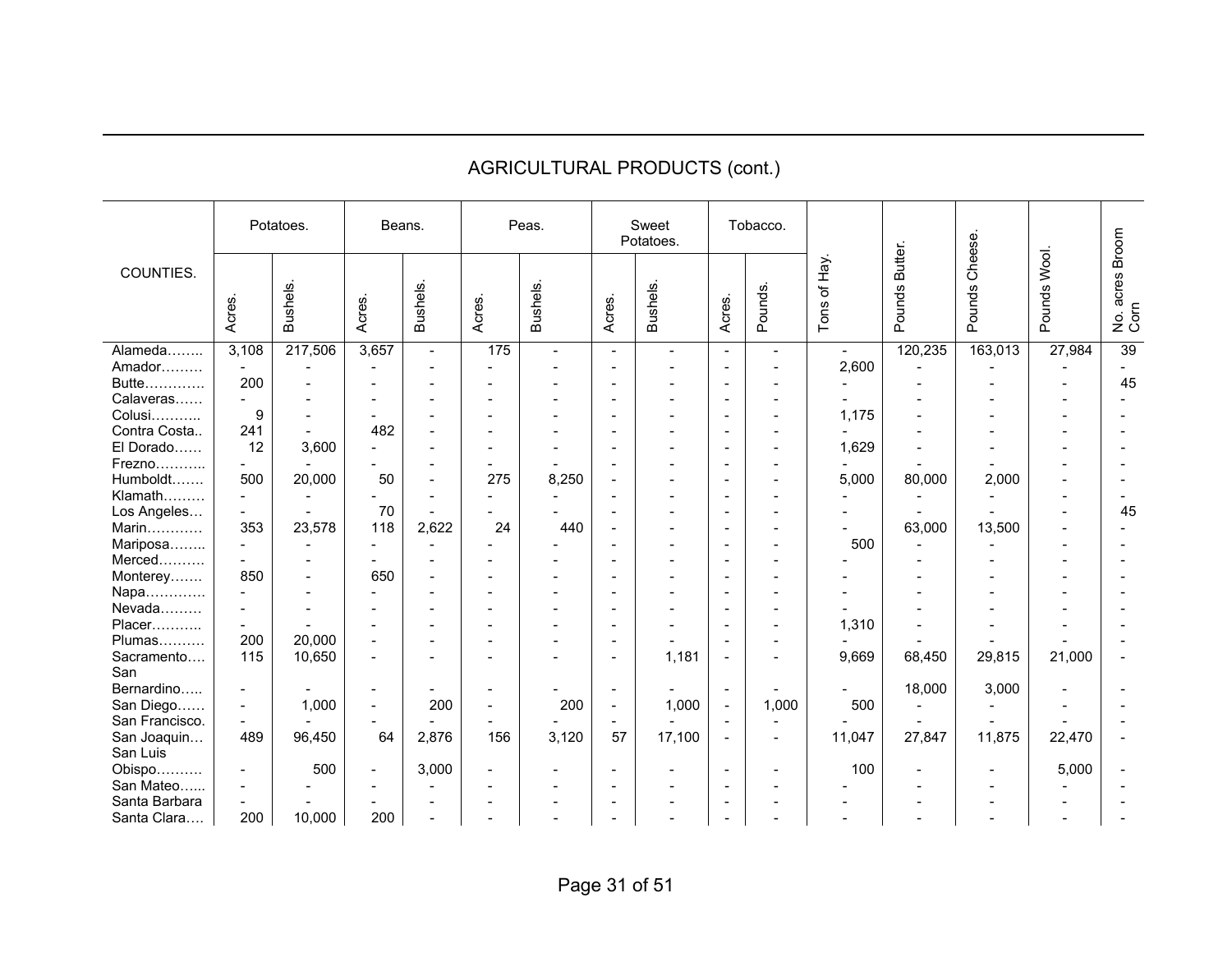| Santa Cruz | 2,018                    | -       | 3,070           |                  | 50              |                  |     |        | っ |                      | 6,350  | 2.000  |         | 15 |
|------------|--------------------------|---------|-----------------|------------------|-----------------|------------------|-----|--------|---|----------------------|--------|--------|---------|----|
| Shasta     | 324                      | 29,900  |                 | ,200             |                 | 1,002            |     |        |   | 2.705                |        |        |         |    |
| Sierra     |                          |         |                 |                  |                 |                  |     |        |   |                      |        |        |         |    |
| Siskiyou   | 487                      | 48,700  | 40              |                  | 25              |                  |     |        |   | 4,500                |        |        |         |    |
| Solano     |                          |         |                 |                  |                 |                  |     |        |   | 13,800               |        |        | 100,000 |    |
| Sonoma     | 1,800                    | 72,000  | 540             | 6,480            | 572             | 11,440           |     |        |   |                      |        |        | 15,000  |    |
| Stanislaus |                          |         |                 |                  |                 |                  |     | $\sim$ |   | 1,000                |        |        |         |    |
| Sutter     | 198                      | 8,403   | 21              | 262              | 18              | 199              |     | 1,000  |   | 4,094                | 68.291 | 20,910 | 12,028  | 33 |
| Tehama     |                          |         |                 |                  |                 |                  |     |        |   | 3,400                |        |        |         | 75 |
| Trinity    | 530 $\frac{1}{2}$        | 159,150 | $20\frac{1}{2}$ | $512\frac{1}{2}$ | $14\frac{1}{2}$ | $362\frac{1}{2}$ |     |        |   | $1,227\ \frac{1}{2}$ |        |        |         |    |
| Tulare     |                          |         |                 |                  |                 |                  |     |        |   |                      |        |        |         |    |
| Tuolumne   | $\overline{\phantom{0}}$ | 32,800  |                 | 920              |                 | 1,140            |     |        |   | 3,116                |        |        |         |    |
| Yolo       | 200                      | 10,666  |                 |                  |                 |                  | 100 | 13,333 |   |                      |        |        | 45,500  |    |
| Yuba       |                          |         |                 |                  |                 |                  |     |        |   | 2,575                |        |        |         |    |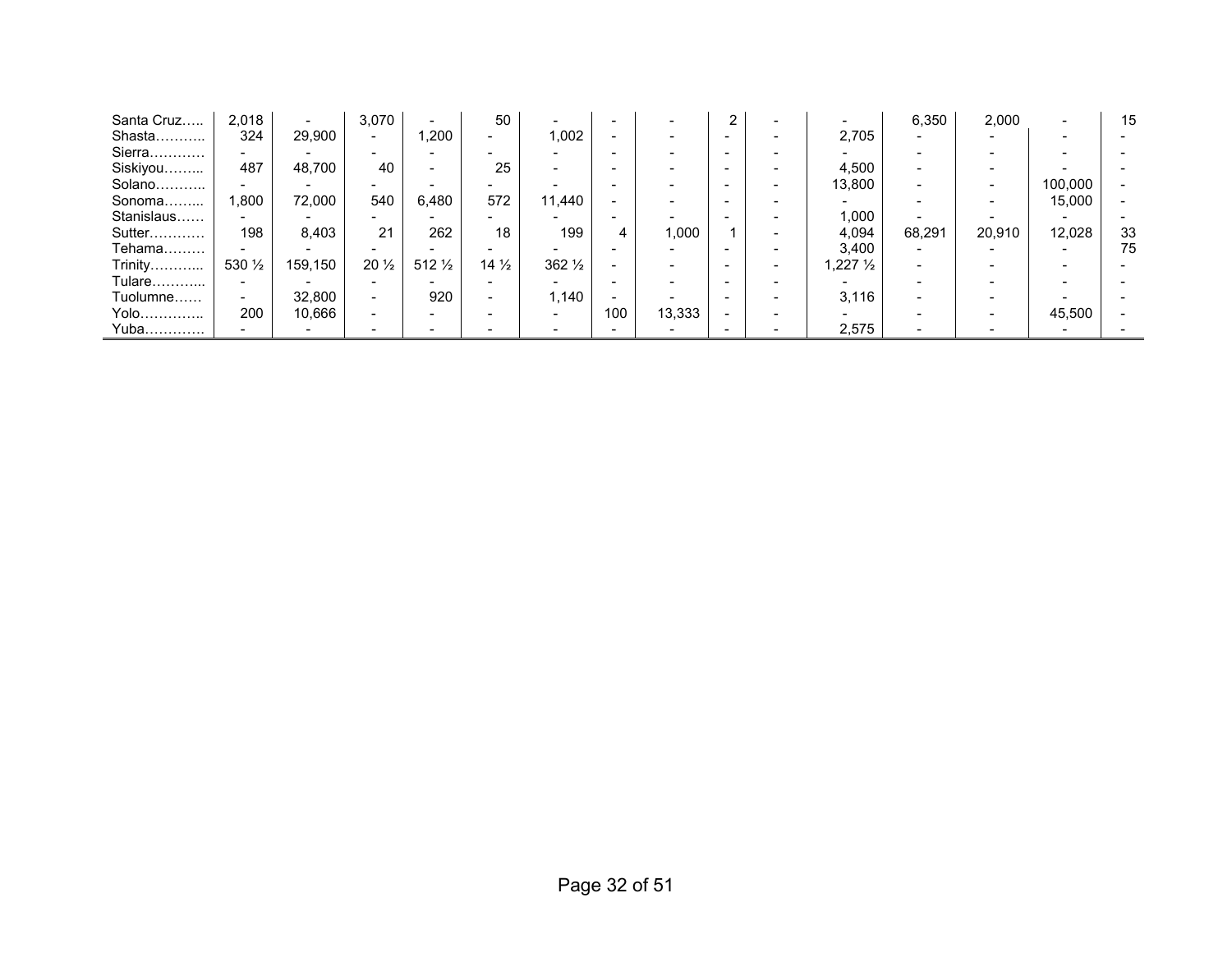# LIVE STOCK.

| COUNTIES.         | Horses. | Mules. | Asses.                    | Stock<br>Cattle. | Cows.  | Calves. | Neat<br>Cattle. | Oxen. | Sheep. | Goats. | Hogs.  | Chickens. | Turkies. | Ducks. | Geese. |
|-------------------|---------|--------|---------------------------|------------------|--------|---------|-----------------|-------|--------|--------|--------|-----------|----------|--------|--------|
| Alameda           | 4,734   | 1,067  | 63                        | 13,325           | 4,223  | 3,638   |                 | 753   | 9,328  | 410    | 2,013  | 18,250    | 728      | 313    | 110    |
| Amador            | 735     | 200    | 55                        |                  | 1,083  |         | 400             | 380   | 3,500  | 110    | 3,600  |           |          |        |        |
| Butte             | 2,986   |        | 115                       |                  | 19,380 |         |                 |       | 17,095 |        | 7,063  | 30,000    |          |        |        |
| Calaveras         |         |        |                           |                  |        |         |                 |       |        |        |        |           |          |        |        |
| Colusi            | 1,916   | 358    |                           | 11,005           | 2,996  | 1,645   | 3,283           | 402   | 4,562  |        | 10,575 | 9,016     | 123      |        |        |
| Contra Costa      | 4,195   | 173    | $\mathsf 3$               | 21,771           |        |         |                 |       | 6,912  |        | 4,932  |           |          |        |        |
| El Dorado         | 1,305   | 538    | 120                       |                  | 1,375  | 837     | 2,000           | 1,624 | 330    |        | 6,000  |           |          |        |        |
| $F$ rezno         | 1,400   | 200    | 150                       | 14,680           | 2,470  | 3,560   |                 | 500   | 1,000  | 50     | 4,000  |           |          |        |        |
| Humboldt          | 500     | 450    |                           | 1,500            | 850    | 830     |                 | 424   |        |        | 3,000  |           |          |        |        |
| Klamath           |         |        |                           |                  |        |         |                 |       |        |        |        |           |          |        |        |
| Los Angeles       | 11,220  | 301    | 28                        | 69,438           | 263    |         |                 | 883   | 20,180 | 300    | 1,000  |           |          |        |        |
| Marin             | 2,060   | 74     |                           | 12,667           | 2,411  | 2,032   |                 | 662   | 3,925  | 27     | 824    | 3,402     |          |        |        |
| Mariposa          |         |        |                           |                  |        |         |                 |       |        |        |        |           |          |        |        |
| Merced            | 1,473   |        |                           | 18,860           |        |         | 2,525           | 341   | 7,467  | 27     | 2,067  |           |          |        |        |
| Monterey          | 3,939   | 93     |                           | 33,315           | 2,309  |         |                 | 582   | 25,405 | 108    | 2,104  |           |          |        |        |
| Napa              |         |        |                           |                  |        |         |                 |       |        |        |        |           |          |        |        |
| Nevada            |         |        |                           |                  |        |         |                 |       |        |        |        |           |          |        |        |
| Placer            | 1,052   | 468    |                           | 790              | 1,554  | 610     | 3,899           | 456   | 1,388  |        | 5,543  | 3,500     | 263      | 82     | 5      |
| Plumas            | 150     | 540    | 75                        |                  | 550    |         | 500             | 250   |        |        | 950    |           |          |        |        |
| Sacramento<br>San | 5,639   | 802    | 4                         | 7,170            | 9,236  | 1,157   |                 | 1,278 | 9,748  |        | 8,852  | 30,614    | 1,413    |        |        |
| Bernardino        | 1,558   | 229    | $\ensuremath{\mathsf{3}}$ | 13,510           | 731    |         |                 | 230   | 3,917  | 165    | 437    |           |          |        |        |
| San Diego         | 4,252   | 427    | 300                       | 30,383           |        |         |                 |       | 3,596  |        | 558    |           |          |        |        |
| San Francisco.    | 2,500   |        |                           |                  | 3,000  |         |                 |       |        |        |        |           |          |        |        |
| San Joaquin       | 3,437   | 2,345  | 73                        |                  | 4,549  | 3,246   | 12,607          | 2,343 | 11,235 | 536    | 6,973  |           |          |        |        |
| San Luis          |         |        |                           |                  |        |         |                 |       |        |        |        |           |          |        |        |
| Obispo            | 2,100   | 100    |                           | 26,000           |        |         |                 |       | 3,500  |        | 700    |           |          |        |        |
| .<br>San Mateo    |         |        |                           |                  |        |         |                 |       |        |        |        |           |          |        |        |
| Santa Barbara     |         |        |                           |                  |        |         |                 |       |        |        |        |           |          |        |        |
| Santa Clara       | 4,200   | 530    | 40                        | 16,425           | 4,300  | 8,000   |                 | 850   | 14,000 | 300    | 5,000  |           |          |        |        |

 $^{\text{*}}$  Horses and Mules.<br><sup>‡</sup> Sheep and Goats.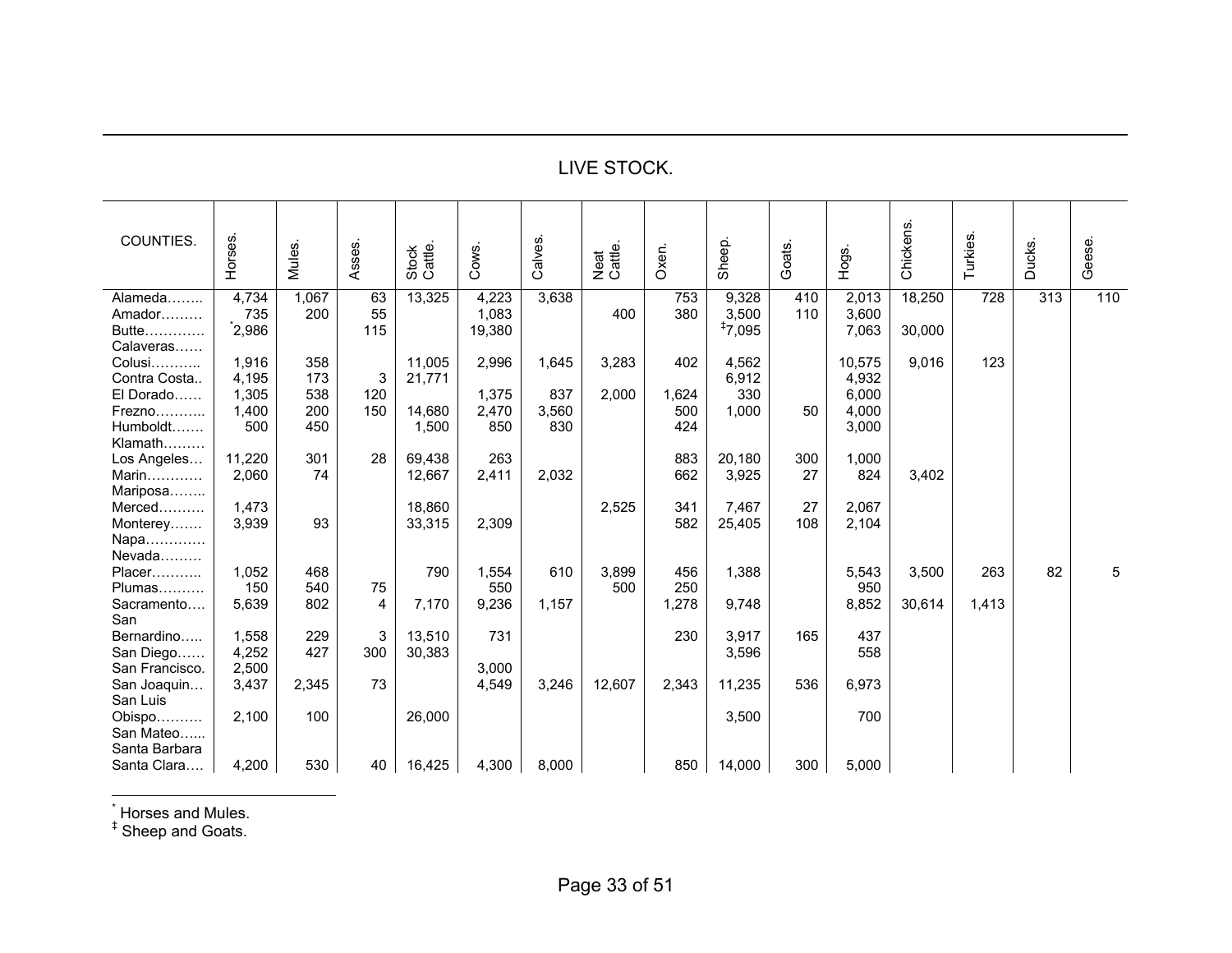| Santa Cruz | 1,364 | 95    |     | 6,773  |       |       |       |                    | 1,632  |     | 2,388  | 4.776  | 88  | 40 | 25 |
|------------|-------|-------|-----|--------|-------|-------|-------|--------------------|--------|-----|--------|--------|-----|----|----|
| Shasta     | 782   | 859   | 11  |        | ,357  | 1.111 | 736   | 930                | 118    |     | 4,172  |        |     |    |    |
| $Sierra.$  | 55    | 397   | 4   | 197    |       |       |       |                    |        |     | 151    |        |     |    |    |
| Siskiyou   | 3,478 | 2,320 | 157 | 7,434  | 4,320 | 3,200 |       | <sup>T</sup> 7,280 | 1,900  | 81  | 2,500  | 9,500  |     |    |    |
| Solano     | 3,689 | 400   |     | 7,200  | 3,900 | 3,900 | 3,700 |                    | 15,113 | 500 | 7,000  |        |     |    |    |
| Sonoma     | 5,590 | 294   | 4   | 14,892 | 9,460 | 5,500 |       | 2,652              | 10,814 | 73  | 16,886 |        |     |    |    |
| Stanislaus | 2,320 | 184   |     | 10,882 | 981   | 802   |       |                    | 3,482  | 205 | 976    |        |     |    |    |
| Sutter     | 1,723 | .005  | 56  | 5,878  | 5,621 | 3,630 | 3.083 | 771                | 5,536  | 107 | 7,078  | 10,171 | 288 | 22 | 14 |
| Tehama     | ,995  |       |     | 11,128 |       |       |       |                    | 3,410  |     | 5,242  |        |     |    |    |
| Trinity    | 239   | ,202  | 51  |        | 439   | 258   |       | 458                | 407    | 31  | 1.145  | 9,576  | 6   | 6  |    |
| Tulare     |       |       |     |        |       |       |       |                    |        |     |        |        |     |    |    |
| Tuolumne   | 1,193 | 716   | 31  |        | 1.509 |       | 908   | 1.024              | 209    |     | 6.114  |        |     |    |    |
| Yolo       | 3,937 |       |     | 19,000 |       |       |       |                    | 13,760 |     | 13,630 |        |     |    |    |
| Yuba       | 1,089 | 961   |     | 6,818  |       |       |       |                    | 5,877  |     | 3,400  |        |     |    |    |

<sup>†</sup> Oxen and Beef Cattle.<br><sup>\*</sup> Horses and Mules.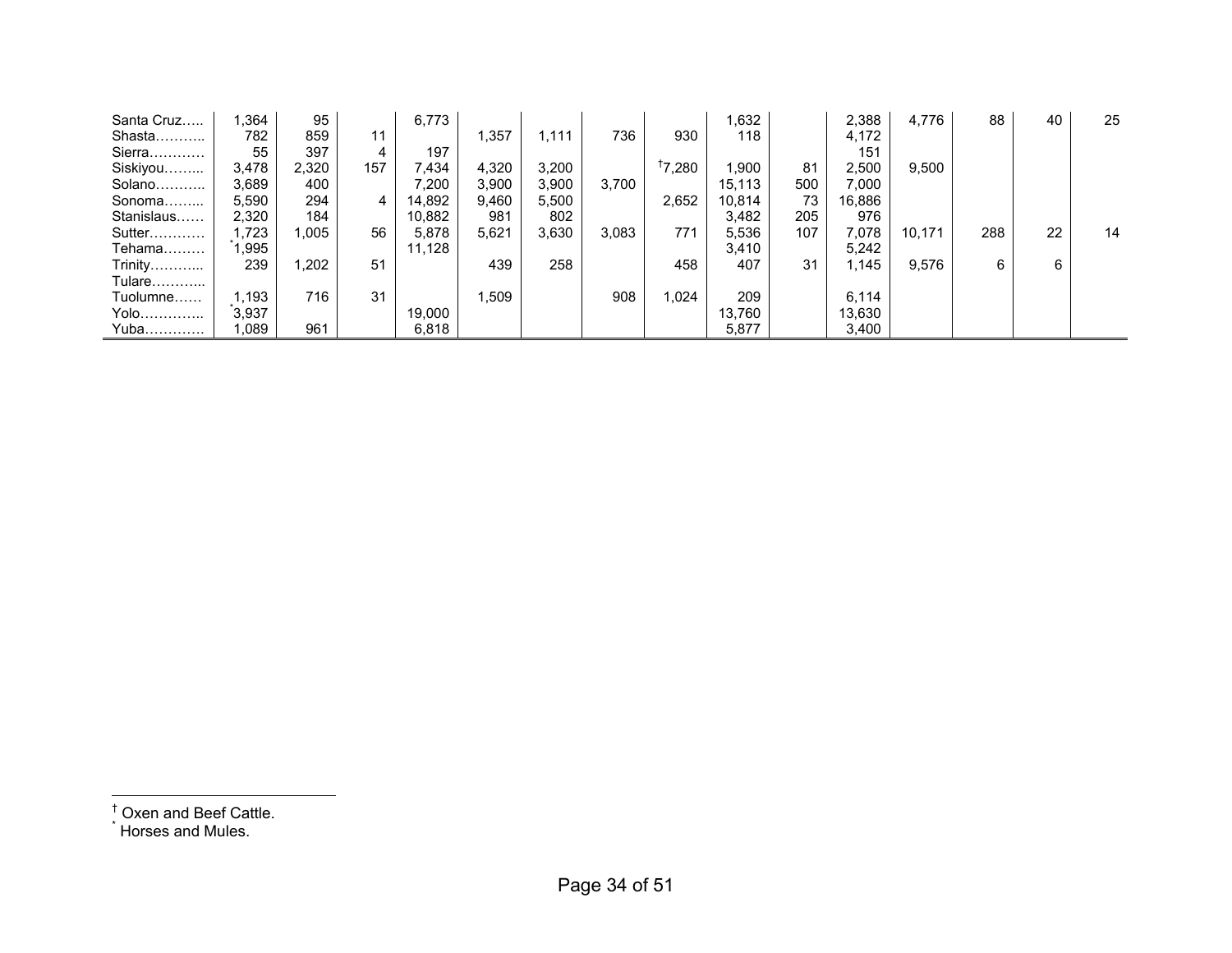# IMPROVEMENTS.

|                 |                                         |                                           | Flour Mills.                               |                    |                   | Saw Mills.               |                          |              |         | Mining Ditches.     |                               |          |                |
|-----------------|-----------------------------------------|-------------------------------------------|--------------------------------------------|--------------------|-------------------|--------------------------|--------------------------|--------------|---------|---------------------|-------------------------------|----------|----------------|
| COUNTIES.       | Steam Power                             | <b>Water Power</b>                        | Total.                                     | Stone.<br>৳<br>Run | Steam Power.      | Water Power.             | Total.                   | Quartz Mills | Number. | Length in<br>miles. | Value in<br>Dollars.          | Bridges. | Ferries.       |
|                 | $\overline{\mathbf{c}}$<br>$\mathbf{1}$ | $\overline{\mathbf{c}}$<br>$\overline{2}$ | 4<br>3<br>$\overline{2}$                   | 16<br>6            | 1.<br>9<br>6      | $\overline{7}$<br>10     | 1<br>16<br>16            | 16           | 31      | 460<br>130          | 600,000                       | 1        | $\overline{2}$ |
|                 | 1<br>$\overline{2}$                     | $\overline{2}$                            | 1<br>4                                     | 3                  | 3<br>19<br>1<br>9 | 14                       | 3<br>33                  | 14           |         | 1020                | 532,000                       | 17<br>28 | 3              |
|                 |                                         |                                           |                                            |                    | 3                 |                          | 3                        |              |         |                     |                               |          |                |
|                 | 7                                       |                                           | $\overline{2}$<br>2<br>$\overline{7}$<br>3 | 19                 | 15<br>3           | 5<br>$\overline{7}$<br>6 | 48<br>22<br>21<br>3<br>7 | 5<br>4<br>4  | 24<br>7 | 400<br>21<br>118    | 650,040<br>399,100<br>330,000 | 11<br>10 | 11             |
| San Luis Obispo |                                         | 3                                         | 3<br>3                                     |                    |                   | 1                        | 1                        |              |         |                     |                               |          |                |
|                 | 3<br>$\mathbf{1}$                       | 7<br>4                                    | 10<br>5                                    |                    | 3                 | 9                        | 12<br>10                 |              |         |                     |                               |          |                |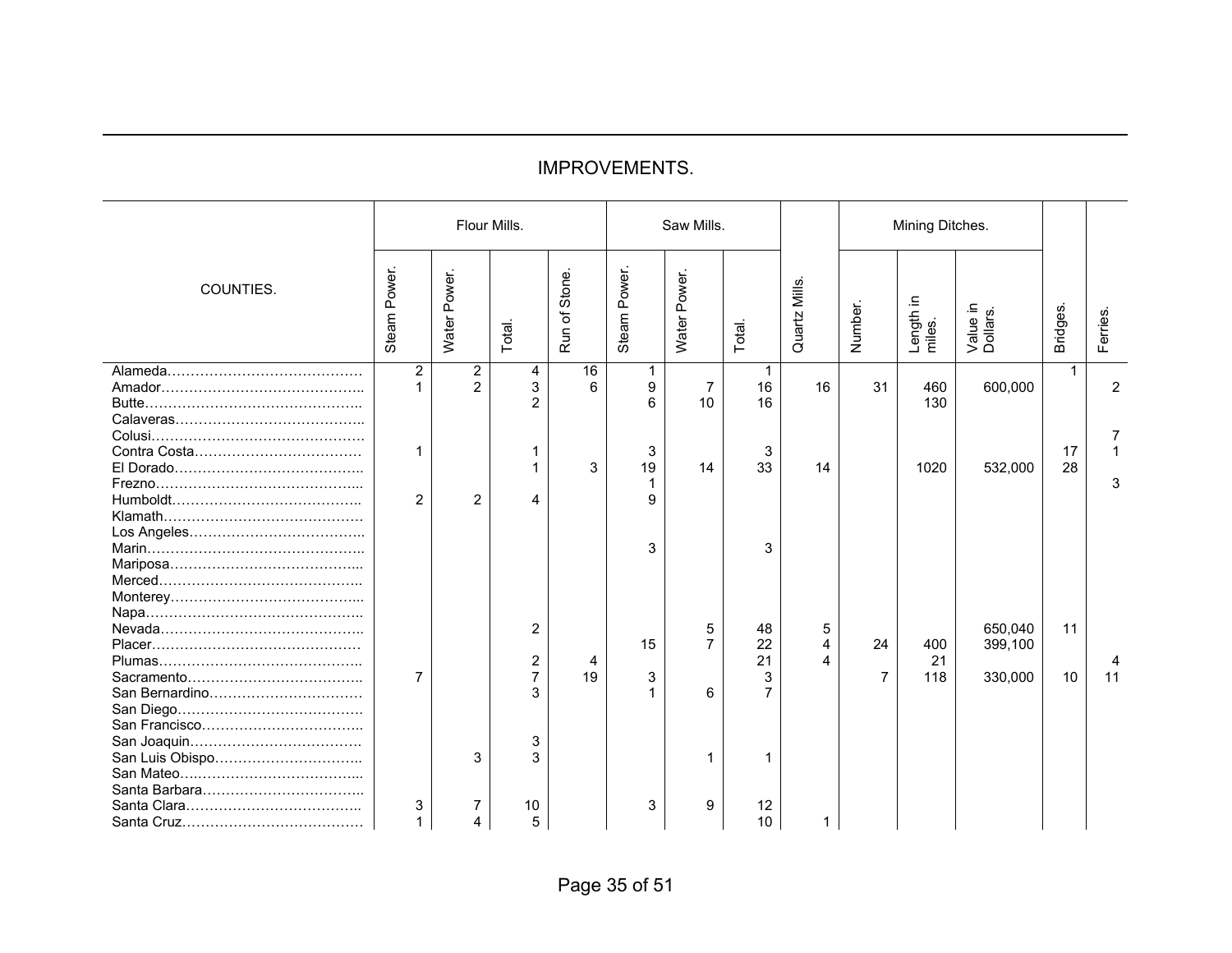|  |  |  |    | 15 | 19  | 102 | 204,400   |    |
|--|--|--|----|----|-----|-----|-----------|----|
|  |  |  | 13 | 25 | 90  | 116 | 512,950   |    |
|  |  |  | 12 | 13 |     | 129 | 313,000   |    |
|  |  |  |    |    |     |     |           |    |
|  |  |  | C  |    |     |     |           |    |
|  |  |  |    |    |     |     |           | 15 |
|  |  |  |    |    |     |     |           |    |
|  |  |  |    |    |     |     |           |    |
|  |  |  |    | 18 | 120 | 260 |           | 16 |
|  |  |  |    |    |     |     |           |    |
|  |  |  |    | 19 | 20  | 346 | 1,481,000 |    |
|  |  |  |    |    |     |     |           |    |
|  |  |  | 19 | 26 |     | 108 | 226.000   |    |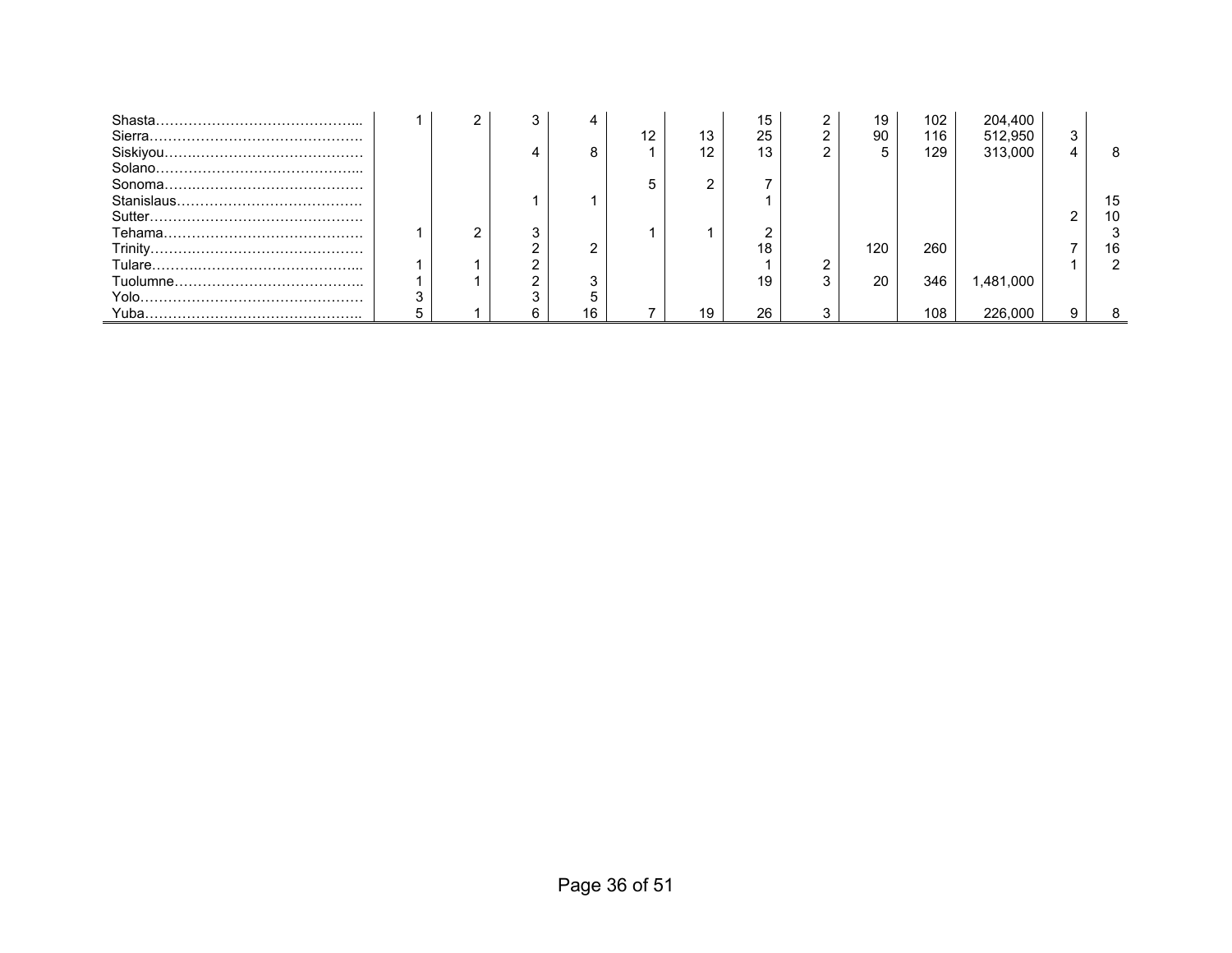4. – *TABLE OF STATISTICS, Compiled from the official Reports of County Surveyors and County Assessors, for the Year A. D.* 1856*, returned to the Surveyor-General.*

| COUNTIES.      | Apple.  | Peach.  | Plum. | Cherry. | Pear.  | Nectarine | Quince. | Almond.        | Apricot. | 。<br>Lig        | Aloes.         | Citron. | Lemon. | Orange. |
|----------------|---------|---------|-------|---------|--------|-----------|---------|----------------|----------|-----------------|----------------|---------|--------|---------|
| Alameda        | 172,154 | 133,400 | 800   | 7,072   | 6,422  | 967       | 1,875   | 61             | 1,800    | $\frac{1}{175}$ | $\blacksquare$ |         |        |         |
| Amador         |         |         |       |         |        |           |         |                |          |                 |                |         |        |         |
| Butte          |         |         |       |         |        |           |         |                |          |                 |                |         |        |         |
| Calaveras      |         |         | 27    |         |        |           |         |                | 23       | 69              |                |         |        |         |
| Colusi         | 322     | 849     |       |         | 44     |           | 27      |                |          |                 |                |         |        |         |
| Contra Costa   |         |         |       |         |        |           |         |                |          |                 |                |         |        |         |
| El Dorado      | 8,100   | 11,079  | 360   | 200     | 406    |           | 70      |                | 30       | 90              |                |         |        |         |
| Frezno         |         |         |       |         |        |           |         |                |          |                 |                |         |        |         |
| Humboldt       |         |         |       |         |        |           |         |                |          |                 |                |         |        |         |
| Klamath        |         |         |       |         |        |           |         |                |          |                 |                |         |        |         |
| Los Angeles    | 2,058   | 53,036  | 311   | 25      | 1,716  | 27        | 214     | 9              | 2,620    | 837             | 9              | 12      | 60     | 4,351   |
| Marin          | 2,100   |         |       |         | 300    |           |         |                |          |                 |                |         |        |         |
| Mariposa       | 400     | 400     |       |         |        |           |         |                |          |                 |                |         |        |         |
| Merced         |         |         |       |         |        |           |         |                |          |                 |                |         |        |         |
| Monterey       |         |         |       |         |        |           |         |                |          |                 |                |         |        |         |
| Napa           | ۳       |         |       |         |        |           |         |                |          |                 |                |         |        |         |
| Nevada         |         |         |       |         |        |           |         |                |          |                 |                |         |        |         |
| Placer         | 1,637   | 2,607   | 118   | 64      | 360    |           | 20      | 2              | 20       | 11              |                |         |        |         |
| Plumas         |         |         |       |         |        |           |         |                |          |                 |                |         |        |         |
| Sacramento     | 38,303  | 86,600  | 5,842 | 6,273   | 12,897 | 368       |         | 16             | 5,941    | 1,651           |                |         |        |         |
| San            |         |         |       |         |        |           |         |                |          |                 |                |         |        |         |
| Bernardino     | 1,400   | 13,100  |       |         |        |           |         |                |          |                 |                |         |        |         |
| San Diego      |         |         |       |         |        |           |         |                |          |                 |                |         |        |         |
| San Francisco. |         |         |       |         |        |           |         |                |          |                 |                |         |        |         |
| San Joaquin    | 1,640   | 3,954   | 250   | 95      | 347    |           |         |                |          | 193             |                |         |        |         |
| San Luis       |         |         |       |         |        |           |         |                |          |                 |                |         |        |         |
| Obispo         |         |         |       |         |        |           |         |                |          |                 |                |         |        |         |
| San Mateo      |         |         |       |         |        |           |         |                |          |                 |                |         |        |         |
| Santa Barbara  |         |         |       |         |        |           |         |                |          |                 |                |         |        |         |
| Santa Clara    |         |         |       |         |        |           |         |                |          |                 |                |         |        |         |
| Santa Cruz     | 2,180   | 1,220   | 45    | 70      | 224    |           | 55      | $\overline{7}$ | 63       | 10              |                |         |        |         |

# HORTICULTURAL PRODUCTS. – NO. OF TREES.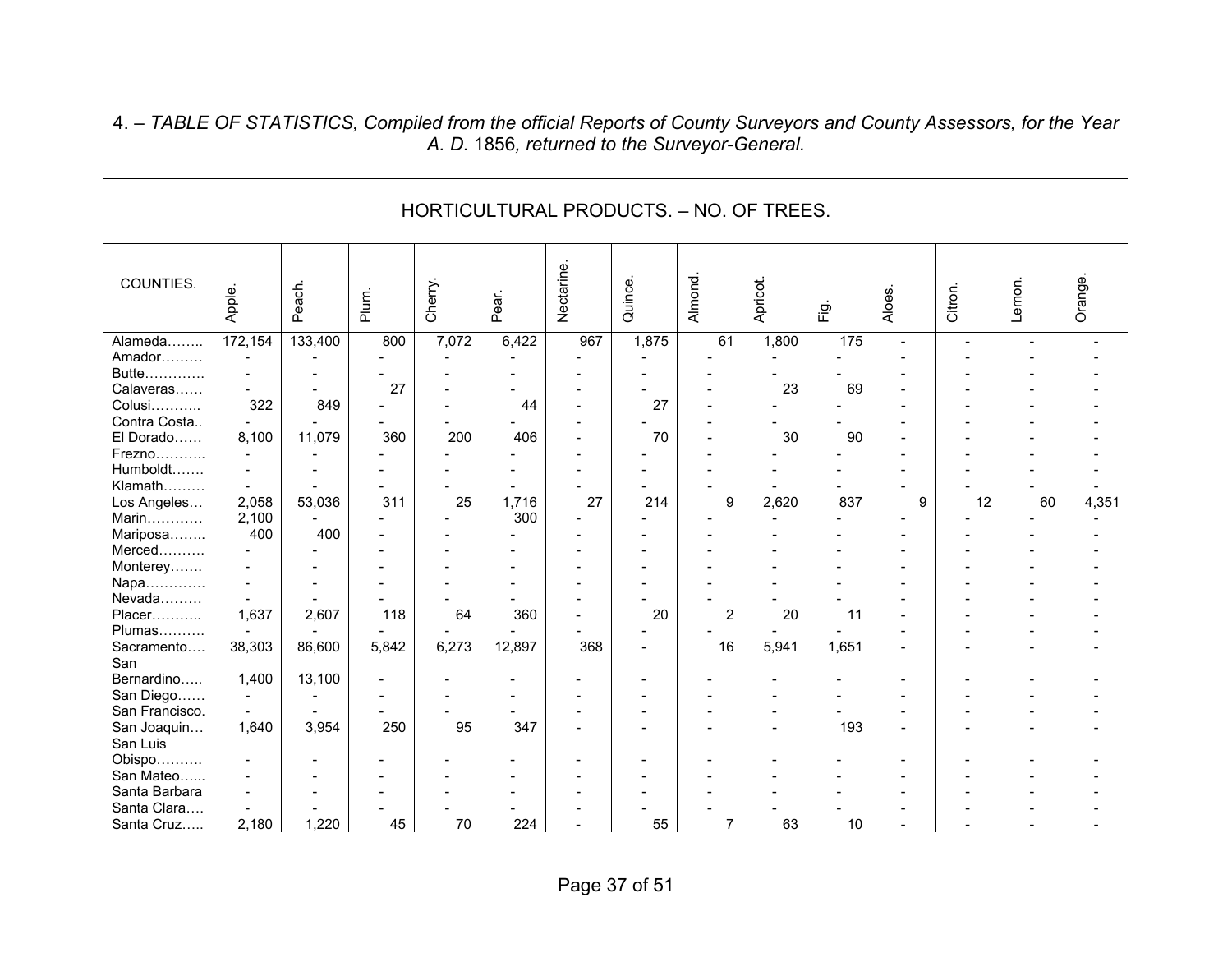| Shasta     | 2,381  | 3,451                    | 918 | 167 | 645                      |   | ,220 | 101                      | 327 | 93  | $\overline{\phantom{0}}$ |                          |  |
|------------|--------|--------------------------|-----|-----|--------------------------|---|------|--------------------------|-----|-----|--------------------------|--------------------------|--|
| Sierra     |        |                          |     |     |                          |   |      |                          |     |     | $\sim$                   |                          |  |
| Siskiyou   | 1,000  | 500                      |     |     | 400                      |   |      |                          |     |     | -                        |                          |  |
| Solano     |        |                          |     |     | $\overline{\phantom{0}}$ |   |      | -                        |     |     | $\overline{\phantom{0}}$ | $\overline{\phantom{0}}$ |  |
| Sonoma     | 17,225 | 8,554                    |     |     | 1,021                    |   |      |                          |     |     |                          |                          |  |
| Stanislaus |        |                          |     |     |                          |   |      |                          |     |     |                          |                          |  |
| Sutter     | 826    | 4,098                    | 30  | 111 | 164                      | 5 | 48   | 56                       | 57  | 234 | $\overline{\phantom{0}}$ | -                        |  |
| Tehama     |        | $\overline{\phantom{0}}$ |     |     | $\overline{\phantom{0}}$ |   |      |                          |     |     | -                        | -                        |  |
| Trinity    | 2,143  | 3,279                    | 50  | 51  | 139                      |   |      |                          |     |     |                          |                          |  |
| Tulare     |        |                          |     |     | $\overline{\phantom{0}}$ |   |      | $\overline{\phantom{0}}$ |     |     | $\overline{\phantom{0}}$ | $\overline{\phantom{0}}$ |  |
| Tuolumne   | 1,470  | 4,362                    | 480 | 210 | 850                      |   | 749  | 93                       | 163 | 618 | $\overline{\phantom{0}}$ | $\overline{\phantom{0}}$ |  |
| Yolo       | 3,368  | 16,731                   |     | 75  | 211                      |   |      |                          |     |     |                          |                          |  |
| Yuba       | 5,664  | 229,432                  |     |     |                          |   |      |                          |     |     | $\overline{\phantom{0}}$ | -                        |  |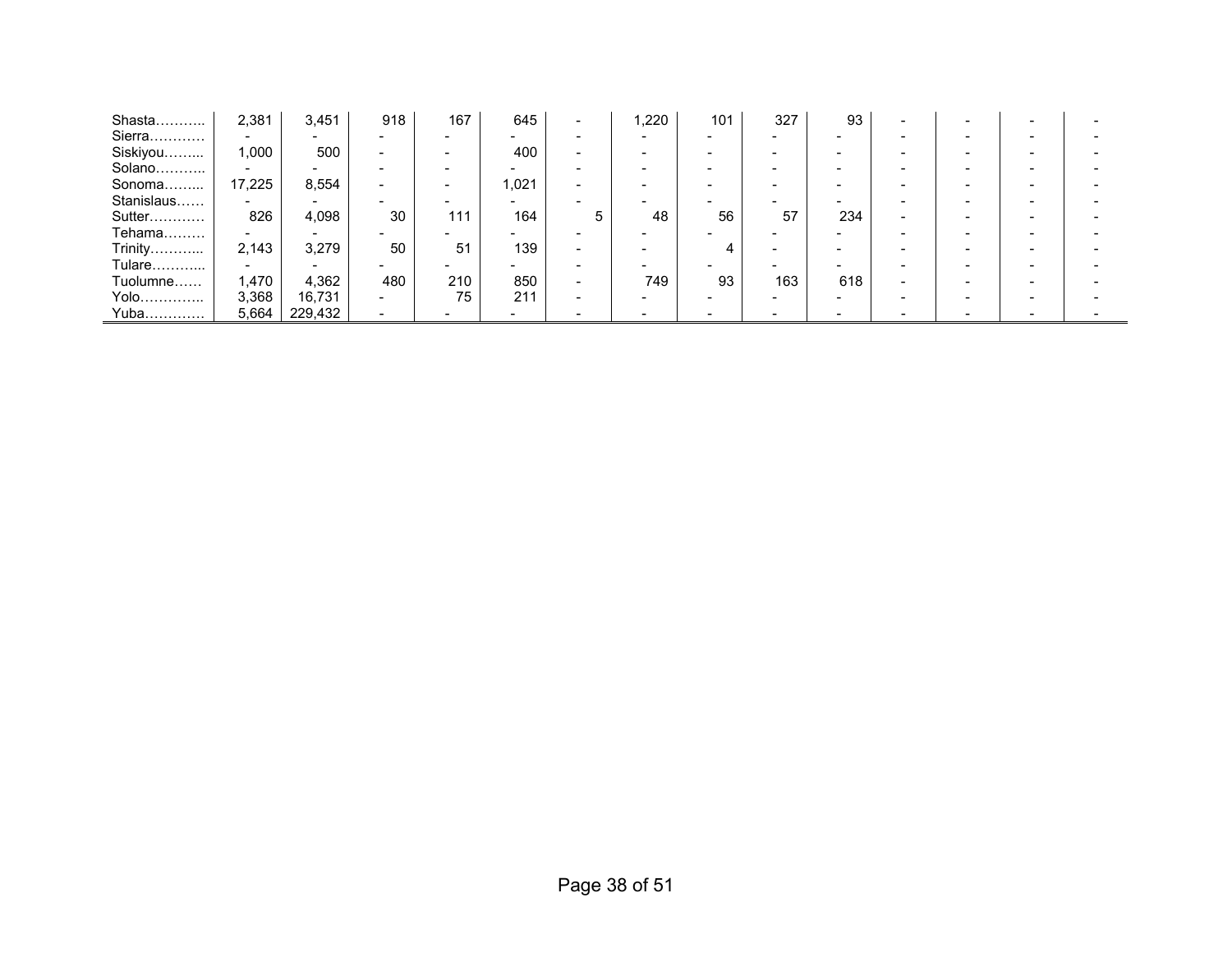|                |                          |                |                          |                          |                          |                          |                          | HORTICULTURAL PRODUCTS. - NO. OF TREES (cont'd.) |                |                          |                          |                          |                          |                          |                                        |
|----------------|--------------------------|----------------|--------------------------|--------------------------|--------------------------|--------------------------|--------------------------|--------------------------------------------------|----------------|--------------------------|--------------------------|--------------------------|--------------------------|--------------------------|----------------------------------------|
| COUNTIES.      | Olive.                   | Pomegranate.   | Walnut.                  | Prune.                   | Persimmon.               | Pecon.                   | Filbert.                 | Currant.                                         | Gooseberry.    | Pine Apple.              | Raspberry.               | Chirimoya.               | Strawberry.              | Grape Vines.             | Fruit trees<br>kinds not<br>specified. |
| Alameda        | $\blacksquare$           | $\blacksquare$ | $\sim$                   | $\sim$                   | $\blacksquare$           | $\overline{\phantom{a}}$ | $\overline{\phantom{a}}$ | 14,980                                           | 1,300          | $\blacksquare$           | $\blacksquare$           | $\overline{\phantom{a}}$ | $\overline{\phantom{a}}$ | 84,000                   |                                        |
| Amador         | $\overline{\phantom{a}}$ |                | $\overline{\phantom{a}}$ | $\blacksquare$           |                          |                          | $\overline{\phantom{a}}$ |                                                  |                | $\overline{\phantom{a}}$ |                          |                          | $\overline{\phantom{a}}$ | 9,800                    | 4,958                                  |
| Butte          | $\overline{\phantom{a}}$ |                | $\overline{\phantom{a}}$ | $\blacksquare$           |                          | ۰                        | $\overline{\phantom{a}}$ |                                                  |                | $\overline{\phantom{a}}$ | ۰                        |                          | $\overline{\phantom{a}}$ | $\overline{\phantom{a}}$ | 3,600                                  |
| Calaveras      | $\overline{\phantom{a}}$ |                | $\blacksquare$           | $\overline{\phantom{a}}$ |                          |                          | $\overline{\phantom{a}}$ |                                                  |                | $\overline{\phantom{a}}$ | $\overline{a}$           |                          |                          |                          |                                        |
| Colusi         | $\overline{\phantom{a}}$ |                | ÷                        | $\overline{\phantom{0}}$ |                          |                          | ۰                        |                                                  |                | $\overline{\phantom{a}}$ |                          |                          |                          | $\overline{\phantom{0}}$ |                                        |
| Contra Costa   | $\overline{\phantom{a}}$ |                | $\overline{\phantom{a}}$ | $\overline{\phantom{a}}$ |                          |                          | $\overline{a}$           |                                                  |                | $\overline{\phantom{a}}$ | $\overline{a}$           |                          | $\overline{\phantom{a}}$ | $\blacksquare$           |                                        |
| El Dorado      | $\blacksquare$           |                |                          | $\blacksquare$           |                          |                          | $\overline{\phantom{a}}$ |                                                  |                | $\overline{\phantom{a}}$ | $\overline{\phantom{a}}$ |                          | $\overline{\phantom{a}}$ | 6,390                    |                                        |
| Frezno         | $\overline{\phantom{a}}$ |                |                          | $\blacksquare$           |                          |                          | $\blacksquare$           |                                                  |                | $\blacksquare$           |                          |                          | $\overline{\phantom{a}}$ |                          |                                        |
| Humboldt       | $\overline{\phantom{a}}$ |                |                          | $\blacksquare$           |                          |                          | $\blacksquare$           |                                                  |                | $\overline{\phantom{0}}$ | $\overline{a}$           |                          |                          | $\overline{a}$           | 50,000                                 |
| Klamath        | $\overline{\phantom{a}}$ |                |                          | $\overline{a}$           |                          |                          | $\blacksquare$           |                                                  |                | $\overline{a}$           |                          |                          | $\overline{a}$           |                          |                                        |
| Los Angeles    | 567                      | 1,354          | 957                      | $\equiv$                 | $\overline{\phantom{0}}$ |                          | $\blacksquare$           | 1,800                                            | $\overline{a}$ | 87                       | 1,000                    |                          | $\sim$                   | 726,400                  |                                        |
| Marin          | $\overline{\phantom{a}}$ |                | $\overline{\phantom{a}}$ | $\overline{\phantom{a}}$ |                          |                          | $\overline{\phantom{a}}$ |                                                  | $\blacksquare$ | $\overline{\phantom{a}}$ |                          |                          | $\overline{\phantom{a}}$ |                          |                                        |
| Mariposa       | $\overline{\phantom{a}}$ |                |                          | $\blacksquare$           |                          |                          | $\blacksquare$           |                                                  |                |                          | L.                       |                          | $\overline{\phantom{a}}$ | 1,000                    |                                        |
| Merced         | $\blacksquare$           |                |                          | $\overline{\phantom{0}}$ |                          |                          | ۰                        |                                                  |                | $\overline{\phantom{0}}$ | $\overline{a}$           |                          |                          |                          |                                        |
| Monterey       | $\overline{\phantom{a}}$ |                | ÷                        | $\overline{a}$           |                          |                          | ۰                        |                                                  |                | $\overline{\phantom{a}}$ | $\overline{\phantom{a}}$ |                          |                          |                          |                                        |
| Napa           | $\blacksquare$           |                | ÷                        | $\overline{\phantom{0}}$ |                          |                          | $\overline{\phantom{0}}$ |                                                  |                | $\overline{\phantom{0}}$ | ۳                        |                          |                          |                          |                                        |
| Nevada         | $\blacksquare$           |                | ÷                        | $\overline{\phantom{0}}$ |                          |                          | $\overline{\phantom{0}}$ |                                                  |                | $\overline{\phantom{0}}$ | $\overline{a}$           | $\overline{\phantom{0}}$ |                          | $\overline{\phantom{0}}$ |                                        |
| Placer         | $\overline{\phantom{a}}$ |                |                          | $\blacksquare$           |                          |                          | $\overline{\phantom{a}}$ | 228                                              | 36             | $\overline{\phantom{a}}$ | ۰                        | $\overline{\phantom{a}}$ | 16,422                   | 2,702                    |                                        |
| Plumas         | $\blacksquare$           |                |                          |                          |                          |                          | $\blacksquare$           |                                                  |                |                          |                          |                          |                          |                          |                                        |
| Sacramento     | $\blacksquare$           |                | $\overline{a}$           | $\blacksquare$           | $\overline{a}$           | $\overline{\phantom{0}}$ | $\blacksquare$           | 5,753                                            | $\overline{a}$ | $\blacksquare$           | ÷                        | $\overline{\phantom{a}}$ | $\sim$                   | 51,200                   |                                        |
| San            |                          |                |                          |                          |                          |                          |                          |                                                  |                |                          |                          |                          |                          |                          |                                        |
| Bernardino     | $\blacksquare$           |                | $\blacksquare$           | $\blacksquare$           |                          | ۰                        | $\blacksquare$           |                                                  | ٠              | $\overline{\phantom{a}}$ | ٠                        |                          | $\overline{\phantom{a}}$ | 80,000                   |                                        |
| San Diego      |                          |                | ۰                        | $\overline{\phantom{0}}$ |                          |                          | ٠                        |                                                  |                | $\overline{\phantom{a}}$ | $\overline{a}$           |                          | $\overline{\phantom{a}}$ |                          |                                        |
| San Francisco. | $\overline{\phantom{a}}$ |                | $\overline{a}$           | $\equiv$                 |                          | ÷                        | $\overline{a}$           |                                                  | $\overline{a}$ | $\overline{\phantom{0}}$ | $\overline{a}$           |                          | $\overline{\phantom{a}}$ |                          |                                        |
| San Joaquin    | $\overline{\phantom{a}}$ |                | $\overline{a}$           | $\overline{\phantom{a}}$ | $\overline{a}$           | $\overline{a}$           | $\blacksquare$           |                                                  | $\overline{a}$ | $\blacksquare$           | $\overline{\phantom{0}}$ | $\equiv$                 | $\sim$                   | 13,467                   |                                        |
| San Luis       |                          |                |                          |                          |                          |                          |                          |                                                  |                |                          |                          |                          |                          |                          |                                        |
| Obispo         | $\overline{\phantom{a}}$ |                | $\overline{a}$           | $\overline{\phantom{a}}$ |                          |                          | $\overline{\phantom{a}}$ |                                                  |                | $\overline{\phantom{a}}$ |                          |                          |                          | ۰                        |                                        |
| San Mateo      |                          |                |                          | $\blacksquare$           |                          |                          | ۰                        |                                                  |                |                          |                          |                          |                          |                          |                                        |
| Santa Barbara  | $\overline{a}$           |                |                          | ÷                        |                          |                          |                          |                                                  |                |                          |                          |                          | $\overline{\phantom{0}}$ |                          |                                        |
| Santa Clara    | $\overline{\phantom{a}}$ |                | ÷                        | $\blacksquare$           |                          |                          | $\blacksquare$           |                                                  |                | $\overline{\phantom{0}}$ | ۳                        |                          | $\overline{\phantom{a}}$ | 150,000                  | 100,000                                |
| Santa Cruz     | $\overline{\phantom{a}}$ |                | $\overline{\phantom{0}}$ | $\blacksquare$           |                          |                          | $\overline{\phantom{a}}$ |                                                  | $\blacksquare$ | $\blacksquare$           | ۳                        |                          | $\overline{\phantom{a}}$ | 5,000                    |                                        |
| Shasta         | $\blacksquare$           |                | $\overline{a}$           | $\blacksquare$           |                          |                          | $\blacksquare$           | 385                                              | 750            | $\blacksquare$           | $\blacksquare$           |                          | $\sim$                   | 5,348                    |                                        |
| Sierra         | $\overline{\phantom{a}}$ |                |                          |                          |                          |                          | $\overline{a}$           |                                                  |                |                          |                          |                          |                          |                          |                                        |
| Siskiyou       | $\overline{a}$           |                |                          |                          |                          |                          | $\overline{a}$           |                                                  | $\overline{a}$ |                          |                          |                          | $\overline{\phantom{0}}$ | $\blacksquare$           |                                        |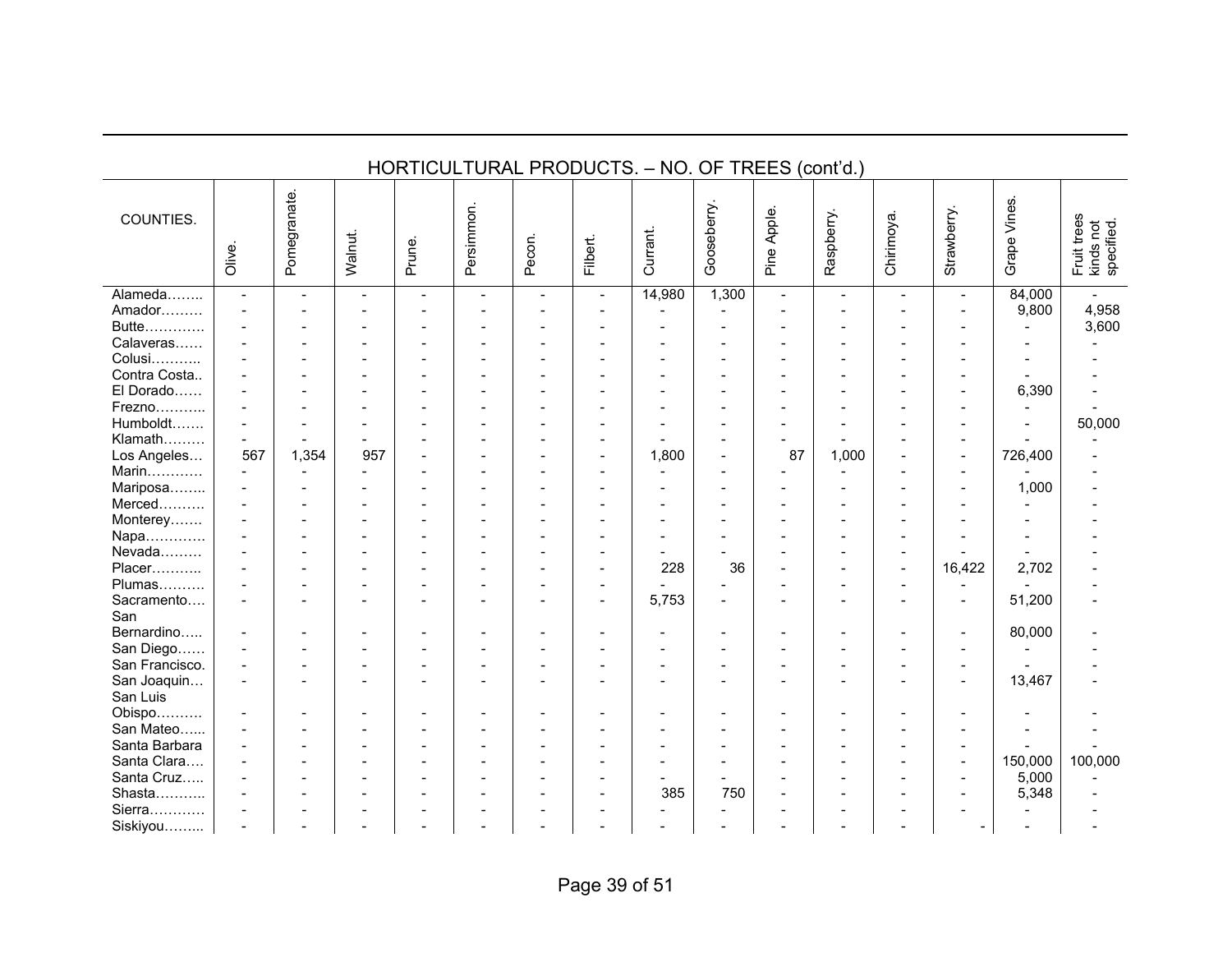| Solano     | $\overline{\phantom{0}}$ |  | $\sim$                   | $\overline{\phantom{0}}$ | $\sim$                   | $\overline{\phantom{0}}$ | $\sim$                   | $\overline{\phantom{0}}$ | -  | $\overline{\phantom{0}}$ | $\sim$                   | $\overline{\phantom{0}}$ |                          |
|------------|--------------------------|--|--------------------------|--------------------------|--------------------------|--------------------------|--------------------------|--------------------------|----|--------------------------|--------------------------|--------------------------|--------------------------|
| Sonoma     | -                        |  |                          | $\overline{\phantom{0}}$ |                          |                          | $\overline{\phantom{0}}$ |                          |    |                          | $\overline{\phantom{0}}$ | 61,590                   | 798                      |
| Stanislaus | -                        |  | $-$                      | $\overline{\phantom{0}}$ |                          | $\overline{\phantom{0}}$ | $\sim$                   |                          |    |                          | $\overline{\phantom{a}}$ | 4,426                    | .184                     |
| Sutter     |                          |  | $12 \overline{ }$        | 6                        |                          | 149                      | 26                       |                          | 90 | 14                       | 700                      | 45,123                   | $\overline{\phantom{a}}$ |
| Tehama     | $\overline{\phantom{0}}$ |  |                          | $\overline{\phantom{0}}$ |                          | $\overline{\phantom{a}}$ | $\overline{\phantom{0}}$ |                          |    |                          | $\overline{\phantom{0}}$ | $\overline{\phantom{0}}$ |                          |
| Trinity    | $\overline{\phantom{0}}$ |  | $\overline{\phantom{0}}$ | $\overline{\phantom{0}}$ |                          | 225                      | $\sim$                   |                          |    | $\overline{\phantom{a}}$ | $\sim$                   | 150                      |                          |
| Tulare     | $\overline{\phantom{0}}$ |  | $\sim$                   | $\overline{\phantom{0}}$ | $\overline{\phantom{a}}$ | $\overline{\phantom{0}}$ | $\overline{\phantom{0}}$ |                          |    | $\overline{\phantom{0}}$ | $\overline{\phantom{0}}$ | $\overline{\phantom{0}}$ |                          |
| Tuolumne   | $\overline{\phantom{0}}$ |  | -                        | $\overline{\phantom{0}}$ |                          |                          | $\overline{\phantom{0}}$ |                          |    | $\overline{\phantom{0}}$ | $\overline{\phantom{0}}$ | 9,858                    |                          |
| Yolo       | $\overline{\phantom{0}}$ |  | $\sim$                   | $\overline{\phantom{0}}$ |                          | $\overline{\phantom{0}}$ | $\overline{\phantom{0}}$ |                          |    |                          | $\overline{\phantom{0}}$ | 26,902                   |                          |
| Yuba       | -                        |  | -                        | $\overline{\phantom{0}}$ |                          |                          |                          |                          |    |                          | $\overline{\phantom{0}}$ | 28,000                   |                          |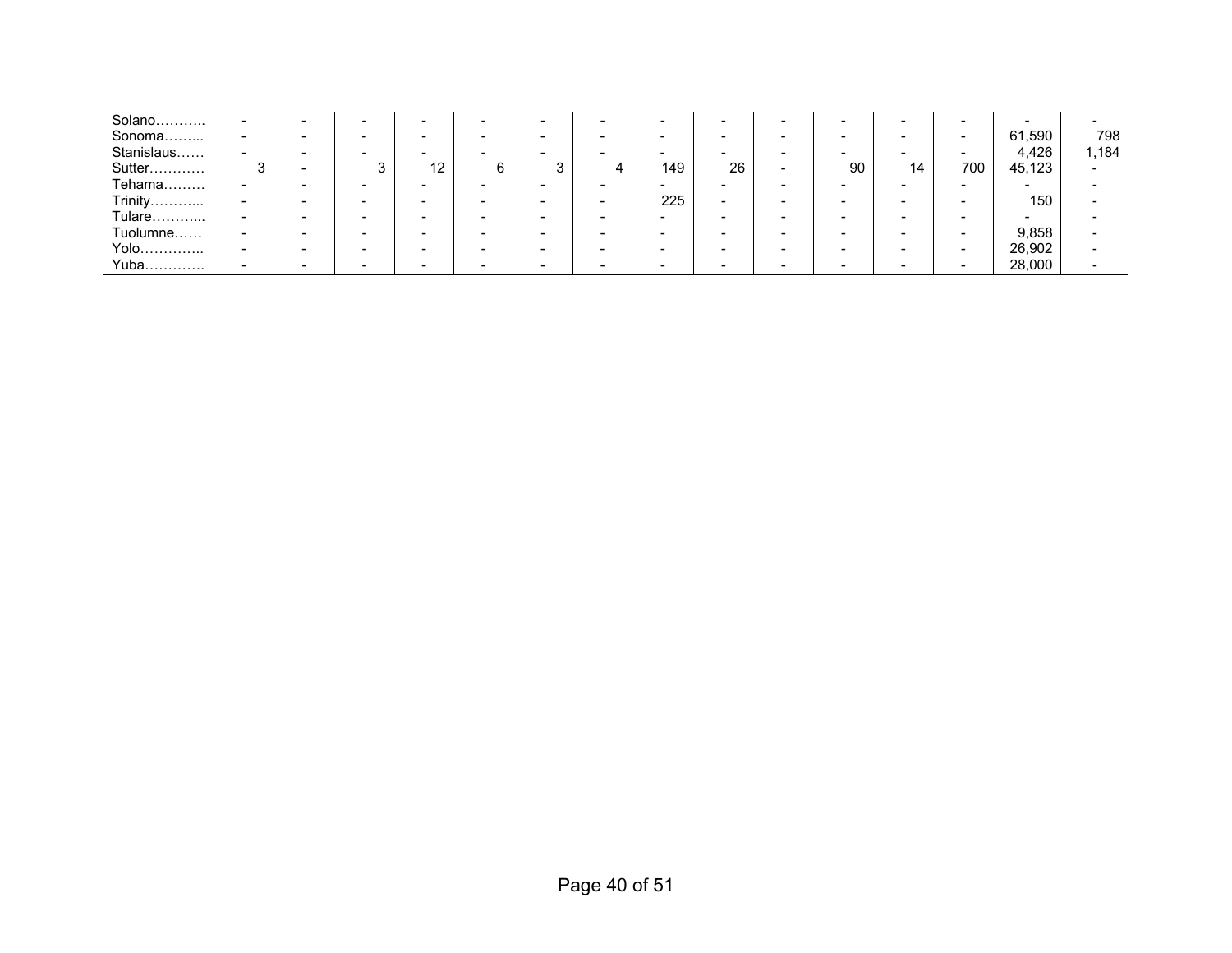| Ed. M. Stevens,    | County Surveyor of Siskiyou. |         |
|--------------------|------------------------------|---------|
| Phil. E. Drescher, | "                            | Sutter. |
| A. H. Stout.       | "                            | Tehama. |
| Wm. Minis,         | "                            | Yolo.   |

 The above, except those from Los Angeles and San Diego, which contain no statistical returns, will be found in the Appendix.

 The Reports from the County Surveyors are more in number than ever heretofore has been the case, yet many were not received until a very late date and after several duplicate circulars had been issued. The Surveyors deserve much credit for the value and character of their Reports, inasmuch as they do not receive one dollar for this service, and are the most poorly paid class of public officers in the State. I might particularly commend many of the Reports, but only call attention to the suggestions contained in the Reports from Placer, Sacramento and Sierra, upon County Roads; from Placer, on the Eastern Boundary of the State; from Sacramento, on Swamp Lands; from Placer and Plumas, on the Immigrant Wagon Road; and from Tehama, upon the Improvement of the Sacramento river.

 I would recommend that the laws be so amended that offices shall be furnished by the counties to the Surveyors, and the power be given them to administer oaths and take affidavits, when necessary for the performance of their official duties.

 I would also ask, in their name, that a more judicious system of fees be adopted, by which their services would meet with a proper compensation. They should have the entire charge of County Roads and Public Improvements, or else be salaried and required to pay the fees charged into the County Treasury. At present, it is difficult for an Engineer of ability to earn a decent livelihood at the miserable pittance which the present fees afford to a County Surveyor for duties deserving a just and liberal recompense.

2. There have been received Reports for the year 1856 from:

| C. B. Breyfogle,        | County Assessor of | Alameda.        |
|-------------------------|--------------------|-----------------|
| H. A. Eichelberger,     | do                 | Amador.         |
| Lansing Tooker, Deputy, | do                 | Butte.          |
| N. W. Dunn,             | do                 | Colusi.         |
| Obed F. Alley,          | do                 | Contra Costa.   |
| H. W. Merritt,          | do                 | El Dorado.      |
| D. D. Williams, Deputy, | do                 | Humboldt.       |
| James H. Coleman, do    | do                 | Los Angeles.    |
| John C. Dodd,           | do                 | Marin.          |
| James W. Robertson,     | do                 | Merced.         |
| John R. Porter,         | do                 | Monterey.       |
| John McCoy,             | do                 | Nevada.         |
| A. S. Smith,            | do                 | Placer.         |
| E. Sterling,            | do                 | Plumas.         |
| J. Foote Turner,        | do                 | Sacramento.     |
| Jas. W. Rollins,        | do                 | San Bernardino. |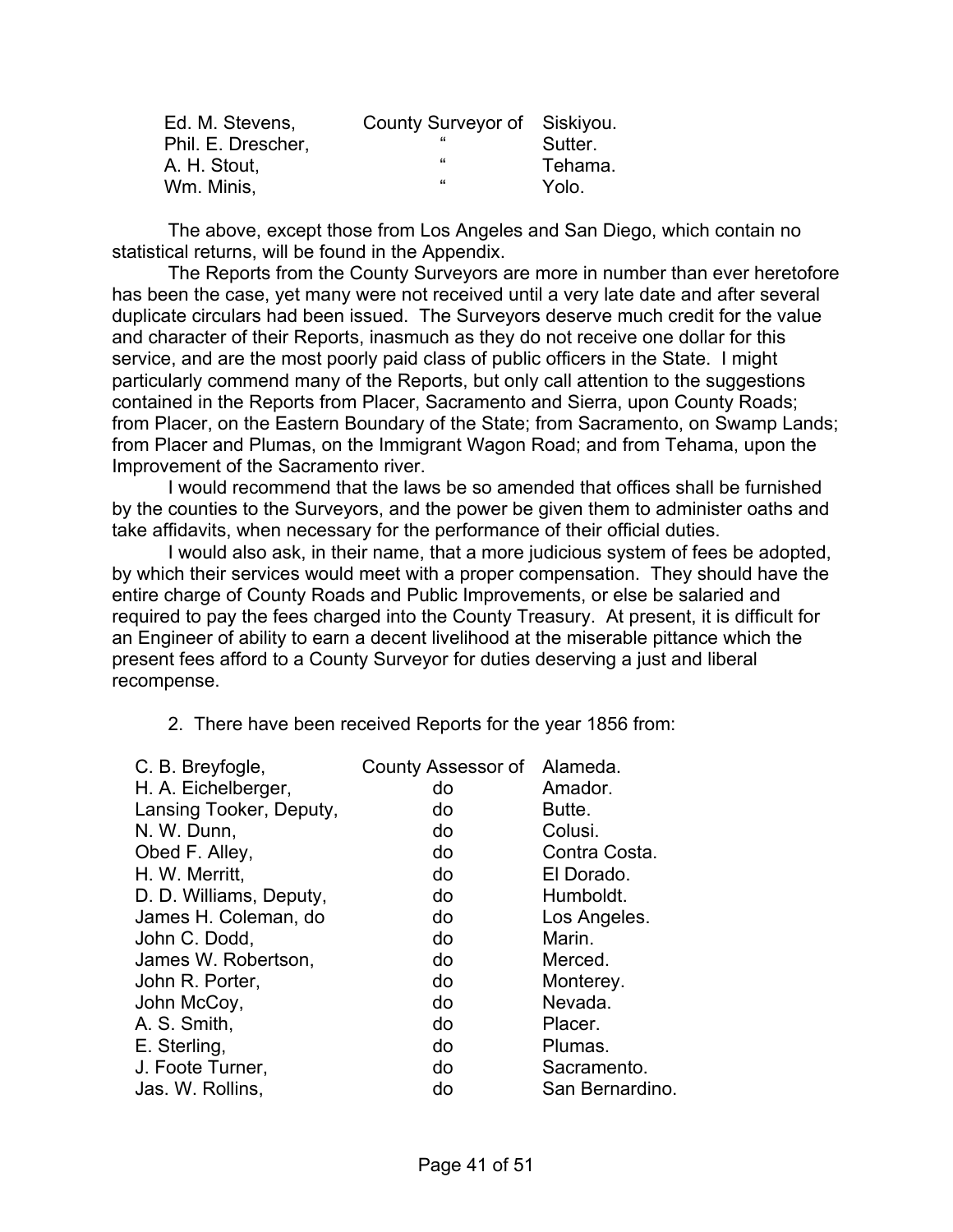| A. B. Smith,            | do                 | San Diego.       |
|-------------------------|--------------------|------------------|
| T. S. Stout,            | County Assessor of | San Joaquin.     |
| Fredk. Hillard, Deputy, | do                 | San Luis Obispo. |
| J. C. Bland,            | do                 | Santa Clara.     |
| Thomas M. Davis,        | do                 | Santa Cruz.      |
| James C. Hayburn,       | do                 | Shasta.          |
| A. J. McKinley,         | do                 | Sierra.          |
| J. W. Thomas,           | do                 | Siskiyou.        |
| J. S. Jameson,          | do                 | Solano.          |
| Wm. G. Lee,             | do                 | Sonoma.          |
| E. B. Beard,            | do                 | Stanislaus.      |
| D. H. Apperson,         | do                 | Sutter.          |
| Charles E. Fisher,      | do                 | Tehama.          |
| D. W. Potter,           | do                 | Trinity.         |
| E. G. Sayle,            | do                 | Tulare.          |
| James P. Clough,        | do                 | Tuolumne.        |
| F. M. Davenport,        | do                 | Yolo.            |
| J. L. Cox,              | do                 | Yuba.            |

 Returns from every county in the State have been received, either from the Surveyor or Assessor, or both, except from Calaveras, Klamath, San Mateo, and Santa Barbara. This is a more perfect return than has even before been furnished, and its valuable information and public utility will be recognized by the slightest examination of the reports themselves in the appendix, or the statistical table and notes accompanying this report, which have been compiled with much care and labor.

# 3. REPORTS FROM OTHER SOURCES.

 I am indebted to Mr. Alex. S. Taylor of Monterey, for the contribution upon the whale fisheries of Monterey.

 I had received from Mr. Ernest Seyd, of San Francisco, some notes upon the native California silkworm, the *saturnia ceanothi*, and several specimens of spun silk of superior quality from it. I was also promised a paper upon this interesting subject, but that not having been received, I can only call attention to this newly developed source of industry and wealth in our State, and recommend it to the fostering care of the government whenever a call may be made in its behalf.

 Communications containing valuable information concerning the Immigrant Wagon Road and the Mountain Passes have been received from G. H. Goddard, C. E., on the Gibsonville Ridge, Mr. A. P. Chapman, of Downieville, on the Sierra Valley passes, and Mr. David Shepherd, of Murphy's, on the Calaveras route, which last I have incorporated in my own remarks.

 A valuable set of tables of meteorological observations made by Dr. Gibbons, of San Francisco, has been received with the Report of J. J. Gardiner, County Surveyor of San Francisco.

All these will be found in the Appendix, and are deserving particular attention.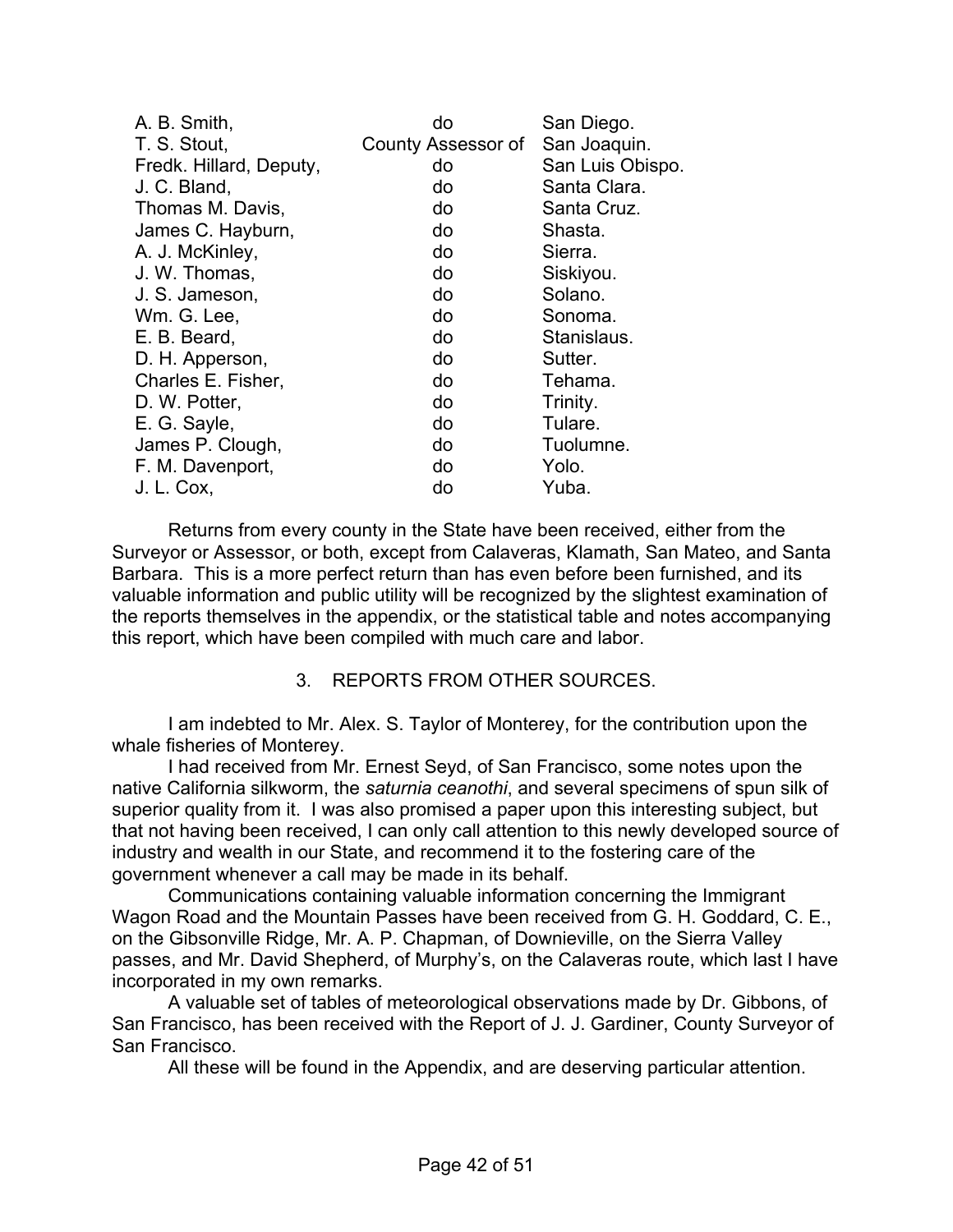# 5. – RECAPITULATION.

|                          | Agricultural products, Live Stock, Improvements, etc., etc. | TOTAL.               | Number of Counties.                        |
|--------------------------|-------------------------------------------------------------|----------------------|--------------------------------------------|
|                          | Acres cultivated,                                           | 383,501 1/2          | 28                                         |
| Acres of Wheat,          |                                                             | 138,080 1/2          | 26                                         |
| <b>Bushels</b>           |                                                             | 2,897,036            | 26                                         |
| Acres of Barley,         |                                                             | 128,004              | 25                                         |
| <b>Bushels</b>           |                                                             | 3,216,567            | 25                                         |
| Acres of Oats,           |                                                             | 27,678 1/2           | 25                                         |
| <b>Bushels</b>           |                                                             | 846,566              | 20                                         |
| Acres of Rye,            |                                                             | 266                  | 7                                          |
| <b>Bushels</b>           |                                                             | 6,516                | $6\phantom{1}6$                            |
|                          | Acres of Buckwheat,                                         | 1,083                | 8                                          |
| <b>Bushels</b>           |                                                             | 17,251               | $\overline{7}$                             |
| Acres of Corn,           |                                                             | 9,147 1/8            | 22                                         |
| <b>Bushels</b>           |                                                             | 165,066              | 14                                         |
|                          | Acres of Onions,                                            | 449 $\frac{1}{2}$    | 9                                          |
| <b>Bushels</b>           |                                                             | 54,310               | 9                                          |
|                          | Acres of Potatoes,                                          | 11,834 $\frac{1}{2}$ | 19                                         |
| <b>Bushels</b>           |                                                             | 764,903              | 17                                         |
| Acres of Beans,          |                                                             | $9,582\frac{1}{2}$   | 13                                         |
| <b>Bushels</b>           |                                                             | 18,072 1/2           | 9                                          |
| Acres of Peas,           |                                                             | 1,309 $\frac{1}{2}$  | 9                                          |
| <b>Bushels</b>           |                                                             | 26,153 1/2           | 9                                          |
| Acres of Sweet Potatoes, |                                                             | 161                  |                                            |
| <b>Bushels</b>           |                                                             | 33,614               | $\begin{array}{c} 3 \\ 5 \\ 2 \end{array}$ |
|                          | Acres of Tobacco,                                           | 3                    |                                            |
| Pounds                   |                                                             | 1,000                | $\mathbf{1}$                               |
| Tons of Hay,             |                                                             | 69,947 $\frac{1}{2}$ | 19                                         |
| Pounds of Butter,        |                                                             | 452,173              | 8                                          |
| do                       | Cheese,                                                     | 246,113              | 8                                          |
| do                       | Wool,                                                       | 248,982              | $\bf 8$                                    |
| Acres Broom Corn,        |                                                             | 252                  | $6\phantom{1}6$                            |
| Number of Horses,        |                                                             | 88,805               | 34                                         |
| do                       | Mules,                                                      | 17,328               | 29                                         |
| do                       | Asses,                                                      | 1,343                | 20                                         |
| do                       | Stock Cattle,                                               | 381,041              | 25                                         |
| do                       | Cows,                                                       | 89,807               | 25                                         |
| do                       | Calves,                                                     | 42,956               | 17                                         |
| do                       | Neat Cattle,                                                | 33,641               | 11                                         |
| do                       | Oxen,                                                       | 25,073               | 22                                         |
| do                       | Sheep,                                                      | 199,346              | 30                                         |
| do                       | Goats,                                                      | 3,030                | 16                                         |
| do                       | Hogs,                                                       | 146,873              | 33                                         |
| do                       | Chickens,                                                   | 128,805              | 10                                         |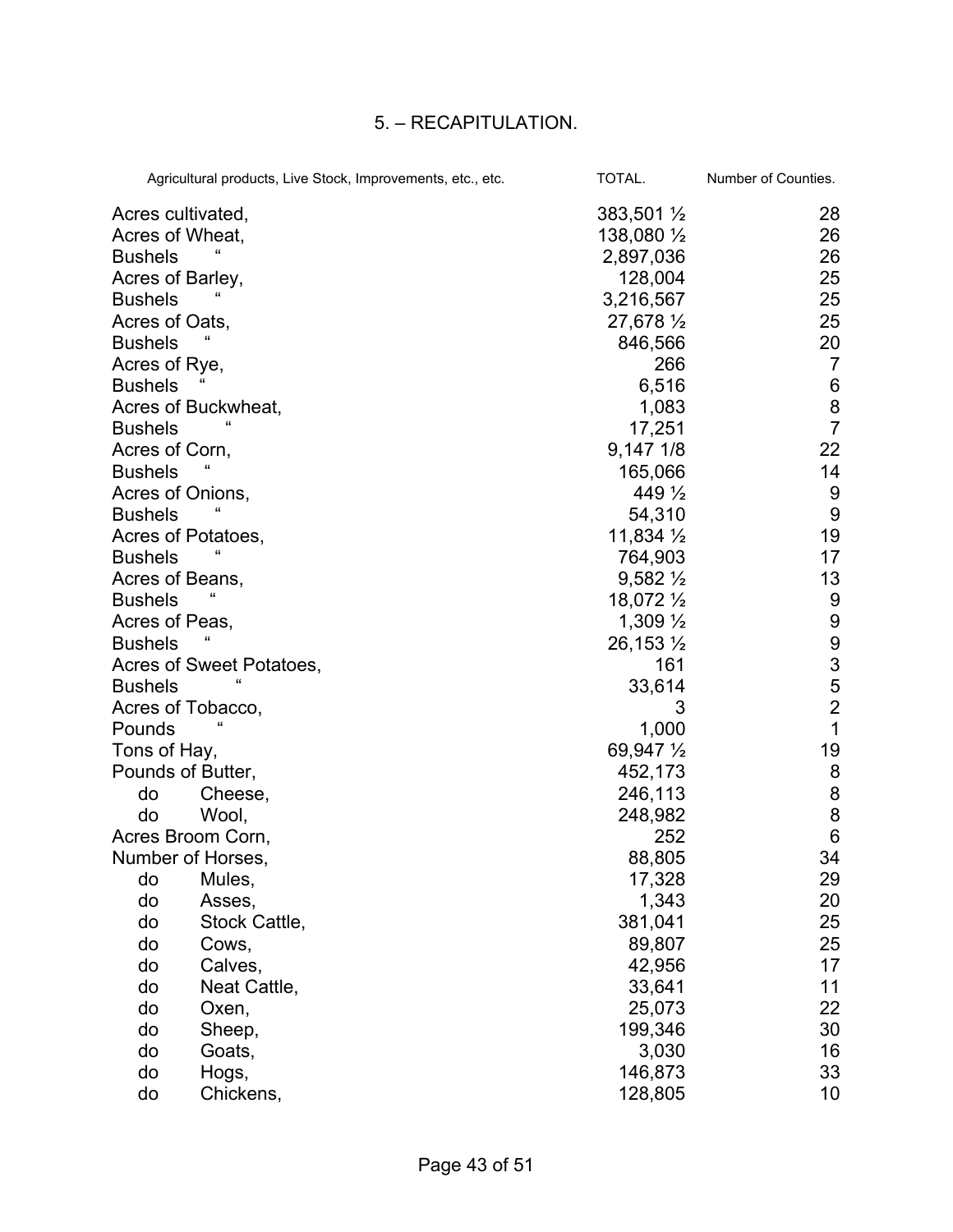| Number of Turkies,     |                                  |        | 2,909          | 7                                     |
|------------------------|----------------------------------|--------|----------------|---------------------------------------|
| do                     | Ducks,                           |        | 463            | $\mathbf 5$                           |
| do                     | Geese,                           |        | 154            | $\overline{\mathbf{4}}$               |
| Number of Apple Trees, |                                  |        | 264,371        | 19                                    |
| do                     | Peach,                           |        | 576,652        | 18                                    |
| do                     | Plum,                            |        | 16,431         | 12                                    |
| do                     | Cherry,                          |        | 14,413         | 12                                    |
| do                     | Pear,                            |        | 26,146         | 16                                    |
| do                     | Grape Vines,                     |        | 1,311,356      | 19                                    |
| do                     | Pine Apple,                      |        | 87             | $\mathbf 1$                           |
| do                     | Strawberry,                      |        | 17,122         |                                       |
| do                     | Currant,                         |        | 23,520         | $\frac{2}{7}$                         |
| do                     | Gooseberry,                      |        | 2,112          | $\overline{\mathcal{A}}$              |
| do                     | Raspberry,                       |        | 1,090          |                                       |
| do                     | Nectarines,                      |        | 1,367          | $\frac{2}{4}$                         |
| do                     | Quince Trees,                    |        | 4,278          | $\boldsymbol{9}$                      |
| do                     | Almond,                          |        | 349            | 9                                     |
| do                     | Apricot,                         |        | 11,044         | 10                                    |
| do                     | Fig,                             |        | 3,981          | 11                                    |
| do                     | Aloes,                           |        | 9              | 1                                     |
| do                     | Citron,                          |        | 12             | 1                                     |
| do                     | Lemon,                           |        | 60             | 1                                     |
| do                     | Orange,                          |        | 4,351          | 1                                     |
| do                     | Olive,                           |        | 570            |                                       |
| do                     | Pomegranate,                     |        | 1,354          | $\begin{array}{c} 2 \\ 1 \end{array}$ |
| do                     | Walnut,                          |        | 960            | $\overline{2}$                        |
| do                     | Prune,                           |        | 12             | $\overline{1}$                        |
| do                     | Persimmon,                       |        | 6              | $\mathbf 1$                           |
| do                     | Chirimoya,                       |        | 14             | 1                                     |
| do                     | Pecan,                           |        | 3              | 1                                     |
| do                     | Filbert,                         |        | $\overline{4}$ | 1                                     |
| do                     | Fruit trees, kind not specified, |        | 160,540        | $6\phantom{1}6$                       |
| do                     | Steam Flour Mills,               |        | 28             | 12                                    |
| do                     | Water<br>do,                     |        | 26             | 10                                    |
|                        |                                  | Total, | 76             | 23                                    |
| Run of Stone           |                                  |        | 87             | 12                                    |
| Steam Saw Mills,       |                                  |        | 99             | 17                                    |
| Water                  |                                  |        | 101            | 12                                    |
| Total                  |                                  |        | 323            | 22                                    |
| Quartz Mills,          |                                  |        | 58             | 12                                    |
| No. of Mining Ditches, |                                  |        | 316            | 8                                     |
| Length in Miles,       |                                  |        | 3,210          | 12                                    |
| Value of same,         |                                  |        | \$5,248,490    | 10                                    |
| No. of Bridges,        |                                  |        | 93             | 11                                    |
| No. of Ferries,        |                                  |        | 90             | 13                                    |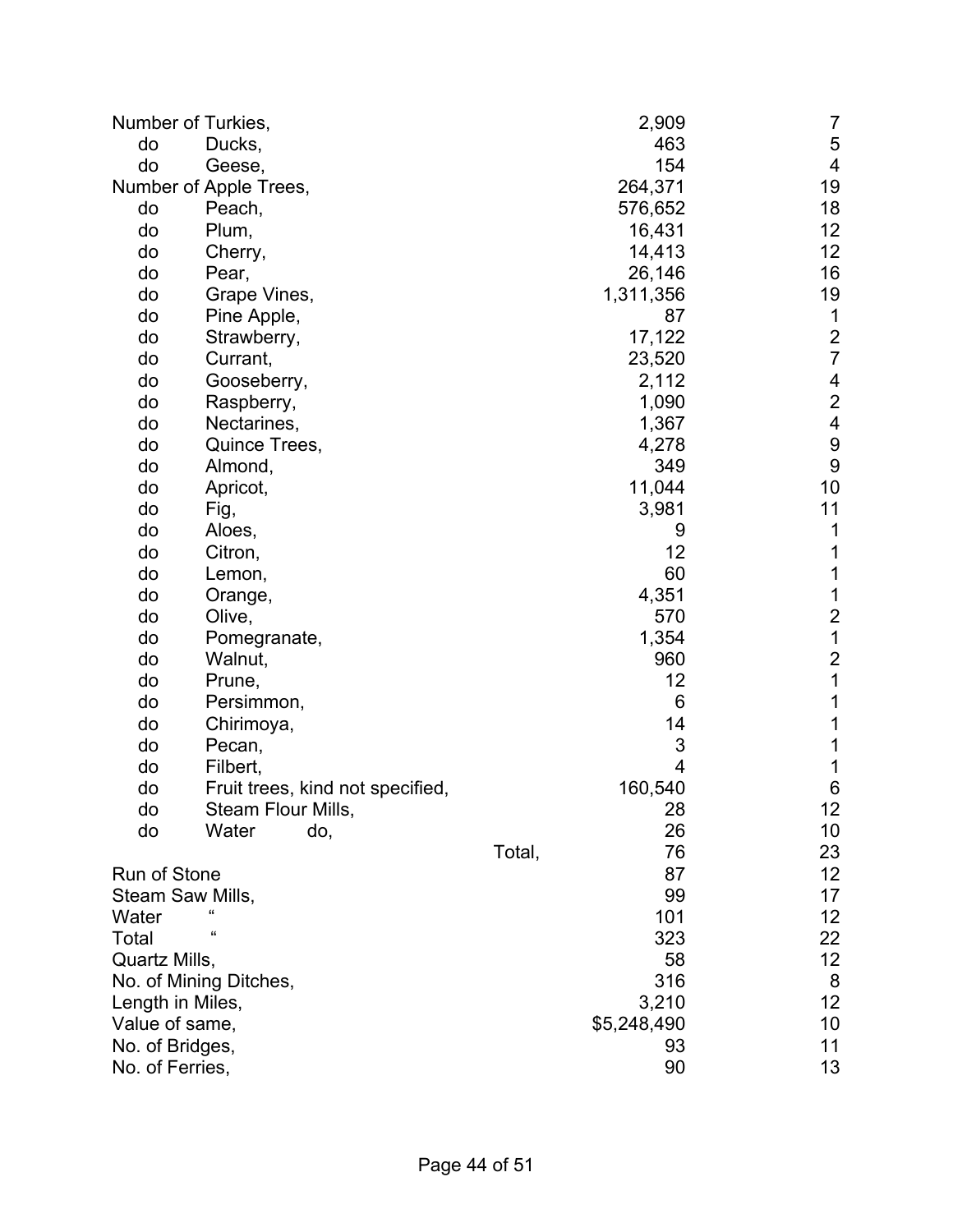| <b>Total Fruit Trees.</b>   | 1,087,014 |
|-----------------------------|-----------|
| Total Grape Vines,          | 1,311,356 |
| <b>Total Smaller Fruit.</b> | 43.844    |

### 6. STATISTICAL NOTES.

#### ALAMEDA COUNTY.

 Beets, turnips and other garden vegetables, 568 acres; strawberries, 38 acres; apple orchards, 426 acres; peach orchards, 173 acres; vineyards, 34 acres; 40 miles of telegraph in operation; several Artesian wells, 178 to 600 feet deep.

#### AMADOR COUNTY.

 35,865 acres of land claimed for agricultural purposes, of which amount 5,649 are under *actual* cultivation; 228 acres of vegetables, embracing every variety produced in the State; 1 iron foundry; 2 tanneries; 4 breweries; 3 soda factories; 1 broom factory; valuation of taxable property \$1,828,792; taxes thereon \$24,140 10.

#### BUTTE COUNTY.

 Osage orange, 15,000 acres; cabbage, 50 acres; 260 wagons and carts; 34 carriages and buggies; several quartz mills, assessed property \$2,315,928.

#### COLUSI COUNTY.

 10,165 acres of land under cultivation; average number of bushels of wheat raised per acre, 23; average of barley, 26 bushels per acre; 25 acres of melons, etc.; 4 ½ acres of grape vines; 2 steam grist and saw mills, 2 run of burrs each; cost \$12,000 each; can turn out 100 barrels of flour every 24 hours.

#### CONTRA COSTA COUNTY.

 Area, 175,000 acres; 12,657 acres under cultivation; 200 acres of vegetables; 170 acres of nurseries; 140 acres of vineyards; 17 bridges, at an average cost of \$300 each; 1 ferry company, capital \$50,000; 3 steam saw mills, capital \$10,000; 1 steam flouring mill, capital \$8,000.

#### EL DORADO COUNTY.

 12,000 acres of land inclosed for agricultural purposes; value of animals slaughtered, \$450,000; value of poultry, \$7,000; 19 steam saw mills, cost \$108,800, present value, \$44,550; 14 water saw mills, cost \$41,900, present value \$28,200; lumber sawed per month, 500,000 feet, worth from \$15 to \$28 per M; 8 water and 6 steam power quartz mills, cost \$90,000, present value \$30,300, crushing 98 tons per day, yielding from \$12 to \$80 per ton; expense of working, \$10 to \$15 per ton; 9 lime kilns; 6 breweries; 5 soda factories; between 300 and 400 tons of ice raised this year;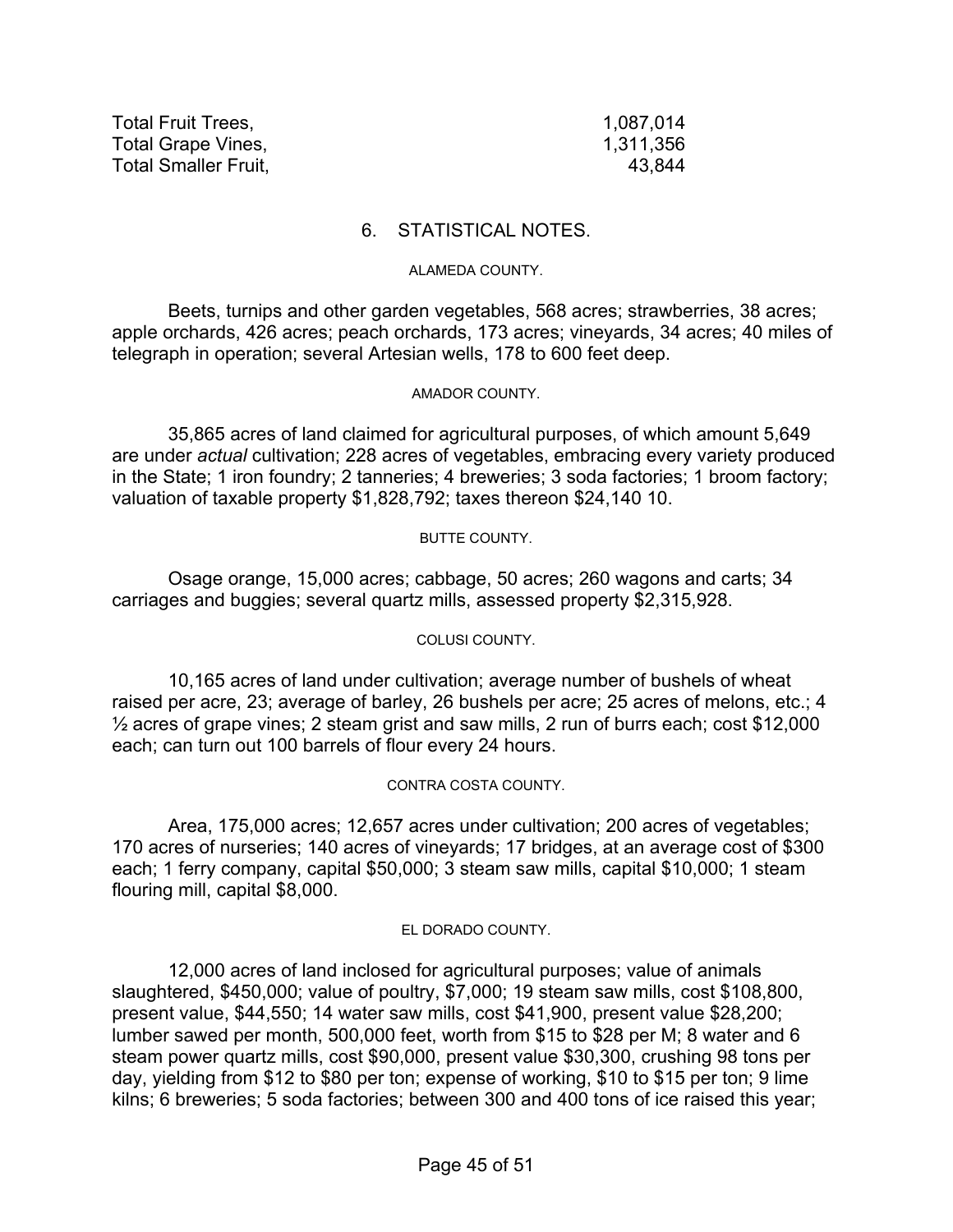25 miles of turnpike connected with 6  $\frac{1}{2}$  miles not connected with toll bridges; 20 toll bridges, cost \$125,000, present value \$96,500; 8 toll bridges, one-half in Sacramento and Placer Counties. A very rich copper and silver mine discovered this year, in Hope Valley, near the eastern boundary of the county.

#### FREZNO COUNTY.

 2 vineyards; 1 artesian well; animals slaughtered, 1,872; value of poultry per dozen, \$6 eggs, \$7; value of barley wheat and oats, per lb, 6 cents; of Indian corn, 10 cents; of vegetables, 4 to 10 cents; value of hay per ton, \$50.

#### HUMBOLDT COUNTY.

 Area, 300 square miles; 20,000 acres settled by pre-emption and otherwise; 10,000 acres under cultivation, swamp and overflowed lands purchased from the State, about 2,000 acres.

#### LOS ANGELES COUNTY.

 Acres of land assessed, 1,003,930, excluding lands for which the occupants have no government titles as yet; value of same, \$589,801; value of improvements thereon, \$687,870; value of personal property, \$1,213,079; number of persons subject to military duty, 900; 1 artesian well, 800 feet deep, but no water as yet.

#### MARIN COUNTY.

 Area, 700 square miles; 30,000 acres of land under cultivation; very little swamp lands, but several thousand acres of "salt marsh;" Indian corn, nearly all destroyed by blackbirds; 1 paper mill, water power – cost, about \$50,000; 3 roads surveyed.

#### MERCED COUNTY.

 10,900 acres under cultivation; 800 acres of melons and other vegetables; several hundred fruit trees; 3 grist mills; 3 ferries.

#### MONTEREY COUNTY.

 768,991 acres of land assessed; 5,450 acres under cultivation; 250,000 acres susceptible of cultivation; taxable property, \$1,800,182; vehicles, 183, vegetables, 1,070 acres; 2 apple and pear orchards, value \$11,500; tropical fruits in great variety; 1 vineyard, containing 6000 grape vines; granite shipped to San Francisco, value \$125,000; 2,500 cords of pine wood shipped to San Francisco, value \$27,000.

#### MARIPOSA COUNTY.

 800 apple and peach trees; 1,000 grape vines; 250 tons hay; eggs, \$1 per dozen.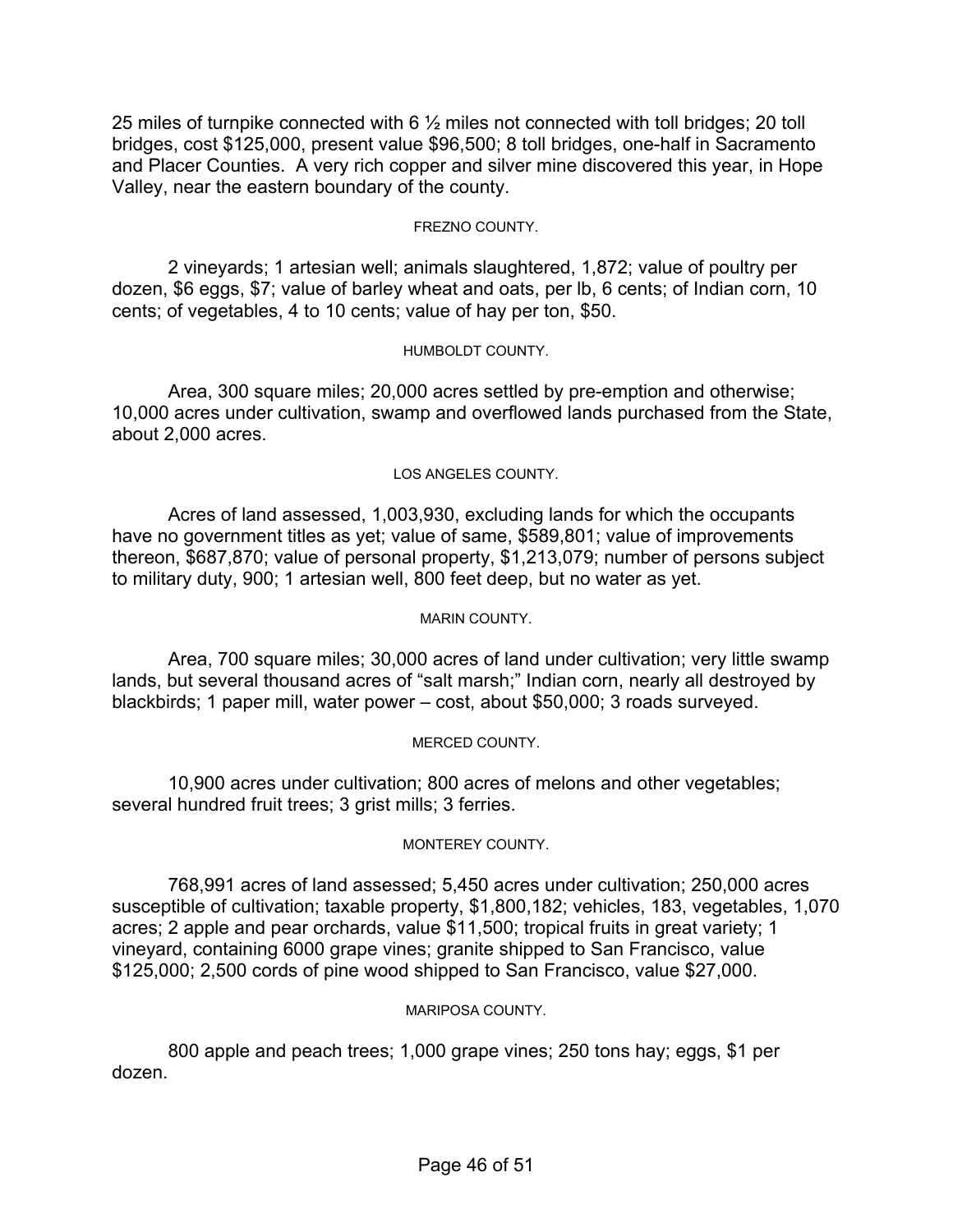#### NEVADA COUNTY.

 35,000 acres of land pre-empted, 6,000 acres under cultivation; gold produced, \$7,000,000; 5 tanneries; 4 steam pumps for draining quartz leads; 48 saw-mills capable of cutting two hundred thousand feet of lumber per month, valued at \$30 per thousand; 2 flouring mills capable of making one hundred barrels of superior flour per day of 12 hours; assessed valuation of property \$2,518,515, to which will be added a supplementary roll of about \$500,000.

#### PLACER COUNTY.

 12,000 acres of land inclosed; 5,844 acres cultivated; assessed value of taxable property, \$2,200,000; 1 lime kiln; 2 quartz mills, 21 saw mills, value \$90,000; saw over 12,000,000 feet of lumber per annum; value, \$2,500,000.

#### PLUMAS COUNTY.

 21,940 acres of land claimed, 2,500 acres under cultivation, 50 acres garden vegetables; 2 grist mills, value \$30,000.

#### SACRAMENTO COUNTY.

 Aggregate value of property, \$10,590,653; land cultivated, 6,991 acres; 5,720 bushels turnips; 1,866 bushels carrots; 152,700 pounds cabbage; 15,735 pounds beets; 23,500 dozen eggs; fruit, melons, etc., valued at \$19,500; 31,360 animals slaughtered, value \$556,320; 7 steam Grist mills, capital invested \$86,000; value of products \$1,111,500; cost of grain, grinding, etc. \$1,035,250, nett income, \$76,250; 2 iron foundries; 7 breweries; 7 soda factories; 79 carriages factories; 1 pick factory, - brick kilns and yards; 3 broom factories; 2 potteries, 2 soap and candle factories; 5 sash and blind factories; 2 stone and marble yards; 1 Gas works; 220 men employed in fishing; 2 telegraph lines, 44 miles in length; 1 railroad, 22 miles in length, cost of construction and running stock, \$1,100,000, average receipts per day \$475, cost of running per day \$200, nett profit per day \$275 or \$100,375 per annum; amount of gold produced \$2,010,000, cost of working, water, etc. \$362,400; nett proceeds for labor \$1,647,600 345,000 days work done per annum, making an average of \$4.77 for each day's work.

#### SAN BERNARDINO COUNTY.

 10 ranchos; 1 distillery, cost \$3000, and can manufacture 100 gallons of whiskey per day; 1 tannery; 1 Artesian well commenced; 14,000 dozen eggs.

#### SAN DIEGO COUNTY.

 Area, 8,500,000 acres; 20,000 pounds grapes; value of poultry \$2000; coal has been discovered and the mine is now being worked, in a stratum 4 ½ feet thick at 86 feet from the surface; the cultivation of cotton and sugar cane has been commenced with every prospect of success.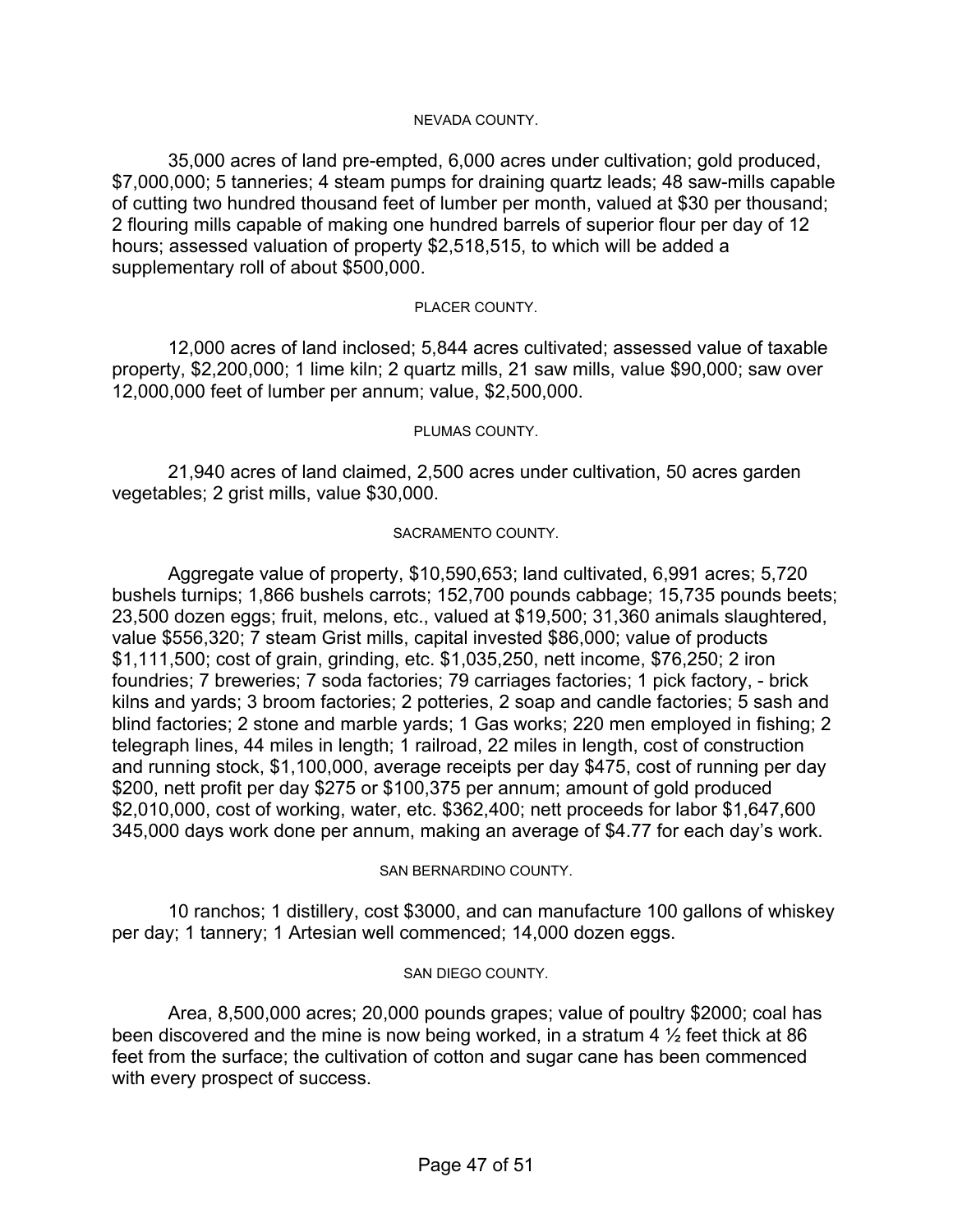#### SAN FRANCISCO COUNTY.

 Area, 22,040 acres; 7,000 acres of cultivation for small grains; 1,000 acres suitable for gardens; 10,000 acres of pasture land; 3,000 acres drifting sand; 1,000 acres occupied by the city of San Francisco, and 140 acres of fresh water lakes; 1,500 acres under cultivation.

#### SAN JOAQUIN COUNTY.

 Tule land, 371,200 acres; land, 554,920 acres; grazing land, 314,600; 15 acres beets; 16 acres carrots; 56 acres parsnips and turnips; cabbage, pumpkins and melons, 154 acres; value of poultry, \$6,971; value of eggs, \$8,230; 4 grist mills – cost of two of these, \$81,000.

#### SAN LUIS OBISPO COUNTY.

About 500,000 acres of grazing and tillable land; coal supposed to exist.

#### SANTA CLARA COUNTY.

 Land enclosed, 60,000 acres; 20,000 acres under cultivation; 249,679 acres of land assessed; value of same, \$1,977,265; value of improvements on same, \$704,380; value of town lots, \$406,369; improvements on same, \$561,975; value of personal property, \$1,794,688; 1,666 persons subject to military duty; 120 artesian wells, varying in depth, from 50 to 450 feet, and in temperature, from 60 to 90 degrees; 2 quicksilver mines; 3 mineral springs; 1 iron foundry.

#### SANTA CRUZ COUNTY.

 Area, 537,000 acres; acres of land cultivated, 18,229; acres of land taxed, 161,228; value of same, \$441,070; value of improvements, \$232,818; value of personal property, \$495,353; 1 shingle mill, cutting 100,000 shingles per week; 1 quartz mill; annual manufacture of lime, 30,000 barrels.

#### SHASTA COUNTY.

 Land claimed, 30,515 acres; inclosed, 18,431; under cultivation, 7,748 acres; 2 grist mills, cost \$28,000; 15 saw mills, cost \$70,900; 2 quartz mills, cost \$40,000.

#### SIERRA COUNTY.

 500 acres cultivated, chiefly growing potatoes; yield of mines, \$6,000,000; cost of goods consumed, \$3,000,000.

#### SOLANO COUNTY.

 2,500 barrels lime shipped; 75 tons marble; there will be manufactured, this year, 20,000 barrels of flour.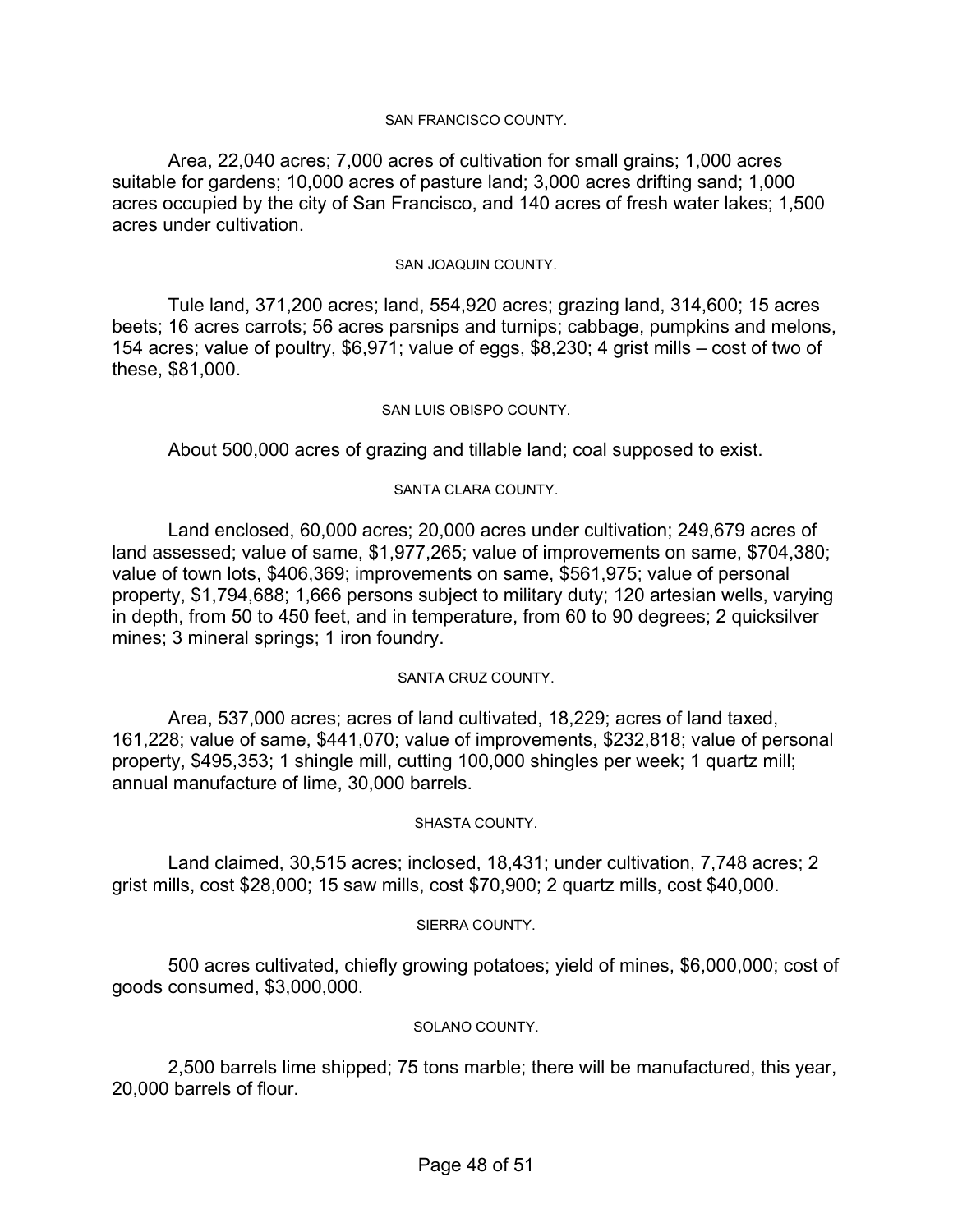#### SISKIYOU COUNTY.

 Agricultural land, 75,000 acres; land under fence, 9,096 acres; under cultivation, 13,204 acres; swamp and overflowed lands, 25,000 acres; assessed value of real property, \$1,895,805; of personal property, \$842,140; 5 main water ditches; length, 129 miles; value, \$313,000; also several smaller ditches; aggregate value, about \$25,000; 13 saw mills, cost \$68,000; 4 grist mills, cost \$90,000; 1 quartz mill cost \$30,000; assorted vegetables, about 830 acres; animals slaughtered, 9,850.

#### SONOMA AND MENDOCINO COUNTIES.

 Land inclosed, 40,000 acres; under cultivation, 25,000 acres; 46 acres rye, for experiment; grows fine and yields well; 5 steam and 2 water power saw-mills; can saw 100,000 feet per day; 5 water-power flouring mills.

#### SUTTER COUNTY.

 Area, 400,000 acres; 150,000 acres adapted to tillage; 82,000 acres subject to overflow and used for grazing; 50,000 acres, hilly grazing; in cultivation, 9,000 acres; swamp and overflowed lands, 90,000 acres; vegetables, 237 acres; blackberry vines, 40; grapes, 12,000 pounds; value of poultry, \$11,000; of eggs, (38,142 dozen) \$22,885.20; value of animals slaughtered, \$35,400; 15 miles telegraph; 1 artesian well, 250 feet deep.

#### TEHAMA COUNTY.

 Amount of property in the county, \$1,366,575; 380 tax payers; 30,000 bushels of wheat raised this year on the Indian Reservation; 300 acres of vegetables; one distillery, cost over \$12,000, can manufacture 500 gallons of whiskey daily.

#### TRINITY COUNTY.

 26,921 acres of land pre-empted, 8,213 acres adapted to tillage, 40,617 acres adapted to grazing, 935 acres swamp and overflowed, 176 1/8 acres assorted vegetables, 11 acres millet, 88 ¾ acres clover and timothy; 4,708 animals slaughtered; value of eggs, \$30,245; 5 expresses, 72,844 ounces gold dust bought yearly; 2 weekly newspapers, 3 schools, 3 churches, 2 theaters, 1 tannery, 4 brick kilns, 18 varieties of timber; bituminous coal is found; also rhodium, platina, and silver in small quantities.

#### TULARE COUNTY.

 Productions of this county are barley, wheat and potatoes; live stock, 25,000 head, consisting of horses, mules, cattle and hogs.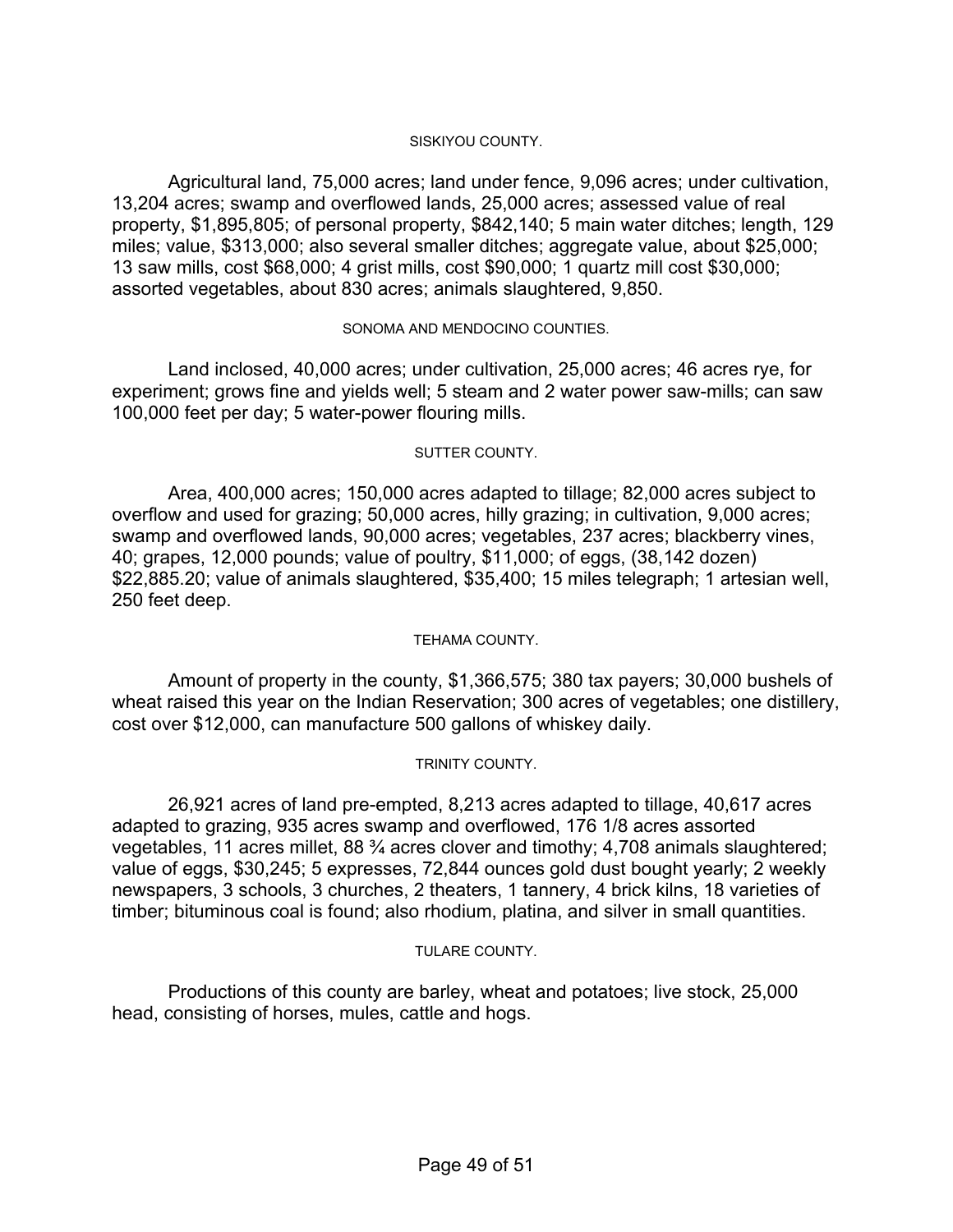#### TUOLUMNE COUNTY.

 Acres of land claimed, 36,289; inclosed, 20,100 acres; under cultivation, 9,800 acres; assessed value of real estate, \$324,100; improvements, \$1,012,448; personal property, \$1,259,610; value of animals slaughtered, \$248,319; value of melons, \$51,000, value of cabbage, \$48,172; value of poultry, \$6,000; value of eggs, \$2,000; 3 quartz mills, cost \$40,002; 10 mule arastras, cost \$12,000.

#### YOLO COUNTY.

 150,000 acres of land susceptible of cultivation, about 30,000 acres under cultivation; swamp and overflowed lands 175,000 acres, more or less, part being *at times* valuable for grazing purposes; 100 acres of cabbage; 75 acres of broom corn; value of animals slaughtered \$202,210; 3 steam Grist mills; 5 run of stone.

#### YUBA COUNTY.

 19,000 acres of land under cultivation; assessed value of taxable property \$5,647,672; 7 steam power and 19 water power saw mills, manufacturing 9,160,000 feet of lumber, worth \$164,880; 3 Quartz mills, assessed value \$226,000; 1 water power and 5 steam power Flouring mills, 16 run of stone, cost \$68,000 and made 52,900 barrels of flour this year; 108 miles of ditches, assessed value \$226,000; 9 toll bridges, value \$58,750; 8 ferries, value \$10,700; 2 incorporated turnpike companies, 71 miles of road, cost of construction \$35,000; 2 assay offices, assayed \$1,610,000 in six months; amount of gold received at banking houses this year \$8,548,000.

# X CLAIMS

In appendix will be found the account of Mr. Mock, County Surveyor of Sonoma County, for the survey of the boundary line between Sonoma and Marin Counties, made under my instructions, in accordance with the Act of the Legislature, passed Feb.  $23^{\text{rd}}$ , 1856, defining said line. The amount is \$754 92; which I recommend to be paid; the requisitions of the Act and instructions having been compiled with.

 Also, the accounts of Mr. Geo. H. Goddard, Civil Engineer, for services performed under my predecessor, which have not yet been paid. They are certified to be correct by my predecessor. I have been asked to thus present them for payment; and can merely say that in my opinion they are a just claim against the State.

The accounts proper of this office are transmitted to the Controller.

 Other survey claims are due, but the accounts have not been received. On their arrival I will transmit them at once to the Legislature.

# XI. THE SURVEYOR GENERAL'S OFFICE.

It is required of the Surveyor General, by law, to perform a greater number of multifarious duties than any other officer in the State, and those duties, too, of a character requiring the services of an able and educated engineer. Yet he has been for three years past compelled to attempt the performance of these duties, without